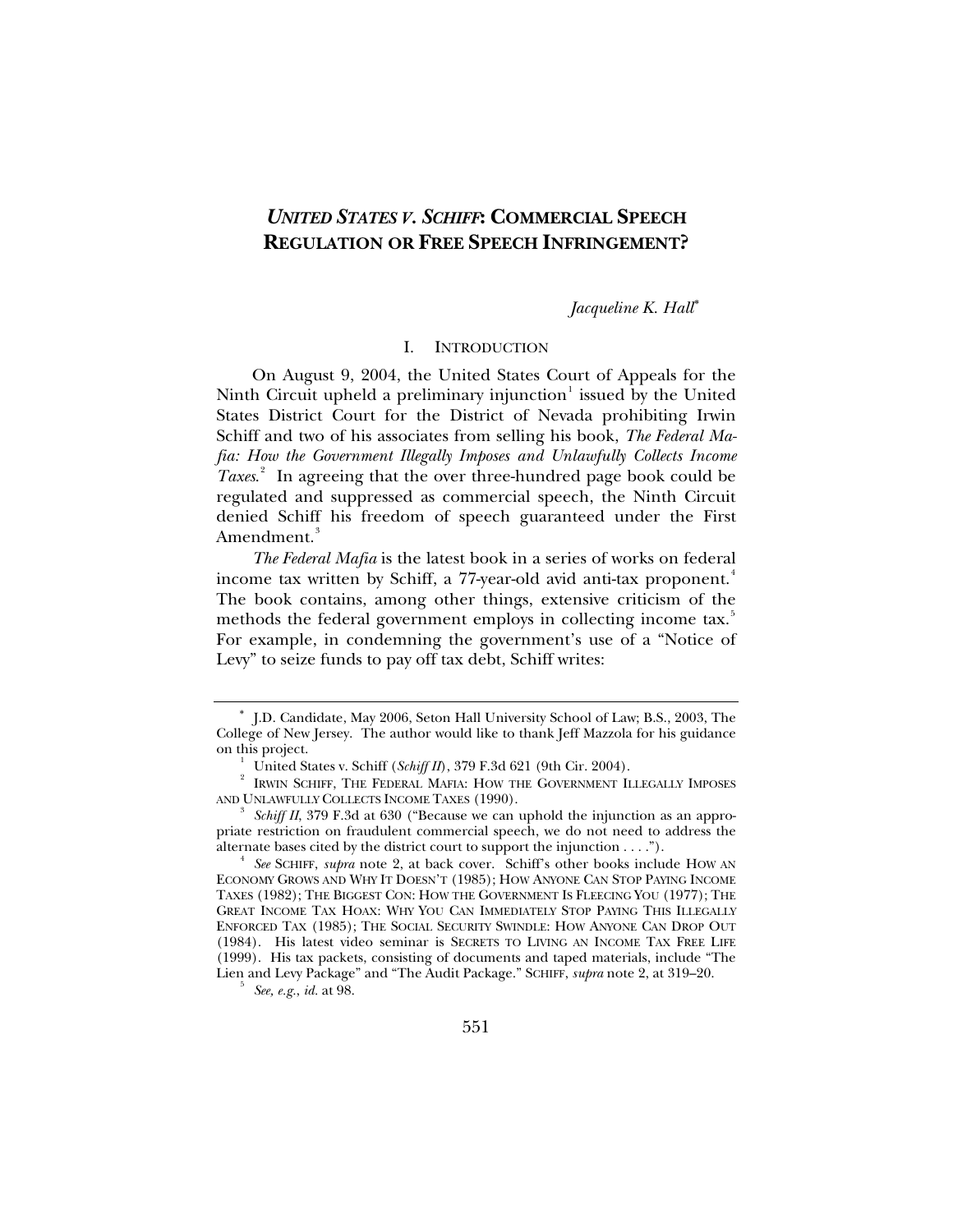[I]n resorting to such trickery and extortion, is the government breaking any laws? The answer is no. The government, remember, wrote into the law its right to seize property "by any means." So the government apparently feels it has a legal right to get its money by extortion, bribery, mail and wire fraud, under false pretenses and in ways that are generally not available to the rest of us. So, as you can see, the only real distinction between the federal government and the Mafia is that the government really has a license to steal, the Mafia doesn't.

In addition, the book details Schiff's long history of tax protesting, including the various jail sentences he has served in connection with tax evasion.<sup>[7](#page-1-1)</sup> Throughout *The Federal Mafia*, Schiff refers to other books and reports he has written and published through Freedom Books, the publishing company he operates with the help of his asso-ciates.<sup>[8](#page-1-2)</sup> Furthermore, to support his interpretation of the laws concerning payment of income tax, Schiff repeatedly quotes specific language from the Internal Revenue Code sections he interprets, and he uses excerpts from court cases and works by other authors to strengthen his arguments.<sup>[9](#page-1-3)</sup>

At the heart of *The Federal Mafia* lie Schiff's contentions that the payment of income tax is voluntary and thus the collection of income tax is unconstitutional.<sup>[10](#page-1-4)</sup> According to Schiff, a compulsory income tax would violate the taxing clauses of the Constitution.<sup>[11](#page-1-5)</sup> Schiff contends that the United States government, realizing the unconstitutionality of a compulsory tax, has based its collection of in-come tax revenues on a system of "voluntary compliance."<sup>[12](#page-1-6)</sup> Schiff states that no Internal Revenue Code section makes one liable for

 $\frac{6}{7}$  *Id.* at 152.

<span id="page-1-1"></span><span id="page-1-0"></span>*Id.* at 239. Schiff has served at least thirty months in prison. *Id.* at 256. On October 24, 2005, the United States District Court for the District of Nevada found Schiff guilty of charges including conspiracy, tax evasion, and tax fraud. Schiff could receive up to 43 years in prison in sentencing scheduled for January 20, 2006. Press Release, U.S. Dep't of Justice, Professional Tax Resister Irwin Schiff and Two Associates Convicted in Las Vegas Tax Scam (Oct. 24, 2005), *available at* http://www.usdoj. gov/opa/pr/2005/October/05\_tax\_548.html. 8

<span id="page-1-2"></span>*See, e.g.*, SCHIFF, *supra* note 2, at 60 nn.1–2 (referring reader to SCHIFF, THE SOCIAL SECURITY SWINDLE: HOW ANYONE CAN DROP OUT (1984) for "some really outrageous examples" of the public accepting what government and professional tax preparers tell them); *id.* at 97 n.6 (referring reader to SCHIFF, THE GREAT INCOME TAX HOAX (1985) for more on how federal judges make "a total mockery out of the American jury system").<br>  $\frac{9}{10}$  See, e.g., id. at 18, 55, 61.<br>  $\frac{10}{10}$  Id. at 20.

<span id="page-1-6"></span><span id="page-1-5"></span><span id="page-1-4"></span><span id="page-1-3"></span>*II Id.* at 20. (citing U.S. CONST. art. I, § 2, cl. 3; U.S. CONST. art. I, § 9, cl. 4). <sup>12</sup> *Id.* at 11.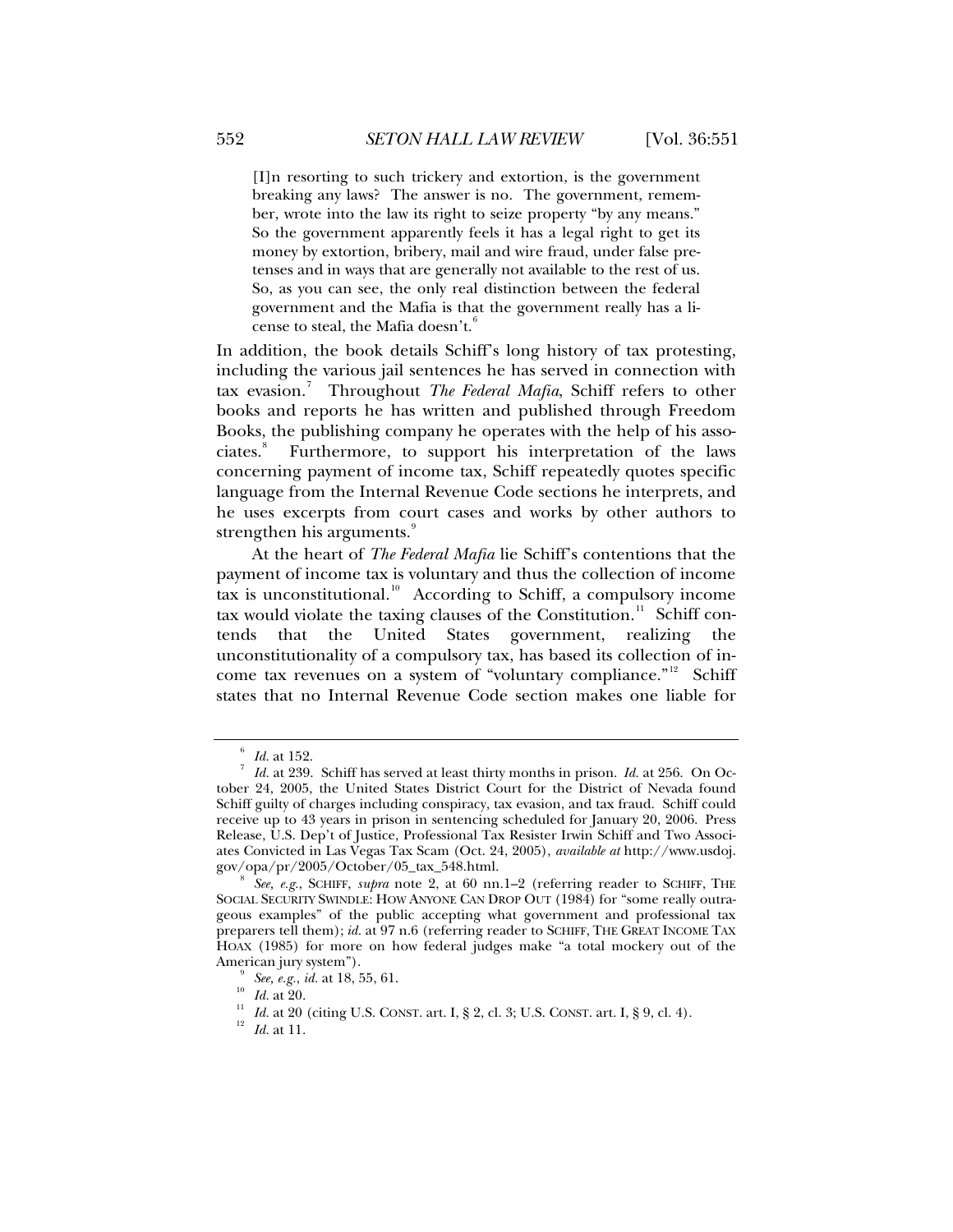paying income tax; $^{13}$  $^{13}$  $^{13}$  therefore, according to Schiff, one should be able to legally claim on a W-4 form that he or she is "exempt" from tax liability.<sup>[14](#page-2-1)</sup> Although Schiff provides detailed instructions on how to respond to Internal Revenue Service (IRS) forms to avoid a tax liability that, in his view, does not exist, Schiff also warns readers of the consequences of such a response:

When you get your Questionnaire, you will have to decide how to answer it. Since you will be dealing with a criminal government that acts in arbitrary and unpredictable ways, you will have to respond based upon that understanding, in conjunction with the knowledge you acquired through this book.<sup>[15](#page-2-2)</sup>

Schiff further notes in relation to claiming "exempt," or filing a "zeroincome" tax return:

So, you may find that even though you correctly responded to the IRS's inquiry, you might still be fined \$500.00 for filing an "incorrect W-4." Your employer might be "directed" to disregard your W-4 and to withhold even more taxes than would otherwise be the case. Your employer might also be "directed" to take both the fine and the larger tax payments (that you also don't owe) out of your pay. AND THE OVERWHELMING MAJORITY OF AMERICAN EMPLOYERS WILL DO JUST THAT! In addition, your government is now using W-4s upon which individuals have validly claimed "exempt" as evidence of **an affirmative act of tax evasion** and prosecutes and imprisons people accordingly! All of this is happening because the American public (with a magnificent assist from the media) has allowed this nation to degenerate into a neo-fascist state where neither law nor the Constitution holds much interest for either the government or its courts.<sup>[16](#page-2-3)</sup>

Such attacks on the United States government color almost every page of *The Federal Mafia*. [17](#page-2-4)

The First Amendment to the Constitution declares "Congress shall make no law . . . abridging the freedom of speech."<sup>[18](#page-2-5)</sup> Included within the First Amendment is the right, venerated by Thomas Jefferson in his Inaugural Address, to speak critically of the government: "If there be any among us who would wish to dissolve this Union or change its republican form, let them stand undisturbed as monu-

<span id="page-2-0"></span><sup>&</sup>lt;sup>13</sup> SCHIFF, *supra* note 2, at 11.<br><sup>14</sup> *Id.* at 154–55.<br><sup>15</sup> *Id.* at 155–57.<br><sup>17</sup> *See* SCHIFF, *supra* note 2.<br><sup>18</sup> U.S. CONST. amend. I.

<span id="page-2-3"></span><span id="page-2-2"></span><span id="page-2-1"></span>

<span id="page-2-5"></span><span id="page-2-4"></span>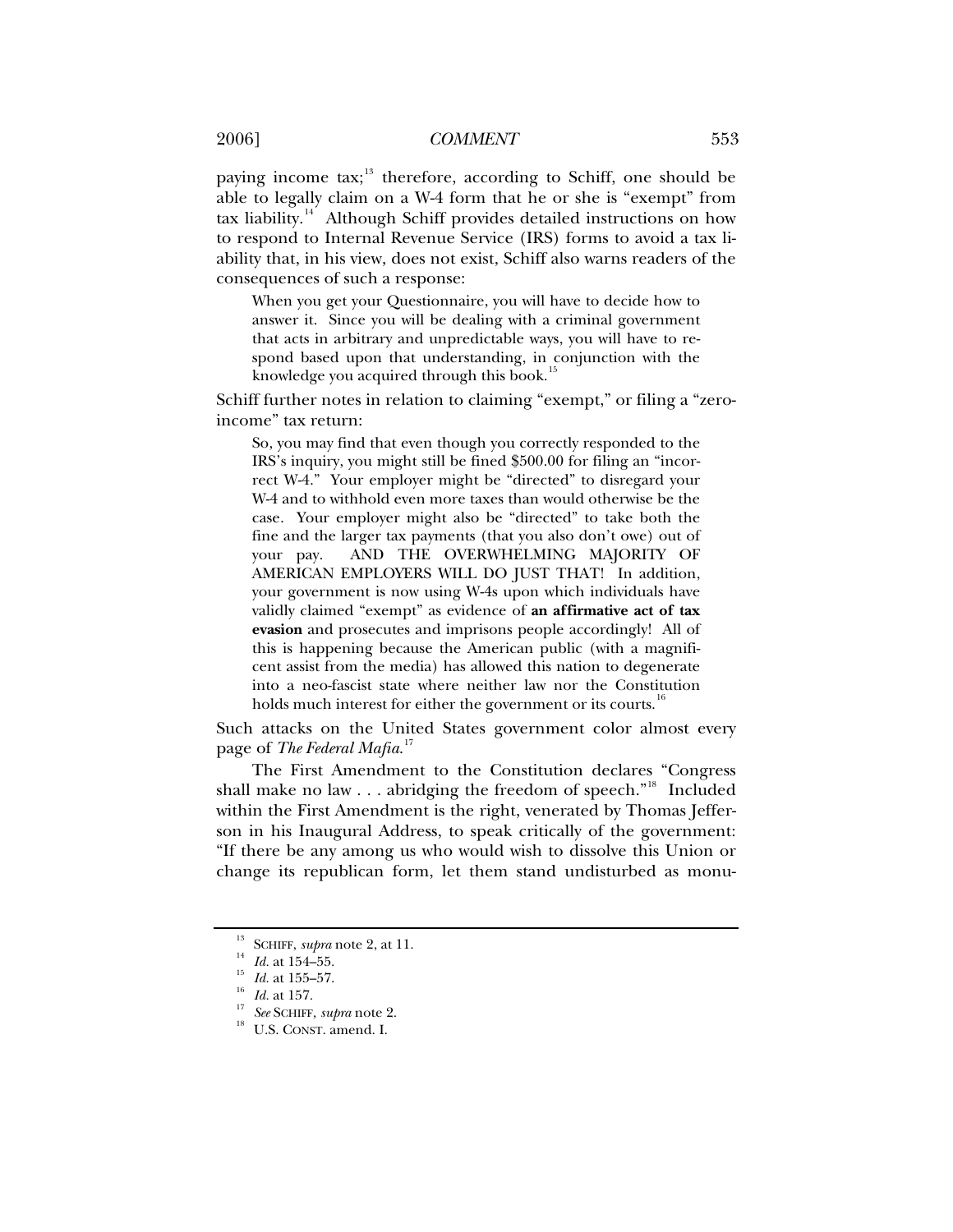ments of the safety with which error of opinion may be tolerated where reason is left free to combat it."<sup>[19](#page-3-0)</sup>

The United States Supreme Court has at times interpreted the First Amendment broadly, and as Justice Brandeis explained: "even advocacy of [law] violation, however reprehensible morally, is not a justification for denying free speech where the advocacy falls short of incitement and there is nothing to indicate that the advocacy would be immediately acted on."<sup>[20](#page-3-1)</sup> The courts have treated Schiff's views with varying degrees of seriousness, and have labeled them "legally frivolous"<sup>[21](#page-3-2)</sup> and "knowingly false."<sup>22</sup>

Regardless of the legitimacy of Schiff's position on taxes, however, on August 9, 2004, the Ninth Circuit denied Irwin Schiff his right to free speech.<sup>[23](#page-3-4)</sup> In announcing that *The Federal Mafia* was commercial speech and regulating it as such, the Ninth Circuit may have been focusing not on the First Amendment, what it meant to our founding fathers, and how it has been interpreted by the Supreme Court, but rather on information collected by the IRS, indicating that almost 5,000 zero-income returns, representing an estimated \$56 million in attempted tax evasion, were filed by nearly 3,100 of Schiff's followers during a three-year period from approximately  $2000-2003.^{24}$  $2000-2003.^{24}$  $2000-2003.^{24}$ 

Accordingly, this Comment supports the position that the Ninth Circuit erred in deciding that *The Federal Mafia* is properly regulated as commercial speech. First, this Comment briefly traces the histories of political speech and commercial speech protections. The Comment then summarizes *Schiff I* and *Schiff II* before analyzing the cases and concluding that that *The Federal Mafia* is political speech entitled to full First Amendment protection.

#### II. POLITICAL SPEECH

<span id="page-3-7"></span>Political speech, including criticism of the government, occupies the core of the protection afforded by the First Amendment.<sup>[25](#page-3-6)</sup> As the Court in *Mills v. Alabama*<sup>[26](#page-3-7)</sup> stated:

<span id="page-3-2"></span><span id="page-3-1"></span><span id="page-3-0"></span><sup>&</sup>lt;sup>19</sup> President Thomas Jefferson, First Inaugural Address (Mar. 4, 1801), *available at* http://usinfo.state.gov/usa/infousa/facts/democrac/11.htm.

Whitney v. California, 274 U.S. 357, 376 (1927) (Brandeis, J., concurring).

<sup>21&</sup>lt;br>
22<br>
23 *Id.* at 1269.<br>
<sup>23</sup> *See* United States v. Schiff (*Schiff II*), 269 F. Supp. 2d 1262, 1269 n.3 (D. Nev. 2003).<br>
<sup>23</sup> *See* United States v. Schiff (*Schiff II*), 379 F.3d 621, 623 (9th Cir. 2004).<br>
<sup>24</sup> *Schi* 

<span id="page-3-6"></span><span id="page-3-5"></span><span id="page-3-4"></span><span id="page-3-3"></span>ute prohibiting distribution of anonymous campaign literature an unconstitutional violation of the First Amendment).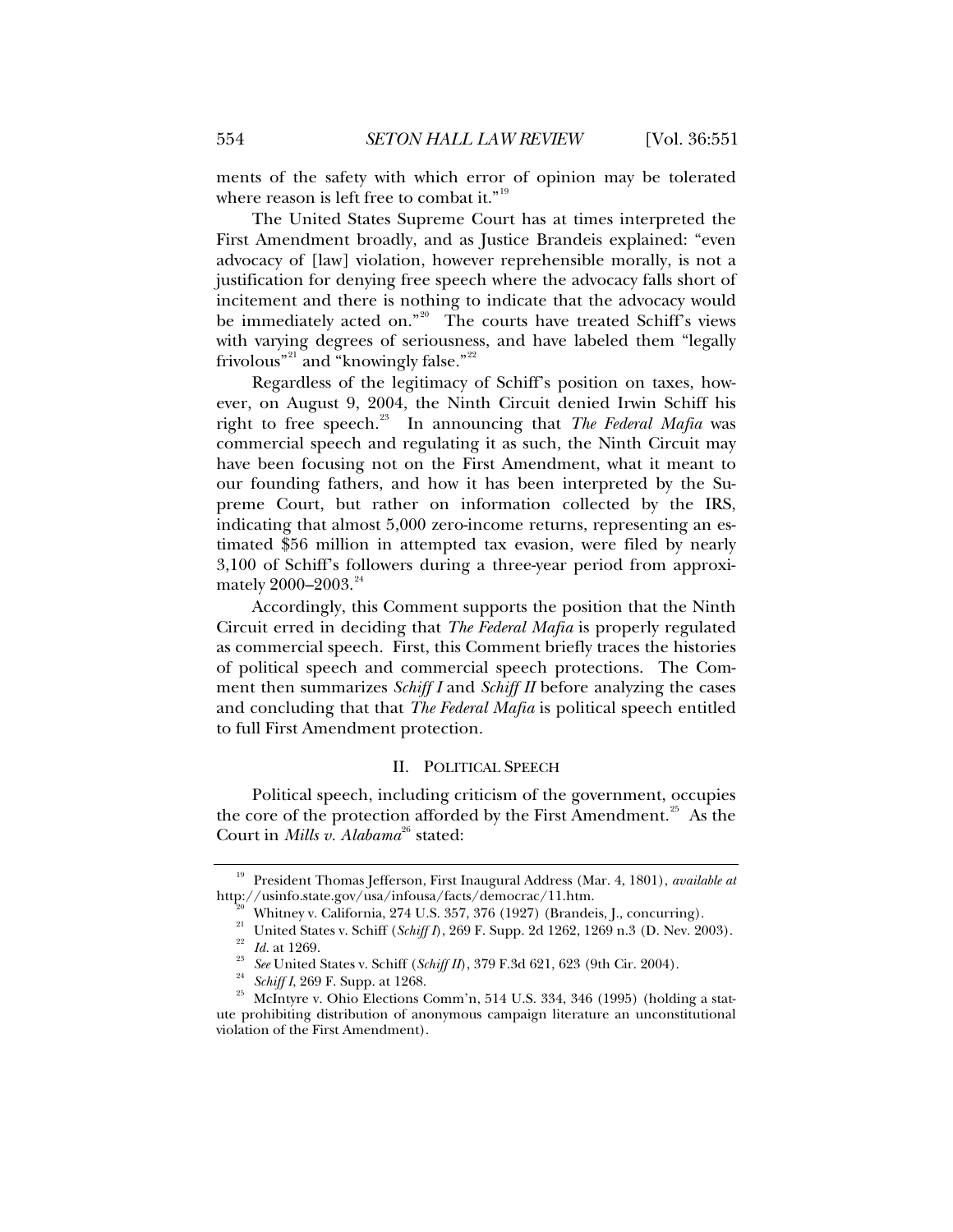Whatever differences may exist about interpretations of the First Amendment, there is practically universal agreement that a major purpose of that Amendment was to protect the free discussion of governmental affairs. This of course includes discussions of candidates, structures and forms of government, the manner in which government is operated or should be operated, and all such matters relating to political processes. The Constitution specifically selected the press, which includes . . . newspapers, books, and magazines . . . to play an important role in the discussion of public affairs.<sup>2</sup>

The Court similarly extolled the virtues of free speech in *Terminiello v. City of Chicago*, [28](#page-4-1) stating that government remains responsive to the will of the people "only through free debate and free exchange of ideas."[29](#page-4-2) Thus, the Court declared, "[T]he right to speak freely and to promote diversity of ideas and programs is therefore one of the chief distinctions that sets us apart from totalitarian regimes."<sup>[30](#page-4-3)</sup> The *Terminiello* Court further noted that one of the functions of "provoca-tive and challenging" free speech is to invite dispute.<sup>[31](#page-4-4)</sup> In fact, the Court opined that free speech is best serving "its high purpose when it induces a condition of unrest, creates dissatisfaction with condi-tions as they are, or even stirs people to anger."<sup>[32](#page-4-5)</sup> Furthermore, the Court observed that free speech, while serving its laudable purpose, may also "strike at prejudices and preconceptions and have profound unsettling effects as it presses for acceptance of an idea."<sup>[33](#page-4-6)</sup> The Court has additionally justified free political speech, declaring that "[t]he protection given speech and press was fashioned to assure unfettered interchange of ideas for the bringing about of political and social changes desired by the people."<sup>[34](#page-4-7)</sup> Most importantly, the right to criticize the government is "the heart of what the First Amendment is meant to protect."<sup>[35](#page-4-8)</sup>

<sup>29</sup> *Id.* at 4 (citing De Jonge v. Oregon, 299 U.S. 353, 365 (1937)).<br><sup>30</sup> *Id.* 

<span id="page-4-2"></span><span id="page-4-1"></span><span id="page-4-0"></span> $26$  384 U.S. 214 (1966) (holding a statute criminalizing the publishing of an editorial urging people to vote for a certain candidate in public election a violation of

<sup>&</sup>lt;sup>27</sup> *Id.* at 218–19 (citation omitted).<br><sup>28</sup> 337 U.S. 1 (1949).

 $rac{31}{32}$  *Id.* 

 $rac{32}{33}$  *Id.* 

 $rac{33}{34}$  *Id.* 

<span id="page-4-7"></span><span id="page-4-6"></span><span id="page-4-5"></span><span id="page-4-4"></span><span id="page-4-3"></span><sup>34</sup> Roth v. United States, 354 U.S. 476, 484 (1957) (holding obscenity not constitutionally protected). 35 McConnell v. Fed. Election Comm'n, 540 U.S. 93, 248 (2003) (Scalia, J., con-

<span id="page-4-8"></span>curring in part and dissenting in part) (addressing campaign finance reform;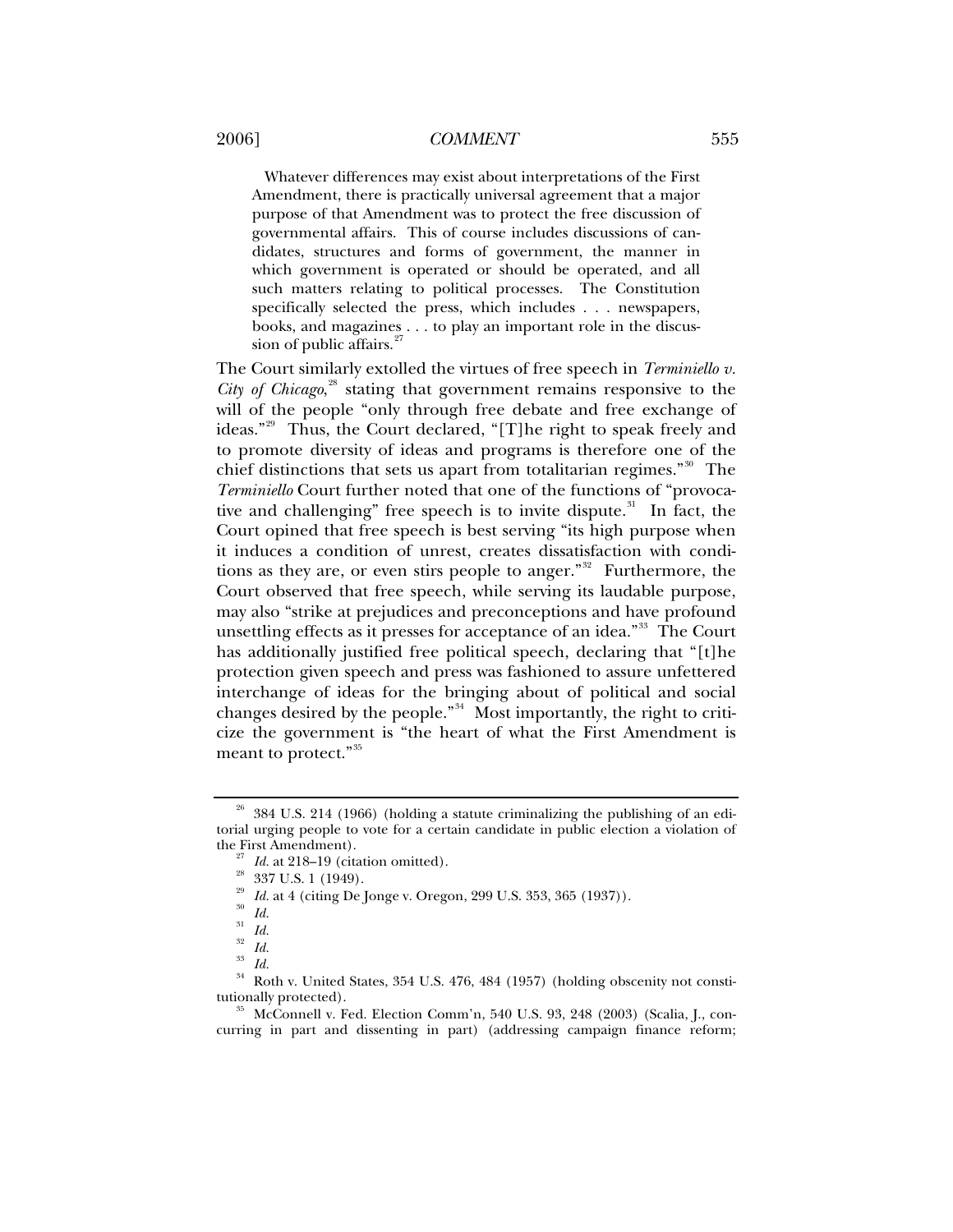The Court has thus recognized that "speech concerning public affairs is more than self-expression; it is the essence of selfgovernment."[36](#page-5-0) The Court has also recognized that the high value of free speech can often lead those in power to seek to suppress it.<sup>[37](#page-5-1)</sup> Free speech and expression therefore have special significance with respect to government because "[it] is here that the state has a special incentive to repress opposition and often wields a more effective power of suppression."[38](#page-5-2) The Supreme Court has acknowledged "the fundamental freedoms of speech and press,"<sup>[39](#page-5-3)</sup> declaring that "[t]he door barring federal and state intrusion into this area cannot be left ajar; it must be kept tightly closed and opened only the slightest crack necessary to prevent encroachment upon more important inter-ests."<sup>[40](#page-5-4)</sup>

To avoid burdening core political speech, a strict scrutiny test is applied to restrictions on political speech, such that a restriction is upheld only if it is narrowly tailored to serve an overriding state in-terest.<sup>[41](#page-5-5)</sup> Failing to apply such a strict standard in suppressing speech could "lead to standardization of ideas either by the legislatures, courts, or dominant political or community groups."<sup>[42](#page-5-6)</sup> The Court has also asserted that political speech must be protected regardless of whether it has the intended effect on the audience. $43$  In fact, the Court has held that "[u]rgent, important, and effective speech can be no less protected than impotent speech, lest the right to speak be relegated to those instances when it is least needed."<sup>[44](#page-5-8)</sup>

Instead of suppressing speech, then, the Court has been apt to open the channels of communication to allow Americans to form

<span id="page-5-1"></span><span id="page-5-0"></span>prohibiting in part corporate and national-party use of money to fund campaign

<sup>&</sup>lt;sup>36</sup> Garrison v. Louisiana, 379 U.S. 64, 74–75 (1964).<br><sup>37</sup> First Nat'l Bank of Boston v. Bollotti, 435 U.S. 7

<span id="page-5-4"></span><span id="page-5-3"></span><span id="page-5-2"></span><sup>37</sup> First Nat'l Bank of Boston v. Bellotti, 435 U.S. 765, 777 (1978) (citing Associated Press v. United States, 326 U.S. 1, 20 (1945)) (observing "[s]elf-government suffers when those in power suppress competing views on public issues from diverse and antagonistic sources") (internal quotation and citation omitted).<br><sup>38</sup> *Id.* at 777 n.11 (citations omitted).<br>*Roth*, 354 U.S. at 488.

<sup>&</sup>lt;sup>41</sup> *See, e.g.*, McIntyre v. Ohio Elections Comm'n, 514 U.S. 334, 347 (1995).<br><sup>42</sup> Terminiello v. City of Chicago, 337 U.S. 1, 4–5 (1949).

 $\frac{43}{44}$  *See id.* 

<span id="page-5-8"></span><span id="page-5-7"></span><span id="page-5-6"></span><span id="page-5-5"></span>*McIntyre*, 514 U.S. at 347 (citation omitted) (holding a statute prohibiting distribution of anonymous campaign literature violated a speaker's First Amendment rights).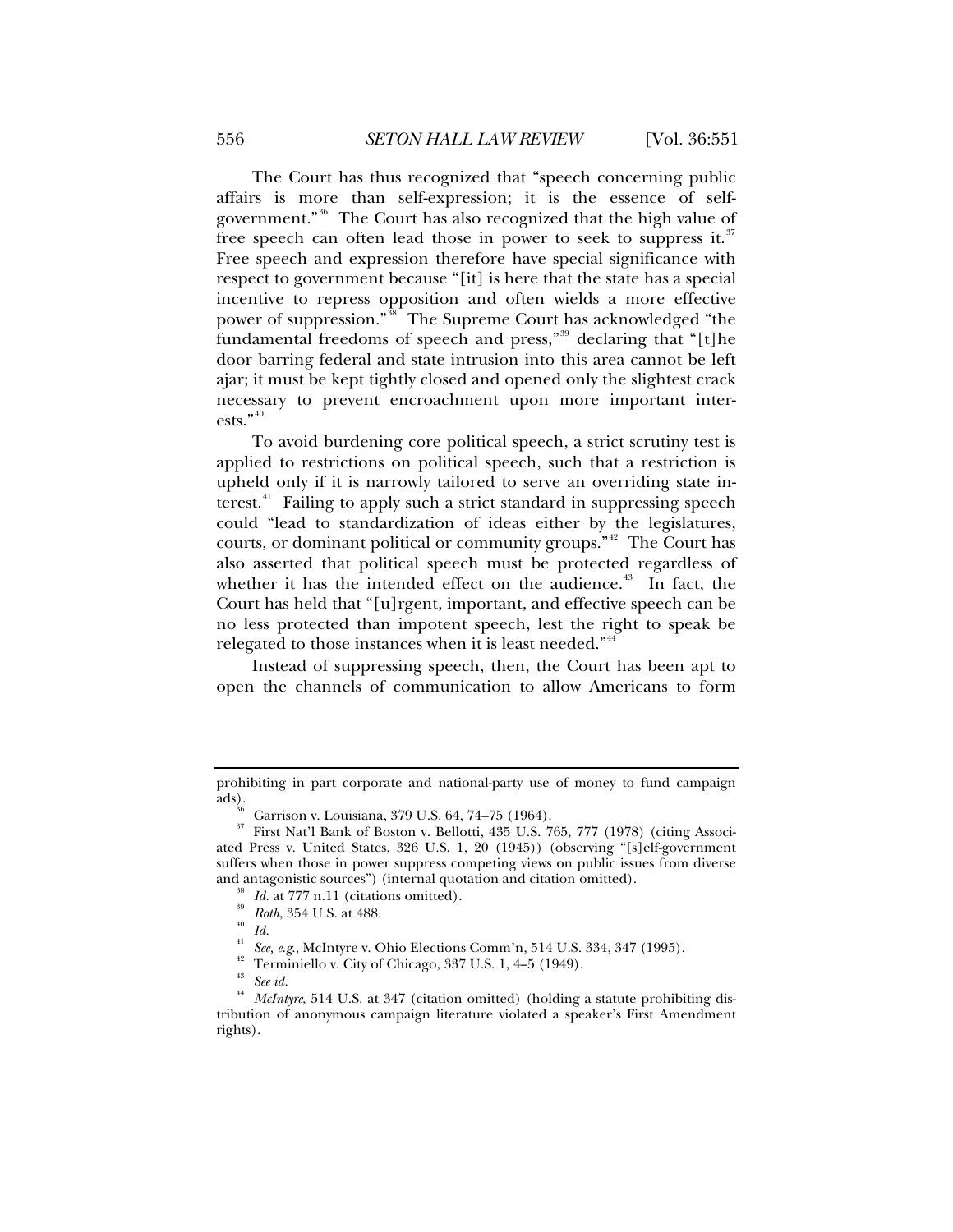their own judgments in making informed choices.<sup>[45](#page-6-0)</sup> President Woodrow Wilson justified free speech on these grounds, stating:

 I have always been among those who believed that the greatest freedom of speech was the greatest safety, because if a man is a fool, the best thing to do is to encourage him to advertise the fact by speaking. It cannot be so easily discovered if you allow him to remain silent and look wise, but if you let him speak, the secret is out and the world knows that he is a fool. So it is by the exposure of folly that it is defeated; not by the seclusion of folly, and in this free air of free speech men get into that sort of communication with one another which constitutes the basis of all common achievement.<sup>[46](#page-6-1)</sup>

Such rhetoric may lead one to believe that the government has always venerated free speech and has never denied Americans the right to speak out or hear speech criticizing the government. It should be noted, however, that throughout American history, the Supreme Court, often during politically tense times, has altered its approach to protecting speech critical of the United States.<sup>[47](#page-6-2)</sup> During World War I and the McCarthy era, for instance, the Court morphed the standards for protecting political speech, and allowed restrictions on speech that may not have been upheld during less turbulent times.<sup>[48](#page-6-3)</sup>

#### III. THE EVOLUTION OF COMMERCIAL SPEECH PROTECTION

#### *A. What Constitutes Commercial Speech?*

Although political speech is often touted as receiving full First Amendment protection, $49$  courts have at times restricted even this type of speech. $50$  On the other hand, courts have never afforded

<span id="page-6-0"></span><sup>&</sup>lt;sup>45</sup> See, e.g., Va. State Bd. of Pharmacy v. Va. Citizens Consumer Council, Inc., 425 U.S. 748, 770 (1976).

<span id="page-6-1"></span><sup>&</sup>lt;sup>46</sup> *Terminiello*, 337 U.S. at 36 (Jackson, J., dissenting) (quoting President Woodrow Wilson, Address at the Institute of France (May 10, 1919)).

<span id="page-6-2"></span><sup>&</sup>lt;sup>47</sup> See ERWIN CHEMERINSKY, CONSTITUTIONAL LAW: PRINCIPLES AND POLICIES § 11.3.2<sup></sup> (2d ed. 2002).

<span id="page-6-3"></span><sup>(2</sup>d ed. 2002). 48 *See id.*; *see also* Dennis v. United States, 341 U.S. 494 (1951) (upholding convictions for teaching books written by Josef Stalin, Karl Marx, Frederic Engels, and Vladimir Lenin); Whitney v. California, 274 U.S. 357 (1927) (upholding a conviction for attending a Communist Labor Party meeting in violation of state syndicalism law); Gitlow v. New York, 268 U.S. 652 (1925) (upholding a conviction for publishing "Left Wing Manifesto" in violation of statute prohibiting advocacy of overthrowing government); Schenck v. United States, 249 U.S. 47 (1919) (upholding a conviction

<span id="page-6-5"></span><span id="page-6-4"></span>for circulating leaflet arguing that draft violated Thirteenth Amendment). 49 *See*, *e*.*g*., Mills v. Alabama, 384 U.S. 214, 218 (1966). 50 *See* CHEMERINSKY, *supra* note 47, at § 11.3.2.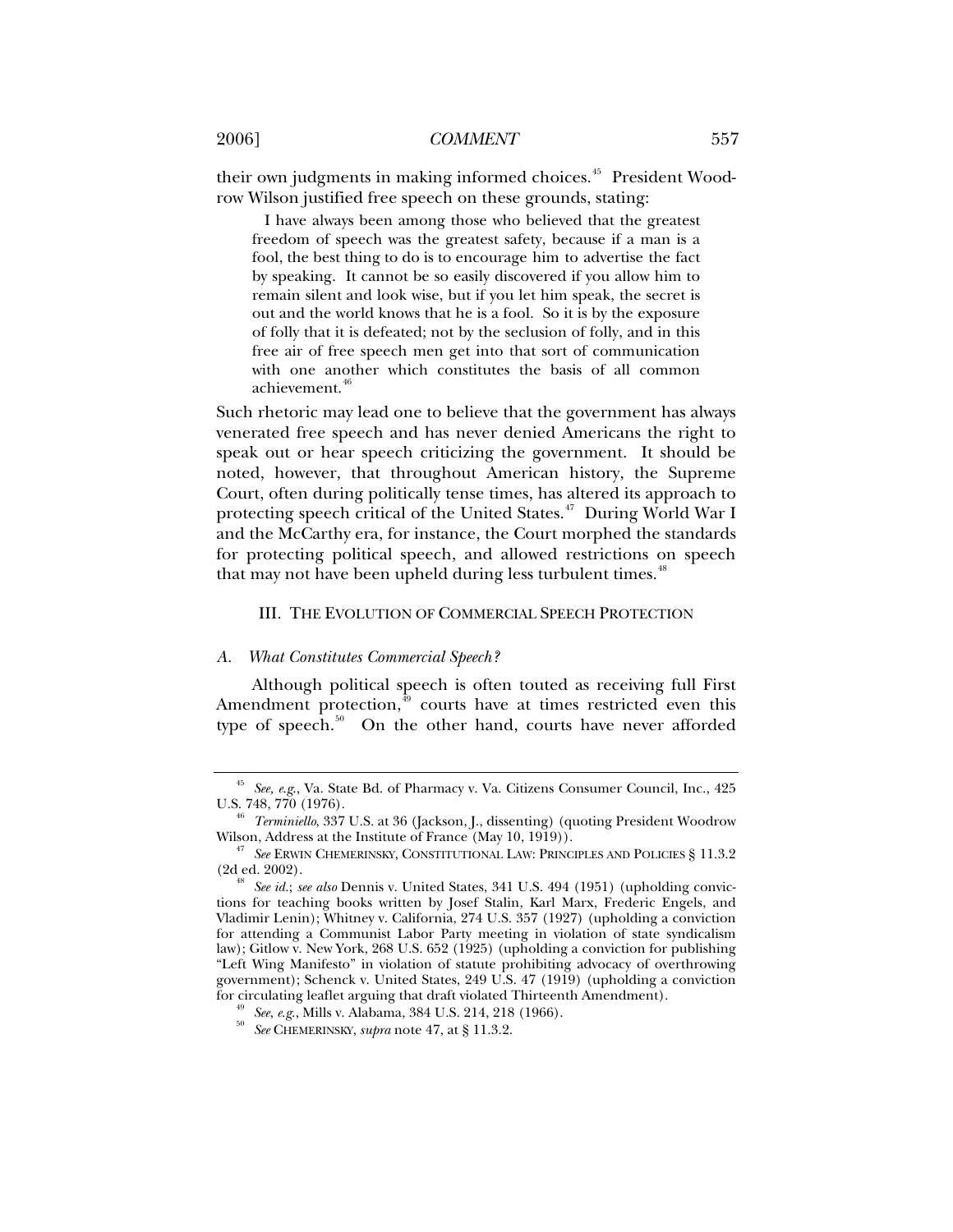commercial speech full First Amendment protection.<sup>[51](#page-7-0)</sup> Courts have explained the rationale for treating commercial speech differently than political speech by citing the differences between the types of speech.<sup>[52](#page-7-1)</sup> Commercial speech, according to the Supreme Court, is more objective and factual than political speech, and its truth is more easily verifiable.<sup>[53](#page-7-2)</sup> Moreover, as commercial speech is linked to com-mercial profits, it is considered hardier and thus less easily chilled.<sup>[54](#page-7-3)</sup> Exactly what constitutes "commercial speech," however, remains vague.<sup>[55](#page-7-4)</sup> In fact, the Court has admitted that "the precise bounds of the category of expression that may be termed commercial speech" are subject to doubt.<sup>[56](#page-7-5)</sup> The Court has further admitted that the commercial speech doctrine relies on "the 'common-sense' distinction between speech proposing a commercial transaction . . . and other varieties of speech."[57](#page-7-6)

The United States Supreme Court offered a clear and narrow definition in *Virginia State Board of Pharmacy v. Virginia Citizens Con-*sumer Council, Inc.,<sup>[58](#page-7-7)</sup> stating that commercial speech is expression that "propose[s] a commercial transaction."<sup>[59](#page-7-8)</sup> Price and quantity information, for example, fit into this definition of commercial speech. $60$ 

The Court expanded the limits of "commercial speech" from mere price advertising into a broader yet less workable definition in *Central Hudson Gas & Electric Corp. v. Public Service Commission of New*  York.<sup>[61](#page-7-10)</sup> The Court held that commercial speech is "expression related solely to the economic interests of the speaker and its audience." $62$ Three years later, the Court addressed the scope of the *Central Hud-*

<span id="page-7-4"></span><span id="page-7-3"></span><span id="page-7-2"></span><sup>55</sup> *See* Steven Shiffrin, *The First Amendment and Economic Regulation: Away from a General Theory of the First Amendment*, 78 Nw. U. L. REV. 1212, 1223 (1983).<br><sup>56</sup> Zauderer v. Office of Disciplinary Counsel, 471 U.S. 626, 637 (1985) (holding

<span id="page-7-0"></span><sup>51</sup> *See, e.g.*, Rubin v. Coors Brewing Co., 514 U.S. 476, 482 (1995) (observing that some restrictions on commercial speech are tolerated given the nature of such speech).

<span id="page-7-1"></span><sup>&</sup>lt;sup>52</sup> Va. State Bd. of Pharmacy v. Va. Citizens Consumer Council, Inc., 425 U.S. 748, 772 (1976). 772 (1976). <sup>53</sup> *Id.*

<sup>54</sup> *Id.*

<span id="page-7-5"></span>an attorney may not be disciplined for soliciting legal business in a truthful, non-

<span id="page-7-9"></span><span id="page-7-8"></span><span id="page-7-7"></span><span id="page-7-6"></span>Ohralik v. Ohio State Bar Ass'n, 436 U.S. 447, 455–56 (1978) (upholding Ohio's imposition of discipline on an attorney who engaged in in-person solicitation).<br> $^{58}$  425 U.S. 748, 762 (1976).

<sup>59</sup> *Id.*

<span id="page-7-10"></span><sup>60</sup> *See* Bolger v. Youngs Drug Prods. Corp., 463 U.S. 60, 67 n.12 (1983). 61 447 U.S. 557 (1980).

<span id="page-7-11"></span> $^{62}$   $\,$   $Id.$  at 561.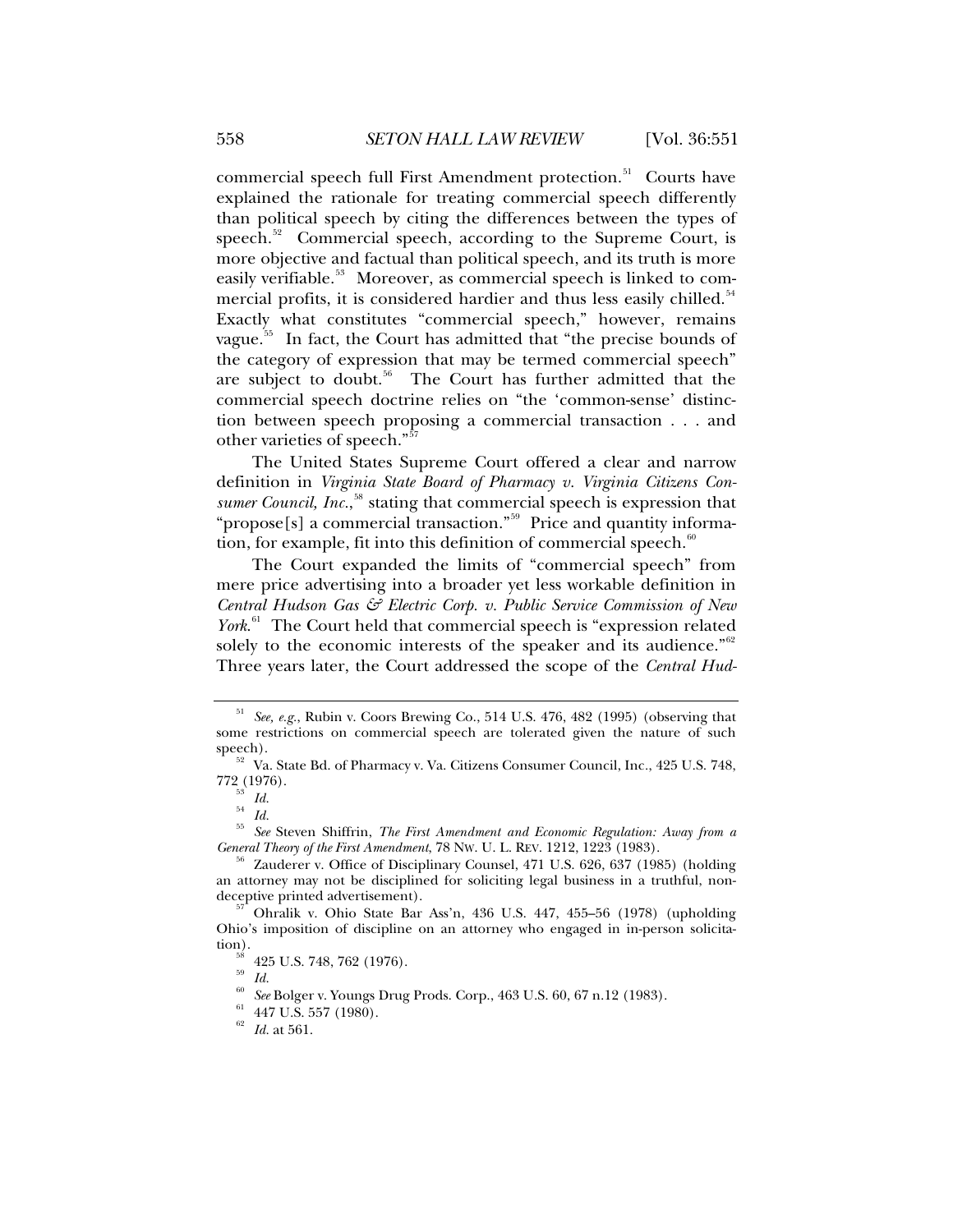*son* definition in *Bolger v. Youngs Drug Products Corp*. [63](#page-8-0) *Bolger* remains the only Supreme Court case to directly confront what, other than pure advertising, constitutes commercial speech.<sup>[64](#page-8-1)</sup> In addressing whether pamphlets containing information about condoms, generally, and the defendant's contraceptive products, specifically, were commercial speech, the Supreme Court stated that:

The mere fact that these pamphlets are conceded to be advertisements clearly does not compel the conclusion that they are commercial speech. Similarly, the reference to a specific product does not by itself render the pamphlets commercial speech. Finally, the fact that Youngs has an economic motivation for mailing the pamphlets would clearly be insufficient by itself to turn the materials into commercial speech.

 The combination of *all* these characteristics, however, provides strong support for the . . . conclusion that the informational pamphlets are properly characterized as commercial speech.<sup>[65](#page-8-2)</sup>

The Court concluded that the mailings were thus subject to the quali-fied protection afforded commercial speech.<sup><sup>[66](#page-8-3)</sup></sup>

*Bolger* therefore acknowledged three characteristics of commer-cial speech.<sup>[67](#page-8-4)</sup> First, it is a type of advertisement;<sup>[68](#page-8-5)</sup> second, it refers to a specific product; $69$  and last, the speaker has an economic motivation for the expression.<sup>[70](#page-8-7)</sup> The Court, however, was reluctant to provide a distinct method for distinguishing between commercial and noncommercial speech. $\frac{7}{1}$  Expressing no opinion as to whether reference to a specific product or service is necessary to move expression into the realm of commercial speech, the Court declined to suggest that each of the characteristics set forth in *Bolger* must be present in order to deem particular expression commercial speech.<sup>[72](#page-8-9)</sup> The standard for determining when speech moves from fully protected expression into the less protected territory of commercial speech therefore re-mains unclear.<sup>[73](#page-8-10)</sup>

<span id="page-8-0"></span><sup>63 463</sup> U.S. 60 (1983).

<span id="page-8-3"></span><span id="page-8-2"></span><span id="page-8-1"></span><sup>&</sup>lt;sup>64</sup> CHEMERINSKY, *supra* note 47, at § 11.3.7.2.<br>
<sup>65</sup> Bolger, 463 U.S. at 66–67 (citations omitted).<br>
<sup>66</sup> *Id.* at 68.<br>
<sup>67</sup> *Id.* at 67.<br>
<sup>68</sup> *Id.* 

<span id="page-8-4"></span>

<span id="page-8-7"></span><span id="page-8-6"></span><span id="page-8-5"></span> $\frac{69}{70}$  *Id.* 

<sup>70</sup> *Id.*

<span id="page-8-8"></span><sup>71</sup> *See Bolger*, 463 U.S. at 67. 72 *Id.* at 68 n.14. 73 *Id.*

<span id="page-8-10"></span><span id="page-8-9"></span>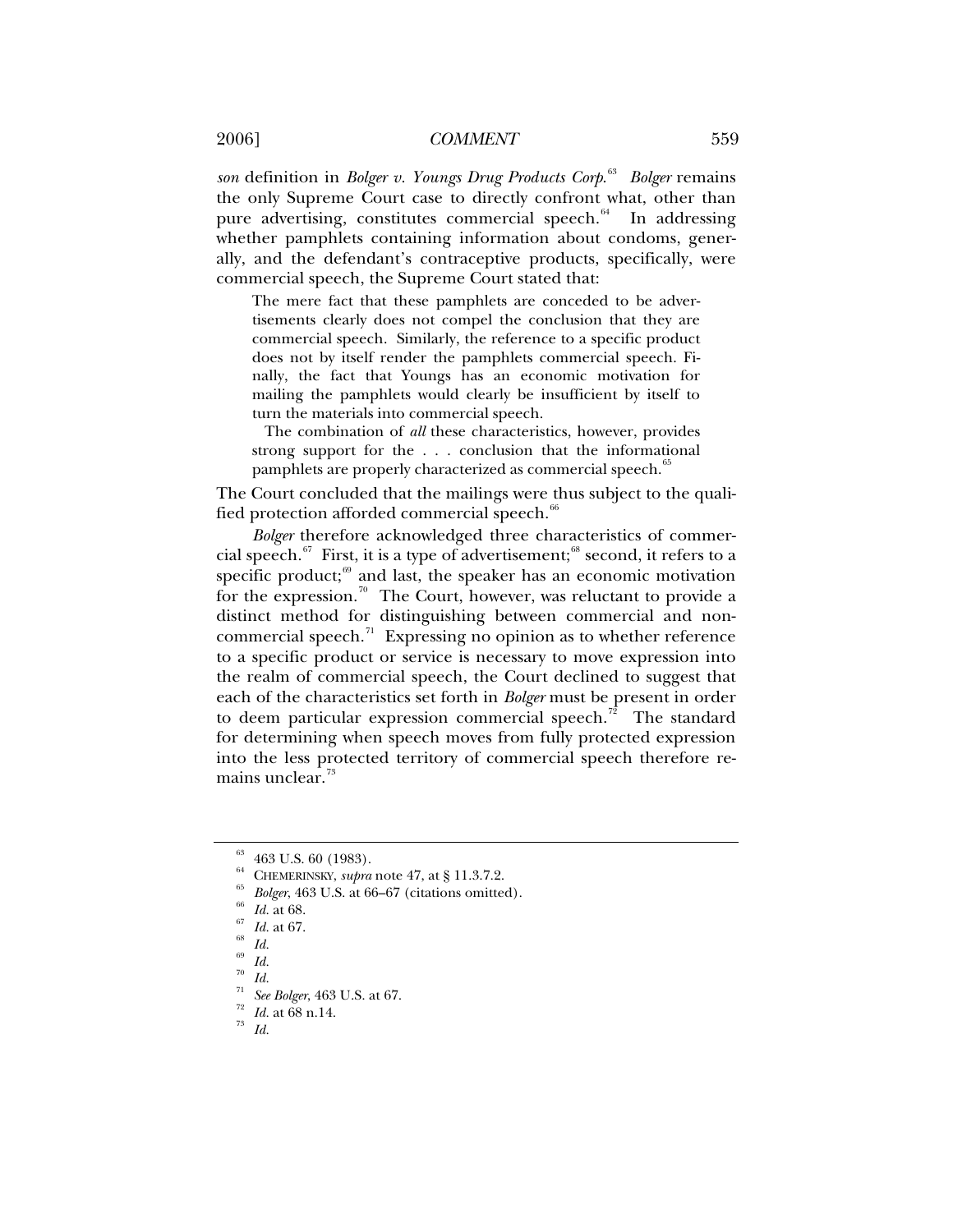# *B. The History of Governmental Protection and Regulation of Commercial Speech*

Examining the history of the protection and regulation of commercial speech elucidates the uncertainty surrounding what constitutes commercial speech. Prior to 1975, the Supreme Court had not interpreted the First Amendment to provide any protection for speech deemed commercial in nature.<sup>[74](#page-9-0)</sup> The notion of protecting commercial speech was first introduced in *Bigelow v. Virginia*. [75](#page-9-1) In holding that the First Amendment protected newspaper advertisements for abortion services, the Court announced that the fact that speech "had commercial aspects or reflected the advertiser's com-mercial interests did not negate all First Amendment guarantees."<sup>[76](#page-9-2)</sup> Moreover, the Court observed that the "relationship of speech to the marketplace of products or of services does not make it valueless in the marketplace of ideas."[77](#page-9-3) The Court, however, left unanswered the extent to which the First Amendment allows regulation of advertising related to activities properly regulated by the State.<sup>[78](#page-9-4)</sup>

A year later, the Supreme Court again addressed the issue of protecting commercial speech in *Virginia State Board of Pharmacy v. Virginia Citizens Consumer Council, Inc*. [79](#page-9-5) The Court examined the constitutionality of a Virginia law that prohibited pharmacists from advertising prescription drug prices.<sup>[80](#page-9-6)</sup> The Court, in an opinion by Justice Blackmun, acknowledged that "[i]f there is a right to adver-tise, there is a reciprocal right to receive the advertising,<sup>"[81](#page-9-7)</sup> and noted that the First Amendment affords protection "to the communication, to its source and to its recipients both."[82](#page-9-8)

The Court began its analysis of whether the First Amendment provides an exception for commercial speech by noting that speech, such as a paid advertisement, does not lose First Amendment protec-

<span id="page-9-0"></span><sup>74</sup> Valentine v. Chrestensen, 316 U.S. 52, 54 (1942) (upholding a law prohibiting distribution of any advertising matter on any street); Breard v. City of Alexandria, 341 U.S. 622, 642 (1951) (upholding a conviction for a violation of ordinance prohibiting door-to-door solicitations).<br>  $^{75}_{76}$  421 U.S. 809 (1975).<br>  $^{76}_{76}$  Id. at 818.

<span id="page-9-6"></span><span id="page-9-5"></span><span id="page-9-4"></span><span id="page-9-3"></span><span id="page-9-2"></span><span id="page-9-1"></span><sup>76</sup> *Id.* at 818. 77 *Id.* at 825–26. 78 *Id.* at 825 (noting "[w]e need not decide in this case the precise extent to which the First Amendment permits regulation of advertising that is related to activities the State may legitimately regulate or even prohibit").<br> $^{79}_{80}$  425 U.S. 748 (1976).<br> $^{80}_{80}$  Id. at 763.

<span id="page-9-8"></span><span id="page-9-7"></span><sup>80</sup> *Id.* at 763. 81 *Id.* at 757. 82 *Id.* at 756.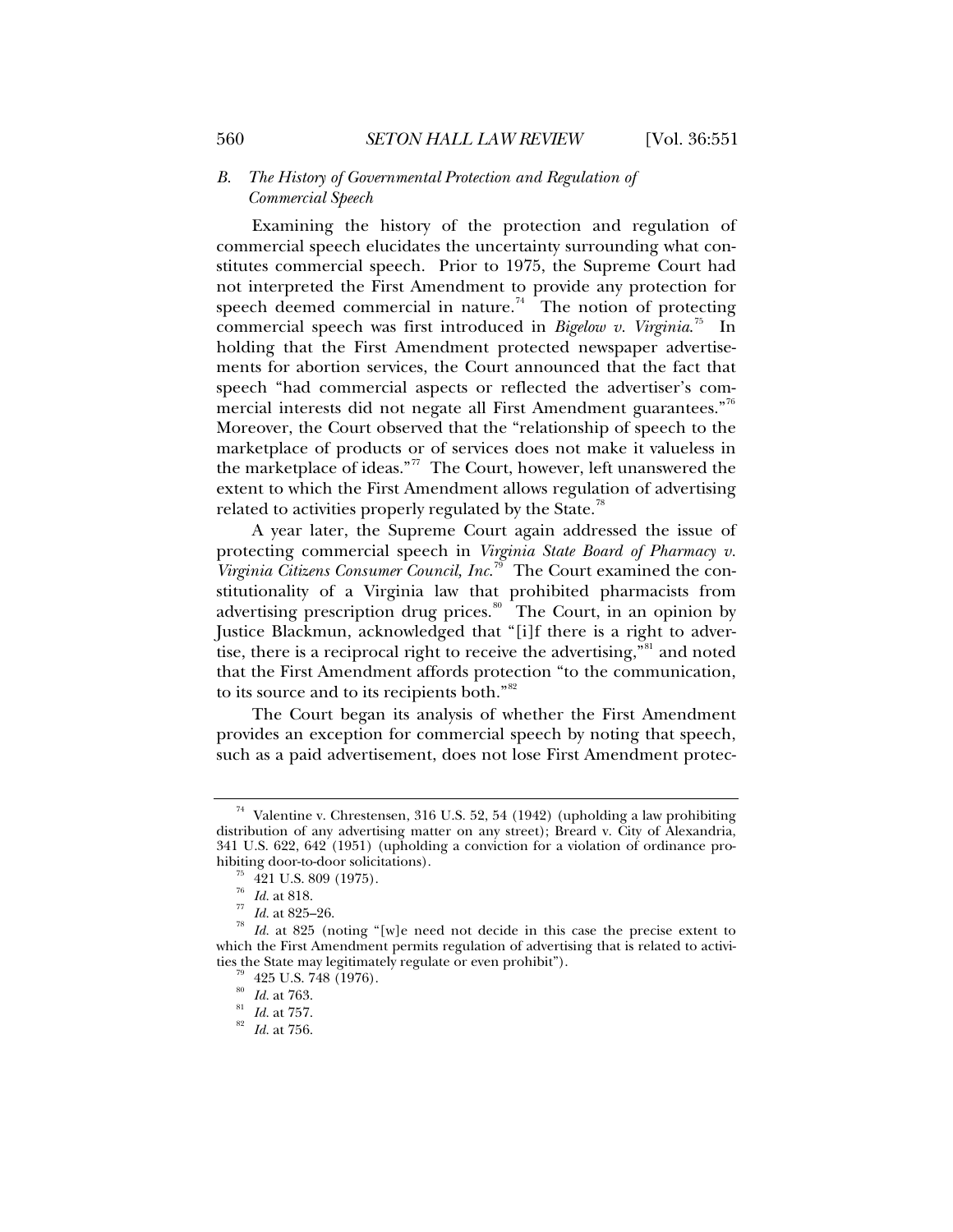## 2006] *COMMENT* 561

tions merely because money is spent to convey it. $88$  Further, the Court reiterated that speech is protected despite being in forms such as books or motion pictures that are sold for profit.<sup>[84](#page-10-1)</sup> Moreover, the Court stated that the First Amendment protects speech even though it may involve a solicitation to purchase, pay, or contribute money.<sup>[85](#page-10-2)</sup> The Court also noted that even assuming the advertiser's interest is purely economic, the advertiser's speech is not disqualified from re-ceiving First Amendment protection.<sup>[86](#page-10-3)</sup> The Court further observed that consumers on the receiving end likewise have a right to enjoy the free flow of commercial information.<sup>[87](#page-10-4)</sup>

The Court also made note of the value of commercial speech in a free enterprise economy,<sup>[88](#page-10-5)</sup> stating that the free flow of commercial information was "indispensable" in creating an intelligent and well-informed public.<sup>[89](#page-10-6)</sup> Further, the Court observed that the First Amendment makes the choice "between the dangers of suppressing information, and the dangers of its misuse if it is freely available."<sup>[90](#page-10-7)</sup> Instead of paternalistically regulating advertising, the Court proposed an approach less offensive to the First Amendment: assume that information is not inherently harmful; assume that well-informed people will judge their own best interests; and assume it is better to open the channels of communication than to close them.<sup>[91](#page-10-8)</sup>

In holding that commercial speech deserves First Amendment protection, the Court noted that "[n]o one would contend that our pharmacist may be prevented from being heard on the subject of whether, in general, pharmaceutical prices should be regulated, or their advertisement forbidden."[92](#page-10-9) The Court recognized that speakers, recipients, and society in general benefit from the free flow of ideas, including types of commercial speech.<sup>[93](#page-10-10)</sup>

<sup>83</sup> *Id.*

<span id="page-10-1"></span><span id="page-10-0"></span> $^{84}$  *Id.* (citing Smith v. California, 361 U.S. 147, 150 (1959); Joseph Burstyn, Inc. v. Wilson, 343 U.S. 495, 501 (1952)).

<span id="page-10-2"></span> $85$  Va. State Bd. of Pharmacy v. Va. Citizens Consumer Council, Inc., 425 U.S. 748, 761 (1976). 86 *Id.* at 762 (observing that although the interests of the contestants in a labor

<span id="page-10-6"></span><span id="page-10-5"></span><span id="page-10-4"></span><span id="page-10-3"></span>dispute are economic, the speech of both employees and employers enjoys First Amendment protections).<br><sup>87</sup> *Id.* at 763.<br><sup>88</sup> *Id.* at 765.

<span id="page-10-7"></span>

<span id="page-10-9"></span><span id="page-10-8"></span>*Id.* at 770.<br>*Va. State Bd. of Pharmacy*, 425 U.S. at 770.<br>*Id.* at 761–62.<br>*Id.* at 756, 764.

<span id="page-10-10"></span>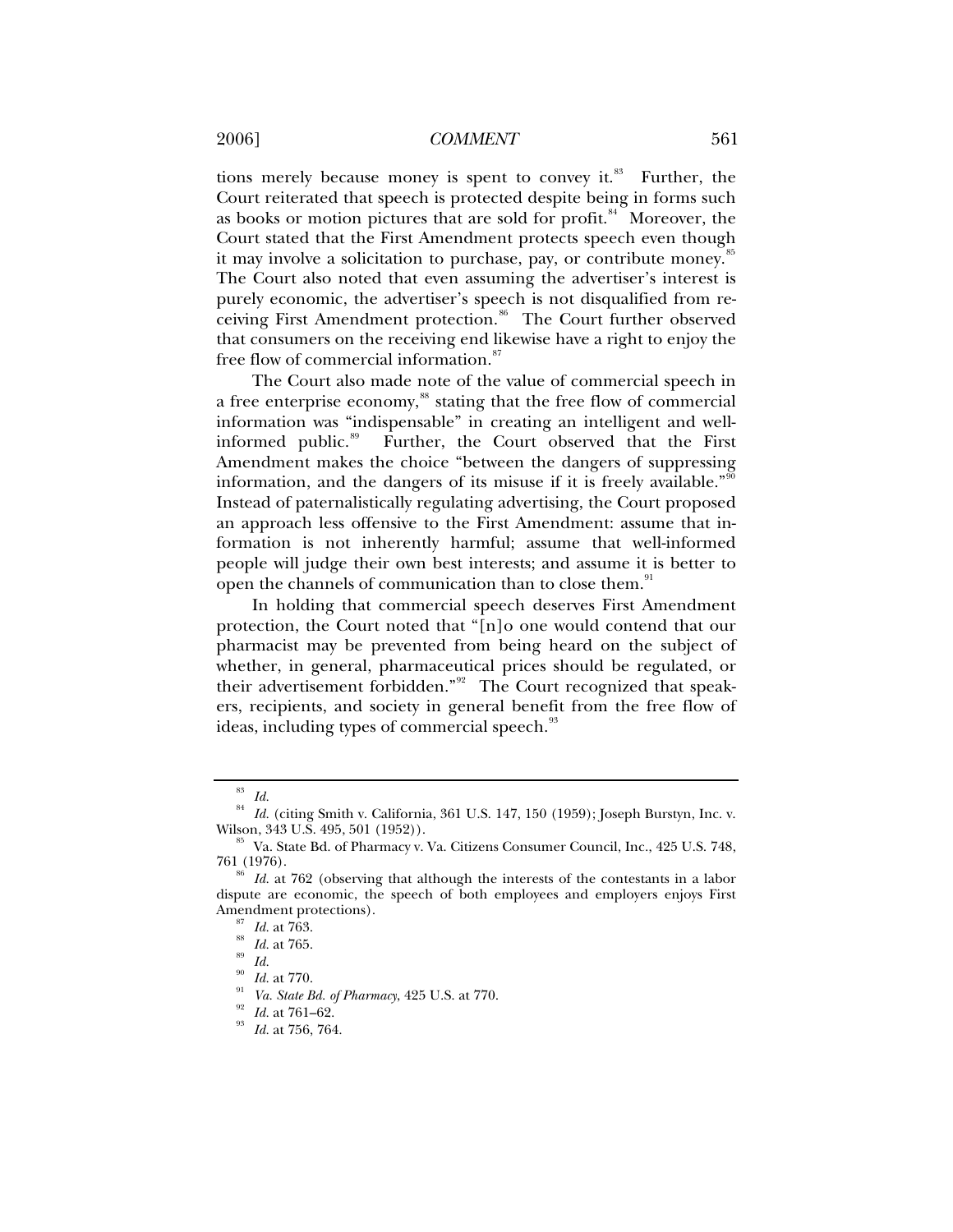Justice Stewart wrote a separate concurrence to explain how a government that "has no power to restrict expression because of its message, its ideas, its subject matter, or its content"<sup>[94](#page-11-0)</sup> can legitimately regulate false and deceptive advertising.<sup>[95](#page-11-1)</sup> Justice Stewart distinguished between pure commercial price and product advertising, which the government can properly regulate, and ideological com-munication, deserving full First Amendment protections.<sup>[96](#page-11-2)</sup> Commercial price and product advertising, according to Justice Stewart, relates to tangible goods or services, and is confined to promoting such specific goods and services. $\frac{97}{10}$  $\frac{97}{10}$  $\frac{97}{10}$  As the factual claims in price and product advertising may be empirically tested, and consequently corrected to reflect the truth without restricting the free dissemination of thought, this type of speech differs markedly from ideological expression.<sup>[98](#page-11-4)</sup> The Justice stated:

Ideological expression, be it oral, literary, pictorial, or theatrical, is integrally related to the exposition of thought—thought that may shape our concepts of the whole universe of man. Although such expression may convey factual information relevant to social and individual decisionmaking, it is protected by the Constitution, whether or not it contains factual representations and even if it includes inaccurate assertions of fact. Indeed, disregard of the "truth" may be employed to give force to the underlying idea expressed by the speaker.<sup>[99](#page-11-5)</sup>

Justice Rehnquist disagreed with Justice Stewart and the majority, and noted in his dissent his view that commercial speech should not be afforded any First Amendment protection.<sup>[100](#page-11-6)</sup> In Justice Rehnquist's view, the First Amendment's protections were "to relate to public decisionmaking as to political, social, and other public issues, rather than the decision of a particular individual as to whether to purchase one or another kind of shampoo."<sup>[101](#page-11-7)</sup>

Cases following *Virginia State Board of Pharmacy* explained that the government's power to regulate commerce justifies its power to regulate commercial speech that is inextricably linked to commercial

<span id="page-11-3"></span><span id="page-11-2"></span><span id="page-11-1"></span><span id="page-11-0"></span> $^{94}$  *Id.* at 776 (Stewart, J., concurring) (quoting Police Dep't of Chicago v. Mosley, 408 U.S. 92, 95 (1972)).

<sup>&</sup>lt;sup>95</sup> *Id.* at 776.<br>
<sup>96</sup> *Id.* at 779.<br>
<sup>97</sup> *Va. State Bd. of Pharmacy*, 425 U.S. at 780 (Stewart, J., concurring).<br>
<sup>98</sup> *Id.* at 780–81.<br>
<sup>99</sup> *Id.* at 779–80.<br>
<sup>100</sup> *Id.* at 781–90 (Rehnquist, J., dissenting).<br>
<sup>101</sup>

<span id="page-11-5"></span><span id="page-11-4"></span>

<span id="page-11-7"></span><span id="page-11-6"></span>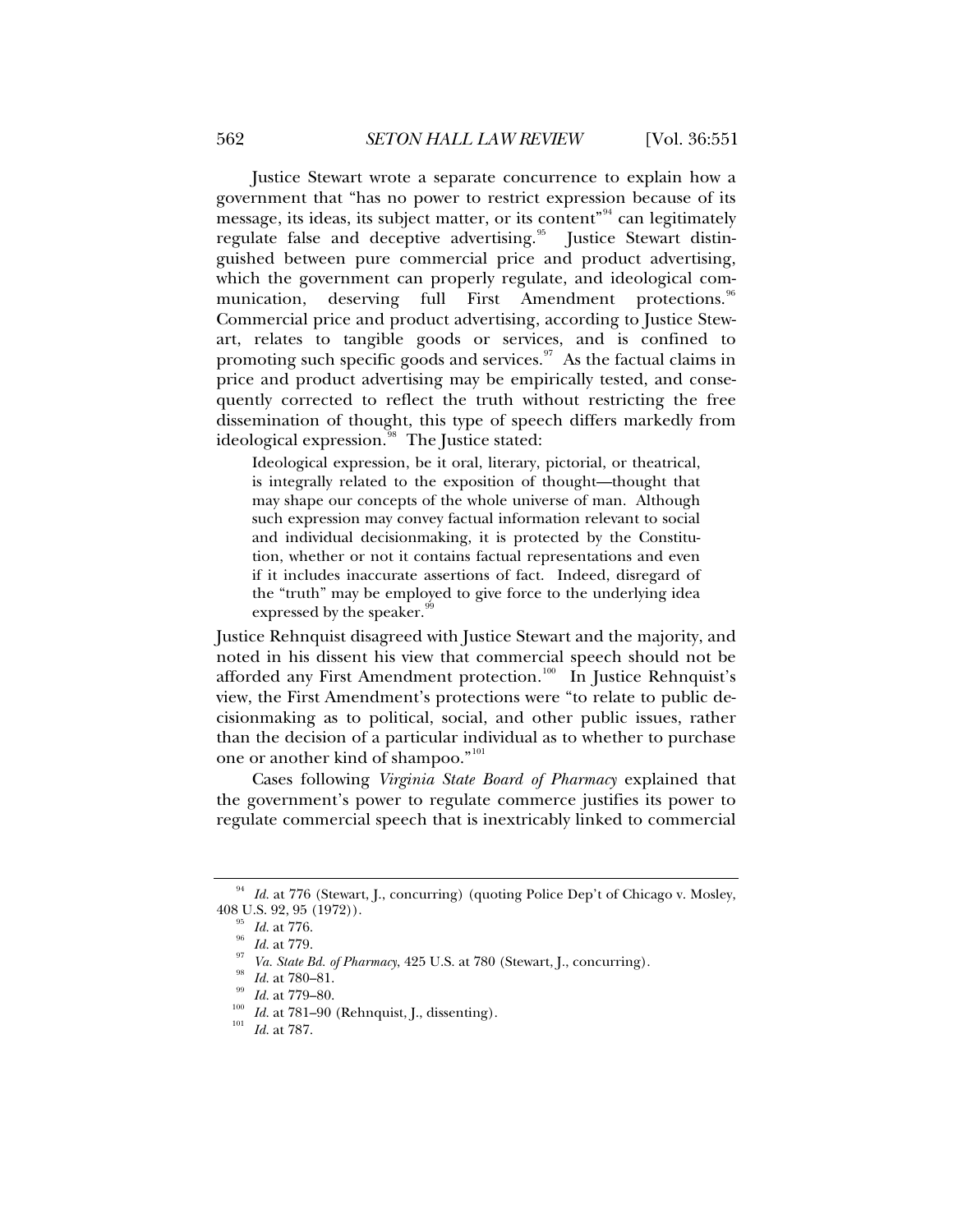# 2006] *COMMENT* 563

transactions.<sup>[102](#page-12-0)</sup> The commercial speech doctrine thus "represents an accommodation between the right to speak and hear expression about goods and services and the right of government to regulate the sales of such goods and services."<sup>[103](#page-12-1)</sup> Nevertheless, the Supreme Court has noted that the government retains less authority to curtail commercial speech when restrictions strike at "the substance of the information communicated" rather than the "commercial aspect of [the speech]—with offerors communicating offers to offerees."<sup>[104](#page-12-2)</sup>

After the Supreme Court held that the First Amendment pro-tected commercial speech,<sup>[105](#page-12-3)</sup> the Court addressed the extent to which the government could regulate such speech in *Central Hudson Gas & Electric Corp. v. Public Service Commission of New York*. [106](#page-12-4) The issue in *Central Hudson* was whether the New York Public Service Commission, in order to conserve scarce fuel supplies, could order electric utilities in the state to cease all advertising promoting the use of electricity.<sup>[107](#page-12-5)</sup> The Court first acknowledged that commercial speech, defined as "expression related solely to the economic interests of the speaker and its audience," $108$  is protected by the First Amendment.<sup>[109](#page-12-7)</sup> The majority then held that, in protecting the informational function of advertising, it is constitutionally valid to suppress commercial mes-sages that are "more likely to deceive the public than inform it,"<sup>[110](#page-12-8)</sup> and, citing *Pittsburgh Press Co. v. Pittsburgh Commission on Human Rela-*tions,<sup>[111](#page-12-9)</sup> the Court stated that the government may ban "commercial speech related to illegal activity."<sup>11</sup>

- 
- 
- <span id="page-12-7"></span>
- 

<span id="page-12-0"></span>See, e.g., Friedman v. Rogers, 440 U.S. 1, 10 n.9 (1979) (holding that the prohibition of practicing optometry under a trade name violates the First Amendment's commercial speech protections); Ohralik v. Ohio State Bar Ass'n, 436 U.S. 447, 457 (1978) (holding that a lawyer's in-person client solicitation, while not entirely removed from the protection of the First Amendment, is analyzed under a lower level of judicial scrutiny because it "is a business transaction in which speech is an essential

<span id="page-12-2"></span><span id="page-12-1"></span>but subordinate component").<br><sup>103</sup> LAURENCE H. TRIBE, AMERICAN CONSTITUTIONAL LAW 903 (2d ed. 1988).<br><sup>104</sup> 44 Liquormart, Inc. v. Rhode Island, 517 U.S. 484, 499 (1996) (citing Linmark Assocs., Inc. v. Township of Willingboro, 431 U.S. 85 (1977). *See also* Carey v. Population Servs. Int'l, 431 U.S. 678, 701 n.28 (1977) (holding statute banning

<span id="page-12-6"></span><span id="page-12-5"></span><span id="page-12-4"></span><span id="page-12-3"></span>advertisement of contraceptives unconstitutional).<br>
<sup>105</sup> *Va. State Bd. of Pharmacy*, 425 U.S. at 770.<br>
<sup>106</sup> 447 U.S. 557 (1980).<br> *Id.* at 558.<br> *Id.* at 561.<br>
<sup>109</sup> *Id.* at 563 n.5 (citing Friedman v. Rogers, 440 U.S

<span id="page-12-10"></span><span id="page-12-9"></span><span id="page-12-8"></span><sup>&</sup>lt;sup>111</sup> 413 U.S. 376 (1973).<br><sup>112</sup> *Central Hudson*, 447 U.S. at 564.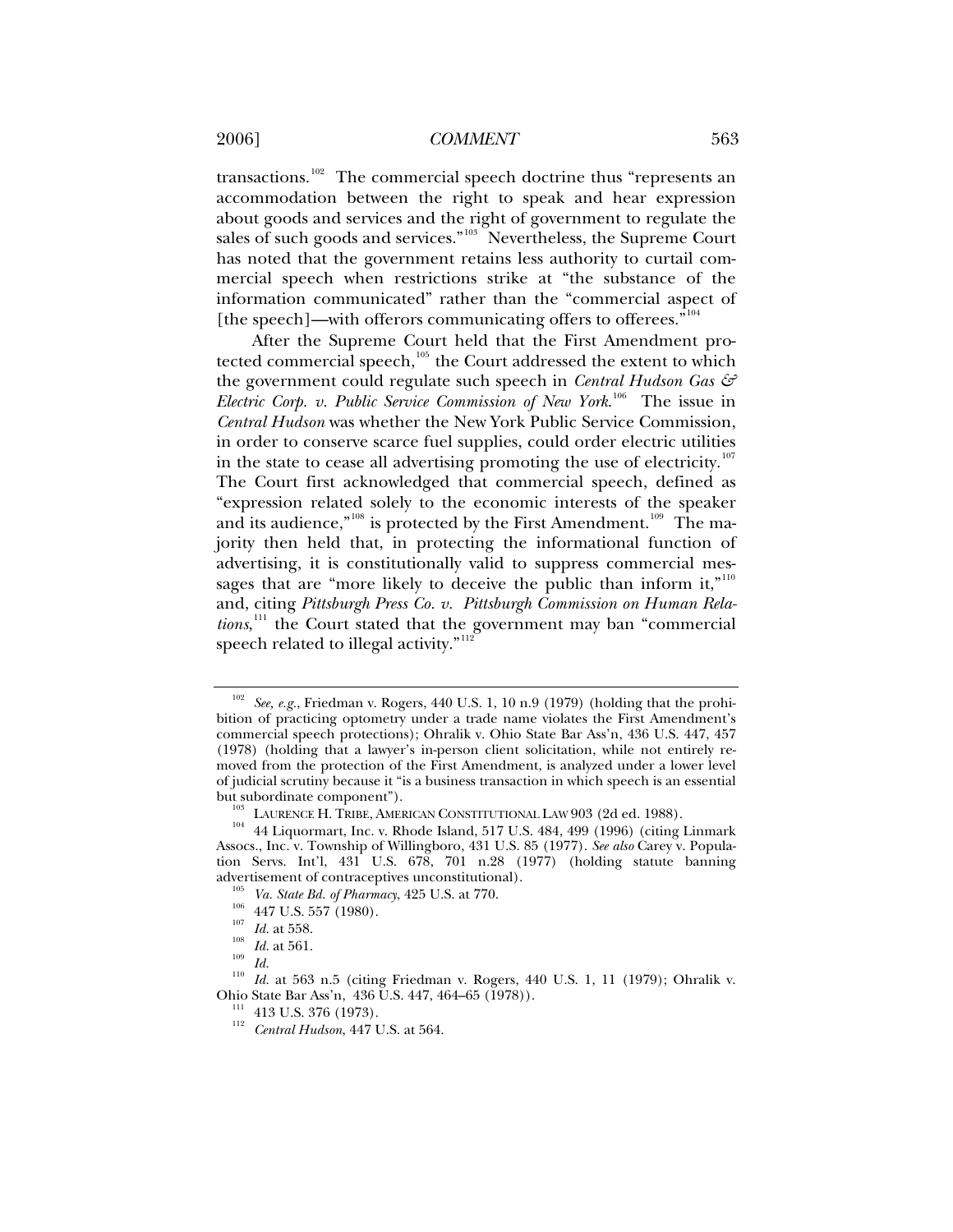The Court then adopted a four-part analysis for commercial speech cases.<sup>[113](#page-13-0)</sup> First, a court must determine whether the commercial speech is protected by the First Amendment; in other words, if it concerns lawful activity and is not misleading.<sup>[114](#page-13-1)</sup> Next, a court must determine "whether the asserted governmental interest is substantial."[115](#page-13-2) If answers to the previous questions are in the affirmative, the majority announced, a court must then determine whether the restriction on speech directly advances the state interest involved, and, finally, whether the regulation of the commercial speech is more ex-tensive than necessary to serve the governmental interest.<sup>[116](#page-13-3)</sup> Applying this analysis, essentially an intermediate scrutiny test,<sup>[117](#page-13-4)</sup> the Court determined that energy conservation, one of the state's rationales for regulating the utility companies' truthful advertising, was a substantial interest that could be directly advanced by banning the advertisements.<sup>[118](#page-13-5)</sup> Under the fourth prong of the test, however, the Court found that no showing had been made that the state's interest could not have been served by a less restrictive means.<sup>[119](#page-13-6)</sup>

Justice Stevens concurred in the judgment, questioning whether the restriction on the promotion of the use of electricity through ad-vertising was truly a ban on exclusively commercial speech.<sup>[120](#page-13-7)</sup> The Justice reasoned that because commercial speech is afforded less protection than other forms of speech, the Court must not define "commercial speech" too broadly "lest speech deserving of greater constitutional protection be inadvertently suppressed."<sup>[121](#page-13-8)</sup> Justice Stevens then noted that the Court's definition of "commercial speech," as "expression related solely to the economic interests of the speaker and its audience," $122$  is unclear as to "whether the subject matter of the speech or the motivation of the speaker [is] the limiting factor." According to Justice Stevens, either interpretation "encompasses

<span id="page-13-3"></span><span id="page-13-2"></span><span id="page-13-1"></span><span id="page-13-0"></span><sup>113</sup> *Id.* at 566.<br>
<sup>114</sup> *Id.*<br>
<sup>115</sup> *Id.*<br>
<sup>116</sup> *Id.*<br>
<sup>117</sup> *See* Florida Bar v. Went For It, Inc., 515 U.S. 618, 623 (1995) (stating that under the intermediate scrutiny test, the government must assert a substantial state interest in support of its regulation, demonstrate that the restriction directly and ma-

<span id="page-13-6"></span><span id="page-13-5"></span><span id="page-13-4"></span>terially advances the interest, and the regulation must be narrowly drawn).<br><sup>118</sup> *Central Hudson*, 447 U.S. at 568–69.<br><sup>119</sup> *Id.* at 570 (finding that "the energy conservation rationale, as important as it is, cannot justify suppressing information about electric devices or services that would cause no net increase in total energy use").<br><sup>120</sup> *Id.* at 579 (Stevens, J., concurring).<br><sup>121</sup> *Id.* 122 *Id.* 

<span id="page-13-9"></span><span id="page-13-8"></span><span id="page-13-7"></span>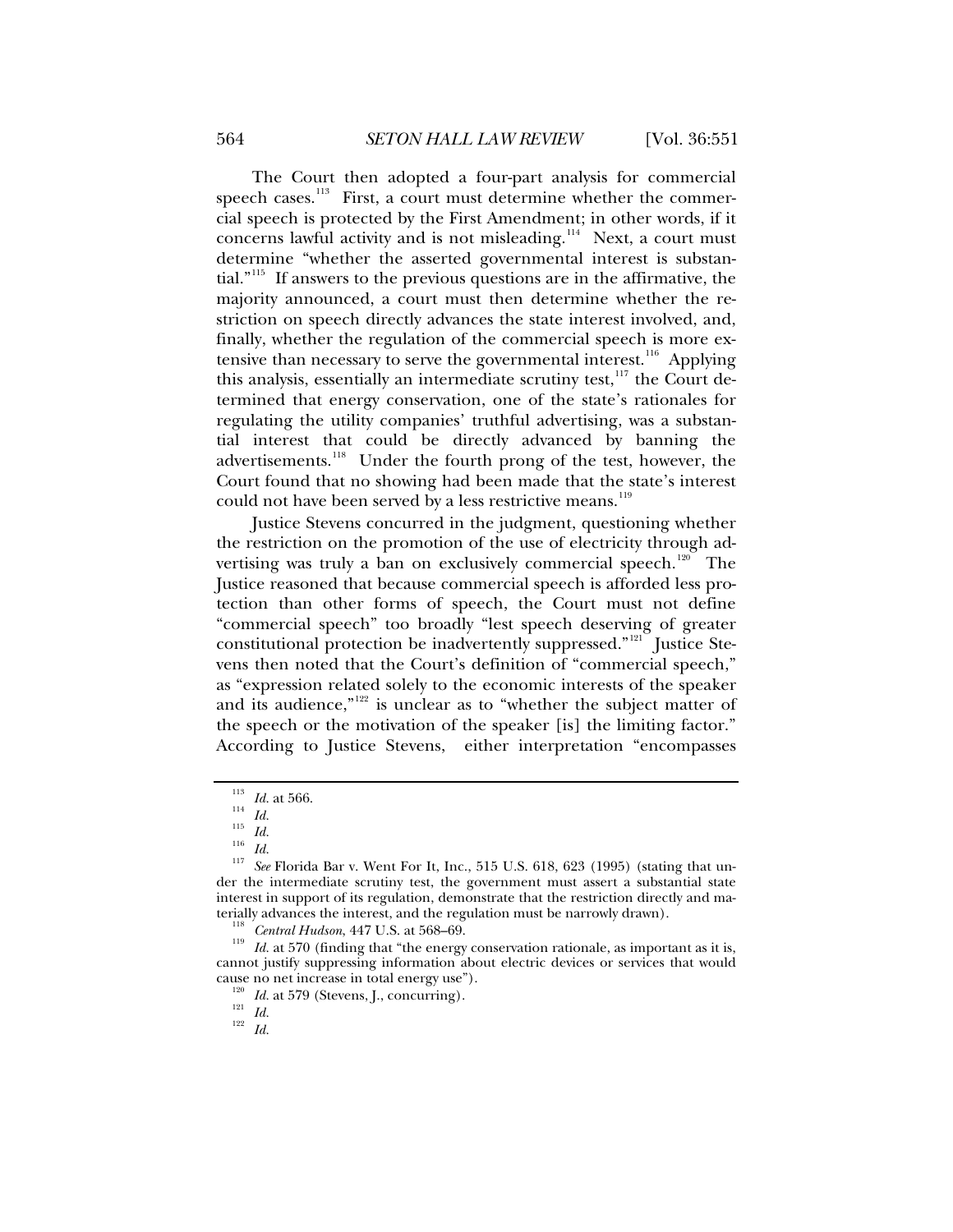speech that is entitled to the maximum protection afforded by the First Amendment."<sup>[123](#page-14-0)</sup> The Justice supported his argument by observing that neither a labor leader's call for a strike "nor an economist's dissertation on the money supply should receive any lesser protection because the subject matter concerns only the economic interests of the audience." $124$  Similarly, the prospect of pecuniary reward for a speaker should not result in the loss of First Amendment protections; otherwise, speech found in newspapers, or made by paid public speakers, professional authors, or political candidates with partial economic motives would no longer enjoy full protection.<sup>[125](#page-14-2)</sup> In addition, Justice Stevens noted that labeling all promotional advertising as commercial speech, and limiting it as such, runs the risk of curtailing "expression by an informed and interested group of persons of their point of view on questions relating to [issues]... frequently discussed and debated by our political leaders."<sup>[126](#page-14-3)</sup> Finally, Justice Stevens opined that the justification for regulating the speech involved was merely "the expressed fear that the audience may find the utility's message persuasive."<sup>[127](#page-14-4)</sup>

The *Central Hudson* test has been regularly invoked in commer-cial speech cases.<sup>[128](#page-14-5)</sup> Conflict exists, however, over whether the fourth prong of the test $^{129}$  $^{129}$  $^{129}$  remains applicable. $^{130}$  $^{130}$  $^{130}$ 

<span id="page-14-6"></span>mines whether means less restrictive than curtailing commercial speech can be used<br>to promote asserted governmental interest).

<span id="page-14-7"></span>See Thompson, 535 U.S. at 371 (imposing least-restrictive-means requirement); *44 Liquormart*, 517 U.S. at 507 (imposing least-restrictive-means requirement); *Rubin*, 514 U.S. at 491 (imposing least-restrictive-means requirement). *But see Greater New Orleans Broad. Ass'n*, 527 U.S. at 188 (holding that the government is not required to employ least-restrictive means possible, but the restriction must be narrowly tailored to fit the asserted interest); City of Cincinnati v. Discovery Network, Inc., 507 U.S. 410, 418 n.13 (1993) (rejecting least-restrictive-means test for a reasonable-fit-

<span id="page-14-5"></span><span id="page-14-4"></span><span id="page-14-3"></span><span id="page-14-2"></span><span id="page-14-1"></span><span id="page-14-0"></span><sup>&</sup>lt;sup>123</sup> *Id.*<br>
<sup>124</sup> *Central Hudson*, 447 U.S. at 579–80 (Stevens, J., concurring).<br>
<sup>125</sup> *Id.* at 580 n.2.<br>
<sup>126</sup> *Id.* at 581.<br>
<sup>127</sup> *Id.*<br>
<sup>127</sup> *Id.*<br> *Ies see, e.g.*, Thompson v. W. States Med. Ctr., 535 U.S. 357 (2 *tral Hudson* to restrictions on the advertising of compounded drugs); Lorillard Tobacco Co. v. Reilly, 533 U.S. 525 (2001) (applying *Central Hudson* to restrictions on cigarette advertising); Greater New Orleans Broad. Ass'n v. United States, 527 U.S. 173 (1999) (applying *Central Hudson* to restrictions on the advertising of gambling); 44 Liquormart, Inc., v. Rhode Island, 517 U.S. 484 (1996) (applying *Central Hudson*  to restrictions on a liquor advertisement); Rubin v. Coors Brewing Co., 514 U.S. 476 (1995) (applying *Central Hudson* to restrictions on information on a beer label); Bd. of Trs. of the State Univ. of N.Y. v. Fox, 492 U.S. 469 (1989) (applying *Central Hudson* to restrictions on a Tupperware sales presentation). 129 *See Central Hudson*, 447 U.S. at 566 (announcing that the fourth prong deter-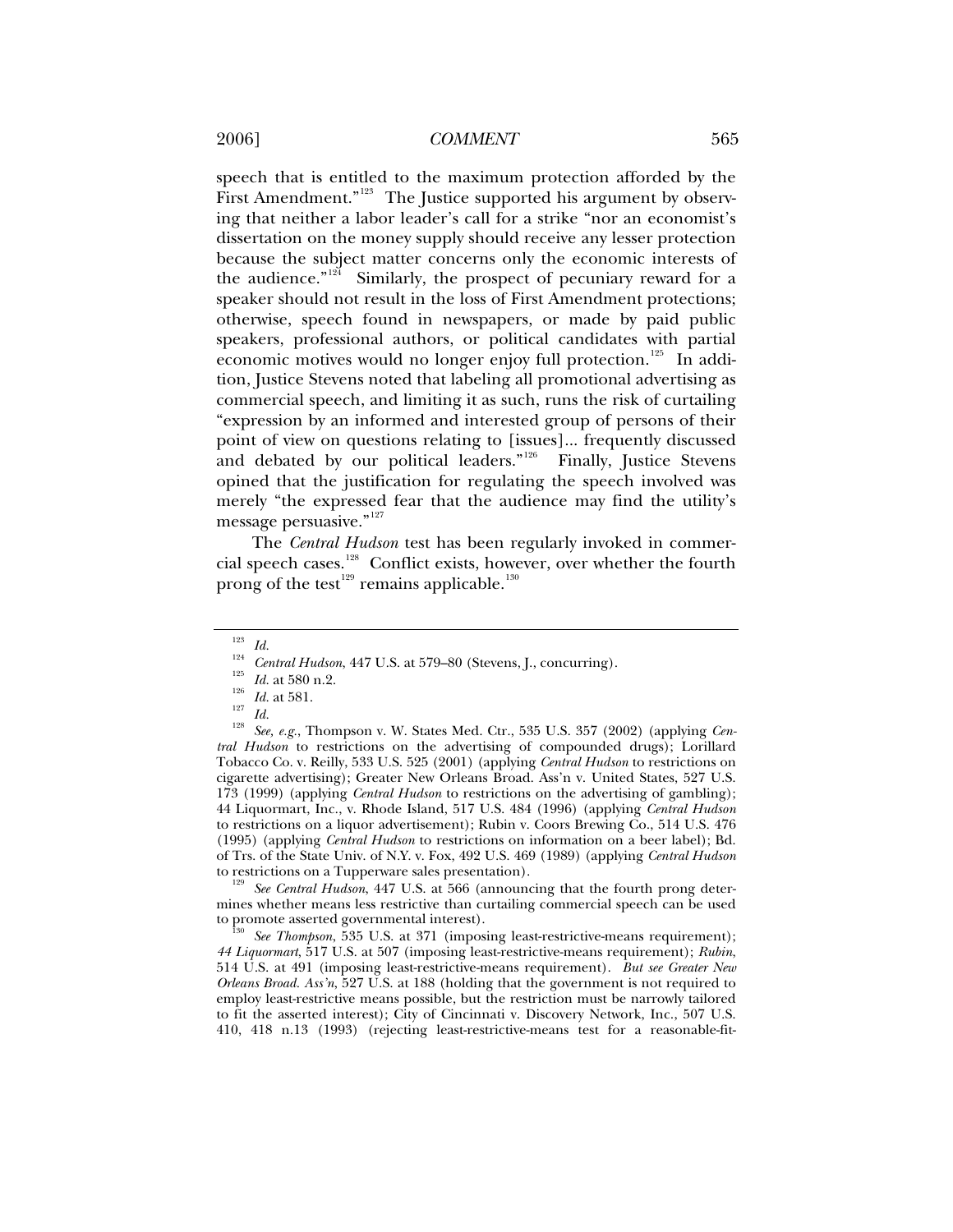While commercial speech is entitled to limited protection, the Supreme Court, without offering an explanation, has repeatedly held that the First Amendment does not protect advertising of illegality.<sup>[131](#page-15-0)</sup> In 1973, two years before commercial speech was afforded any Constitutional protection, the Supreme Court decided the only case addressing advertising of an illegal activity.<sup>[132](#page-15-1)</sup> In *Pittsburgh Press Co. v.* Pittsburgh Commission on Human Relations,<sup>[133](#page-15-2)</sup> the Court held that prohibiting the *Pittsburgh Press* from placing newspaper advertisements in columns entitled "Jobs-Male Interest" and "Jobs-Female Interest" did not infringe upon the First Amendment rights of the *Pittsburgh Press*. [134](#page-15-3) The Court stated that "[d]iscrimination in employment is not only commercial activity, it is *illegal* commercial activity . . . . We have no doubt that a newspaper constitutionally could be forbidden to publish a want ad proposing a sale of narcotics or soliciting prosti-tutes."<sup>[135](#page-15-4)</sup> Significantly, the Court noted that the advertisements involved did not express a position on whether social policy called for filling certain jobs with certain genders;<sup>[136](#page-15-5)</sup> nor, the Court observed, did the advertisements criticize any ordinance or employment prac-<br>tice.<sup>137</sup> Inasmuch as the advertisements were no more than a Inasmuch as the advertisements were no more than a proposal of possible employment, the Court found that, they were "classic examples of commercial speech."<sup>[138](#page-15-7)</sup> Therefore, the majority held that prohibiting the *Pittsburgh Press* from placing advertisements in gender-based columns did not violate the newspaper's First Amendment rights.<sup>[139](#page-15-8)</sup> The Court, however, emphasized that its holding in no way allowed the government to forbid the newspaper to publish advertisements commenting on either the ordinance involved or on employment practices.[140](#page-15-9) *Pittsburgh Press* has since been cited as establishing that the First Amendment does not protect the advertising of illegal activities, and furthermore, such advertisements

- 
- 

<span id="page-15-4"></span><span id="page-15-3"></span><span id="page-15-2"></span><span id="page-15-1"></span><span id="page-15-0"></span>between-ends-and-means analysis); *Fox*, 492 U.S. at 480 (rejecting least-restrictivemeans requirement).<br>
<sup>131</sup> CHEMERINSKY, *supra* note 47, at § 11.3.7.4.<br>
<sup>132</sup> Id.<br>
<sup>133</sup> 413 U.S. 376 (1973).<br>
<sup>134</sup> Id. at 391.<br>
<sup>135</sup> Id. at 388.<br>
<sup>136</sup> Id. at 385.<br>
<sup>137</sup> Id.<br>
<sup>138</sup> Id. at 385.<br>
<sup>137</sup> Id. at 385.<br>
<sup>13</sup>

<span id="page-15-6"></span><span id="page-15-5"></span>

<span id="page-15-9"></span><span id="page-15-8"></span><span id="page-15-7"></span>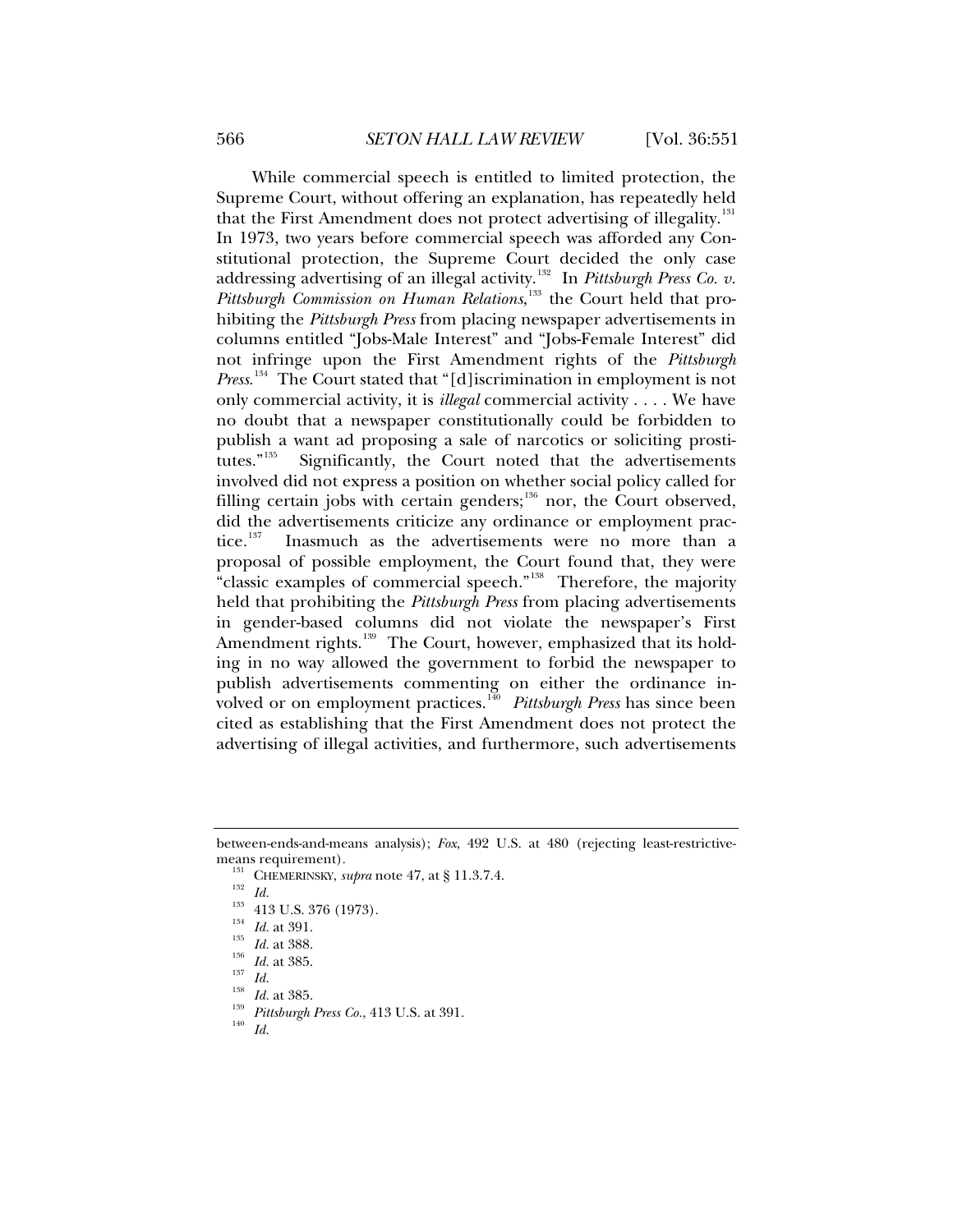may be prohibited, punished, and may even become the basis for civil liability. $141$ 

Therefore, political speech, receiving utmost First Amendment protection, is subject only to a governmental restriction narrowly tai- $\frac{1}{2}$  lored to serve an overriding state interest.<sup>[142](#page-16-1)</sup> Restrictions on lessprotected commercial speech are subject to the intermediate scrutiny test announced in *Central Hudson*;<sup>[143](#page-16-2)</sup> the advertisement of illegal ac-tivities, in contrast, receives no First Amendment protection.<sup>[144](#page-16-3)</sup> Due to these varying levels of protection, the label the courts give speech is paramount in determining the level of protection it receives—a point illustrated by the cases surrounding *The Federal Mafia*. [145](#page-16-4)

## IV. THE GOVERNMENT'S CASE AGAINST SCHIFF

On August 9, 2004, the Ninth Circuit upheld a preliminary in-junction<sup>[146](#page-16-5)</sup> issued by the United States District Court for the District

<span id="page-16-0"></span><sup>141</sup> *See, e.g.*, Braun v. Soldier of Fortune Magazine, Inc., 968 F.2d 1110 (11th Cir. 1992) (holding the publisher of a magazine civilly liable after running an advertisement for an assassin that resulted in a murder committed by a person responding to

<span id="page-16-2"></span><span id="page-16-1"></span><sup>&</sup>lt;sup>142</sup> See, e.g., McIntyre v. Ohio Elections Comm'n, 514 U.S. 334, 347 (1995).<br><sup>143</sup> Central Hudson Gas & Elec. Corp. v. Pub. Serv. Comm'n of N.Y., 447 U.S. 557,<br>566 (1980).

<span id="page-16-4"></span><span id="page-16-3"></span><sup>566 (1980). 144</sup> *Pittsburgh Press Co.*, 413 U.S. at 391. 145 *See* United States v. Schiff (*Schiff II*), 379 F.3d 621 (9th Cir. 2004); United States v. Schiff (*Schiff I*), 269 F. Supp. 2d 1262 (D. Nev. 2003).<br><sup>146</sup> The injunction provides in relevant part that the defendants may not engage

<span id="page-16-5"></span>in any of the following activities:

<sup>(1)</sup> Organizing, promoting, marketing or selling, or assisting in organizing, promoting, marketing or selling, any plan or arrangement which advises or encourages taxpayers to attempt to violate internal revenue laws or unlawfully evade the assessment or collection of their federal tax liabilities, including those that promote, sell, or advocate the use of the "zero income" tax return, and the use of false with-holding forms;

<sup>(2)</sup> Engaging in conduct subject to penalty under 26 U.S.C. § 6700, including organizing or selling a plan or arrangement and making or furnishing a statement regarding the excludability of income that they know or have reason to know is false or fraudulent as to any material matter;

<sup>(3)</sup> Engaging in conduct subject to penalty under 26 U.S.C. § 6700, including organizing or selling a plan or arrangement and making or furnishing a statement regarding the excludability of income that they know or have reason to know is false or fraudulent as to any material matter;

<sup>(4)</sup> Advertising, marketing or promoting any false, misleading, or deceptive tax position in any media for the purpose of advising or encouraging taxpayers to unlawfully evade the assessment or payment of federal income taxes, including the positions that (1)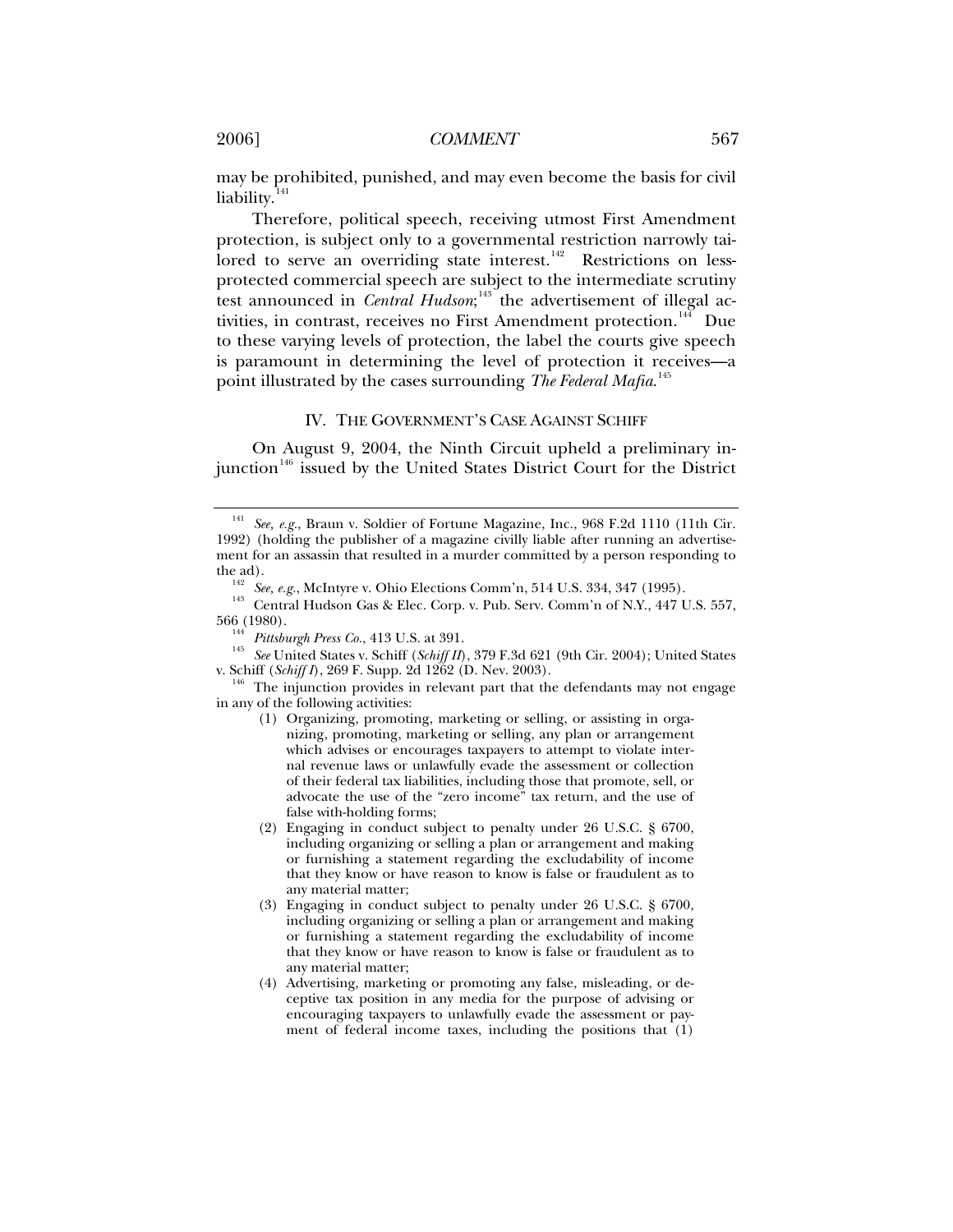of Nevada,<sup>[147](#page-17-0)</sup> prohibiting Irwin Schiff and his associates from selling The Federal Mafia.<sup>[148](#page-17-1)</sup> The injunction was issued pursuant to 26 U.S.C.  $\S$  7408,<sup>[149](#page-17-2)</sup> which authorizes an action to enjoin promoters of abusive tax shelters from further engaging in conduct subject to penalty un-der § 6700<sup>[150](#page-17-3)</sup> (promoting abusive tax shelters)<sup>[151](#page-17-4)</sup> and § 6701 (aiding

> persons can legally stop paying income taxes or become tax free by using the plan or arrangement; (2) federal income tax is voluntary; (3) there is no law requiring anyone to pay income tax; (4) there is no income tax, only a profits tax; (5) it is legal to report zero income regardless of what you may have earned, or to use false withholding forms; (6) Schiff's personal services as witness or brief writer will be materially helpful in defending criminal prosecution; or any other false, misleading, or deceptive tax position;

- (5) Assisting others to violate the tax laws, including the evasion of assessment or payment of taxes;
- (6) Inciting others to violate the tax laws, including the evasion of assessment and payment of taxes;
- (7) Instructing or assisting others to hinder or disrupt the enforcement of internal revenue laws by filing frivolous lawsuits, taking frivolous positions in an effort to impede IRS audits and Collection Due Process Hearings, or engaging in other conduct intended to interfere with the administration and enforcement of the internal revenue laws;
- (8) Preparing or assisting in the preparation of any federal income tax return for any other person;
- (9) Engaging in conduct subject to penalty under 26 U.S.C. § 6694 (preparing any part of a return or claim for refund that includes an unrealistic position);
- (10)Engaging in any conduct subject to penalty under 26 U.S.C. § 6695 (failing to sign and furnish the correct identifying number on tax returns they prepare); or
- (11)Engaging in any other activity subject to injunction or penalty under 26 U.S.C. §§ 7407, 6694, or 6695, including fraudulent or deceptive conduct that substantially interferes with the proper administration of the internal revenue laws.

- 
- 
- 

<span id="page-17-4"></span><span id="page-17-3"></span><span id="page-17-2"></span><span id="page-17-1"></span><span id="page-17-0"></span>Schiff II, 379 F.3d at 624–25.<br>
<sup>147</sup> Schiff I, 269 F. Supp. 2d at 1284–85.<br>
<sup>148</sup> Schiff II, 379 F.3d at 623.<br>
<sup>149</sup> Schiff I, 269 F. Supp. 2d at 1265.<br>
<sup>149</sup> Schiff I, 269 F. Supp. 2d at 1265.<br>
<sup>150</sup> 26 U.S.C. § 6700(a) son who:

(1)

- (A) organizes (or assists in the organization of )—
	- (i) a partnership or other entity,
	- (ii) any investment plan or arrangement, or
	- (iii) any other plan or arrangement, or
- (B) participates (directly or indirectly) in the sale of any interest in an entity or plan or arrangement referred to in subparagraph
- (A), and
- (2) makes or furnishes or causes another person to make or furnish (in connection with such organization or sale)—
	- (A) a statement with respect to the allowability of any deduction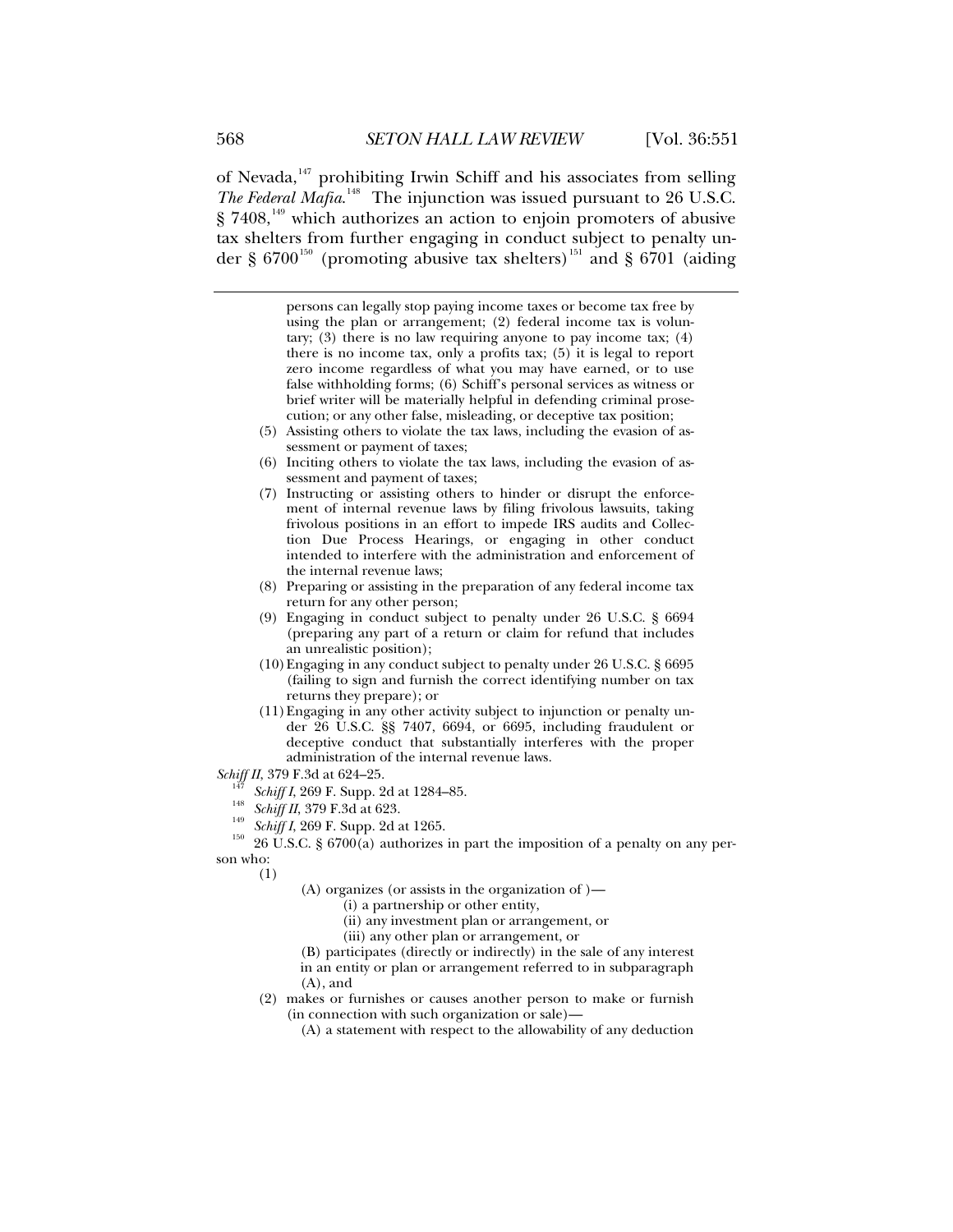and abetting understatement of tax liability).<sup>[152](#page-18-0)</sup> The district court decided, and the Ninth Circuit agreed, that the government had carried its burden of establishing a violation of § 6700 and that a preliminary injunction was appropriate.<sup>[153](#page-18-1)</sup>

To establish a violation of § 6700, the United States must carry the burden of showing that:

- (1) the defendants organized or sold, or participated in the organization or sale of an entity, plan, or arrangement;
- (2) they made or caused to be made false or fraudulent statements concerning the tax benefits to be derived from the entity, plan, or arrangement;
- (3) they knew or had reason to know that the statements were false or fraudulent;
- (4) the false or fraudulent statements pertained to a material matter; and
- (5) an injunction is necessary to prevent recurrence of this  $\alpha$ conduct.<sup>[154](#page-18-2)</sup>

## *A.* Schiff I*, The District Court Opinion*

1. Establishing a Violation of 26 U.S.C. §§ 6700 and 6701

Written by Judge Lloyd George, the district court opinion<sup>[155](#page-18-3)</sup> first recounted the government's documentation of Schiff's enterprise, which includes selling books, tapes, and packages, marketing seminars and workshops, and performing letter-writing services and

(B) a gross valuation overstatement as to any material matter.

<span id="page-18-1"></span><span id="page-18-0"></span>26 U.S.C. § 6700(a) (2004); *Schiff I*, 269 F. Supp. 2d at 1265.<br><sup>151</sup> *Schiff I*, 269 F. Supp. 2d at 1264.<br><sup>152</sup> *Id.*<br><sup>153</sup> *Schiff II*, 379 F.3d at 625. Factors the district court may consider in determining whether an injunction is appropriate include:

(1) the gravity of the harm caused by the offense; (2) the extent of the defendant's participation; (3) the defendant's degree of scienter; (4) the isolated or recurrent nature of the infraction; (5) the defendant's recognition (or non-recognition) of his own culpability; and (6) the likelihood that the defendant's occupation would place him in a position where future violations could be anticipated.

<span id="page-18-3"></span><span id="page-18-2"></span>*Id.* (quoting United States v. Estate Pres. Servs., 202 F.3d 1093, 1105 (9th Cir. 2000)).

<sup>154</sup> *Schiff I*, 269 F. Supp. 2d at 1266 (citing *Estate Pres. Servs*., 202 F.3d at 1093). 155 *Id.* at 1264.

or credit, the excludability of any income, or the securing of any other tax benefit by reason of holding an interest in the entity or participating in the plan or arrangement which the person knows or has reason to know is false or fraudulent as to any material matter, or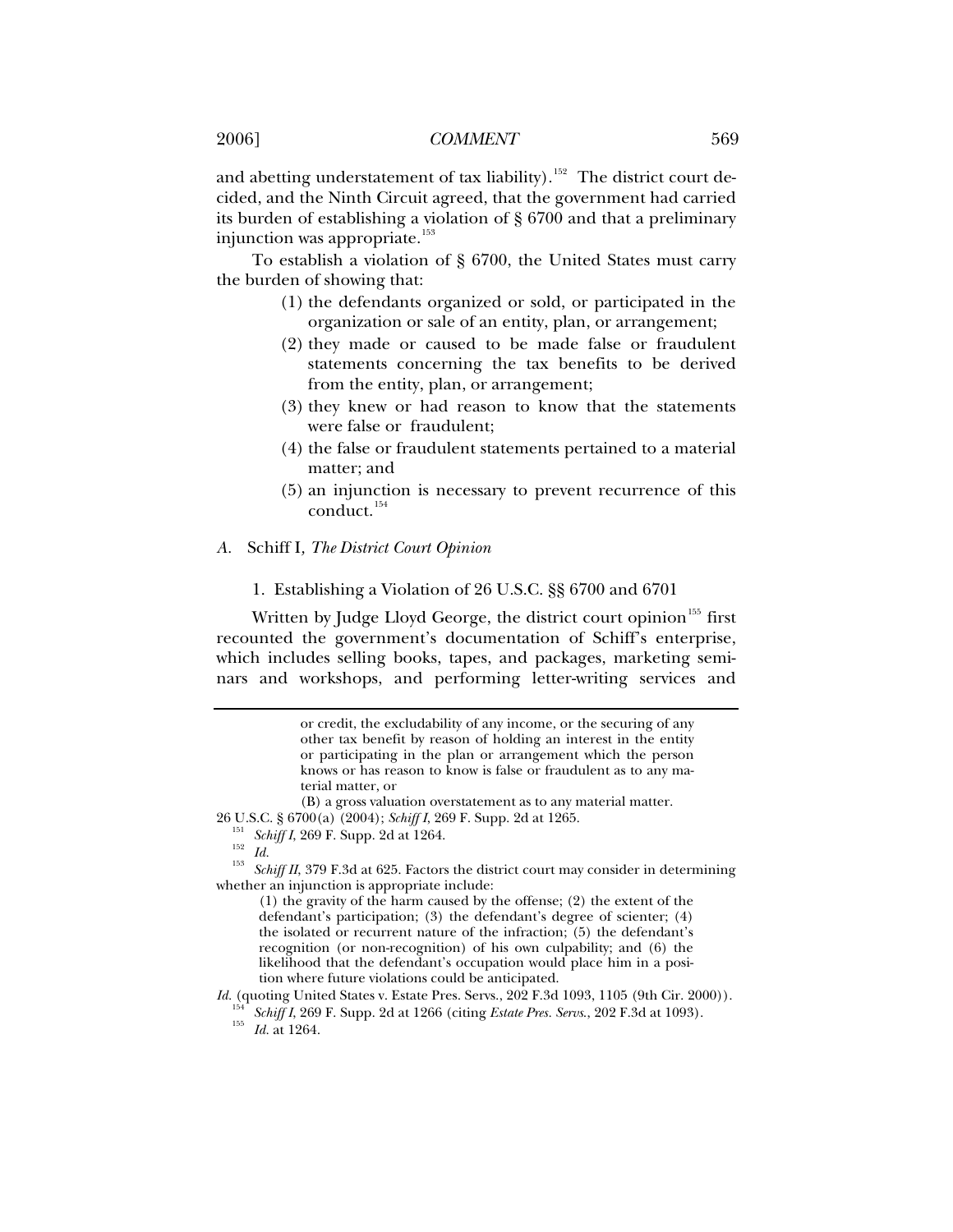personal consultations for a fee.[156](#page-19-0) The judge cited *The Federal Mafia*  as being "central" to Schiff's "zero-income scheme," and noted that the book is included in each of the product packages Schiff sells.<sup>[157](#page-19-1)</sup> Judge George observed that the book is "largely autobiographical, containing in large part Schiff's anti-tax and anti-government diatribes and theories."[158](#page-19-2) The judge further observed, however, that "[t]rue to its promise, *The Federal Mafia* contains specific instructions on how to stop employers from withholding taxes by submitting an 'exempt' W-4, and how to file 'zero income' tax returns."[159](#page-19-3) Interestingly, the judge noted that in *The Federal Mafia*, Schiff offers to send readers, for no charge, an update of issues not fully developed in the  $book.<sup>160</sup>$  $book.<sup>160</sup>$  $book.<sup>160</sup>$ 

The district court opinion then addressed the second and third prongs of proving a §  $6700$  violation.<sup>[161](#page-19-5)</sup> Judge George noted that the Supreme Court and the Ninth Circuit have repeatedly rejected Schiff's theories concerning the unconstitutionality of the income tax.<sup>[162](#page-19-6)</sup> Moreover, the judge, citing numerous legal battles Schiff has fought, asserted that Schiff's claim that paying taxes is voluntary is "knowingly false."<sup>[163](#page-19-7)</sup> Judge George quoted a Second Circuit case<sup>[164](#page-19-8)</sup> affirming an appeal from a summary judgment against Schiff, in which the Second Circuit described Schiff as "an extremist who reserve[s] the right to interpret the decisions of the Supreme Court as he read[s] them from his layman's point of view regardless of and oblivious to the interpretations of the judiciary."[165](#page-19-9)

As further support for the contention that Schiff knew or had reason to know that his theories were false, the district court cited cases involving individuals convicted of tax crimes after following Schiff's theories.<sup>[166](#page-19-10)</sup> The district court included *United States v. Den-*

<span id="page-19-2"></span><span id="page-19-1"></span><span id="page-19-0"></span>

<sup>&</sup>lt;sup>156</sup> *Id.* at 1266.<br>
<sup>157</sup> *Id.* at 1267.<br>
<sup>158</sup> *Id.* (citing SCHIFF, *supra* note 2, at 154–68, 244–45, 274–75).<br>
<sup>159</sup> *Id.* (citing SCHIFF, *supra* note 2, at 1267–68 (citing SCHIFF, *supra* note 2, at 275).<br>
<sup>161</sup>

<span id="page-19-6"></span><span id="page-19-5"></span><span id="page-19-4"></span><span id="page-19-3"></span>edly recognized the Sixteenth Amendment's authority to impose a non-apportioned

<span id="page-19-9"></span><span id="page-19-8"></span><span id="page-19-7"></span><sup>&</sup>lt;sup>163</sup> *Id.* (citations omitted).<br><sup>164</sup> Schiff v. United States (*Schiff*), 919 F.2d 830 (2d Cir. 1990).<br><sup>165</sup> *Schiff I*, 269 F. Supp. 2d at 1269 (quoting *Schiff*, 919 F.2d at 834) (rejecting Schiff's contention that the income tax violates the Constitution in an action brought by Schiff seeking tax refunds on amounts collected by the government).

<span id="page-19-10"></span>*Id.* at 1269–70 (citing United States v. Dentice, No. 99-50101, 1999 U.S. App. LEXIS 30024 (9th Cir. Nov. 15, 1999); United States v. Middleton, 246 F.3d 825 (6th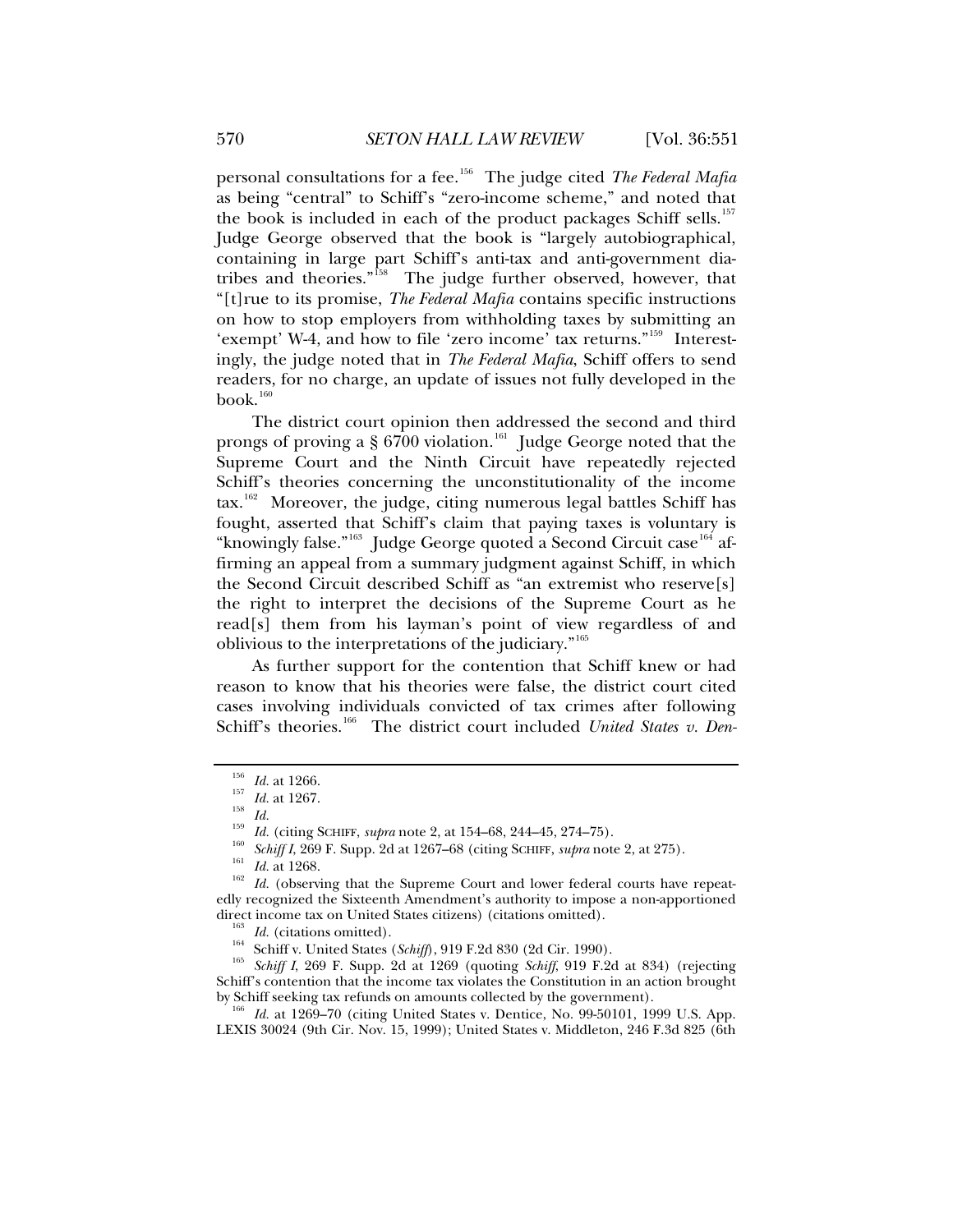*tice*<sup>[167](#page-20-0)</sup> in its list of cases. Although the district court stated that it was citing *Dentice* as evidence of Schiff's knowledge of the reception of his theories and not for the propositions of the case, Judge George noted parenthetically that in *Dentice*, the defendant's good faith defense to a tax crime was rejected in part because the court determined that the "defendant could not reasonably rely on Schiff, who was neither a CPA nor an attorney and had himself been convicted of tax eva-sion."<sup>[168](#page-20-1)</sup> The judge further observed that Schiff's acknowledgment that people influenced by his works have gone to jail provides even more support for the charge that Schiff knowingly made false or fraudulent statements.<sup>[169](#page-20-2)</sup> Judge George went on to detail the "deceptive nature" of Schiff's scheme by referring to Schiff's suggestions in *The Federal Mafia* that readers might avoid prosecution for falsely claiming exempt status on a W-4 form by writing "under duress" next to their signatures. $170$ 

The district court decision next noted that Schiff's statements, having a substantial impact on the decision-making process of the taxpayer, were material within the meaning of  $\S$  6700.<sup>[171](#page-20-4)</sup> The court then opined that an injunction was appropriate, as future § 6700 violations were likely and each element to prove a violation of § 6700 was present.<sup>[172](#page-20-5)</sup> Before reaching the First Amendment issues, the court stated that as the government had shown that Schiff and his associates had prepared false tax returns for their customers in violation of § 6701, their tax preparation assistance was also subject to the preliminary injunction.<sup>[173](#page-20-6)</sup>

## 2. Asserting *The Federal Mafia* is Commercial Speech

Although the district court introduced its discussion of the First Amendment issues involved in Schiff's case by announcing that Schiff's "message is subject to injunction as false, misleading and deceptive commercial speech, incitement, and aiding and abetting illegal conduct," the bulk of the district court's analysis focused on commercial speech issues.<sup>[174](#page-20-7)</sup> Further, although the Ninth Circuit ac-

<span id="page-20-3"></span><span id="page-20-2"></span><span id="page-20-1"></span><span id="page-20-0"></span>Cir. 2001); United States v. Payne, 978 F.2d 1177 (10th Cir. 1992); United States v. Burdett, 962 F.2d 228 (2d Cir. 1992)).<br>
<sup>167</sup> Dentice, 1999 U.S. App. LEXIS 30024.<br>
<sup>168</sup> Schiff I, 269 F. Supp. 2d at 1269–70.<br> *Id.* at 1270.<br>
<sup>170</sup> Id. (citations omitted).<br>
<sup>171</sup> Id. at 1271.<br>
<sup>173</sup> Id. at 1271–72.<br>
<sup>1</sup>

<span id="page-20-4"></span>

<span id="page-20-7"></span><span id="page-20-6"></span><span id="page-20-5"></span>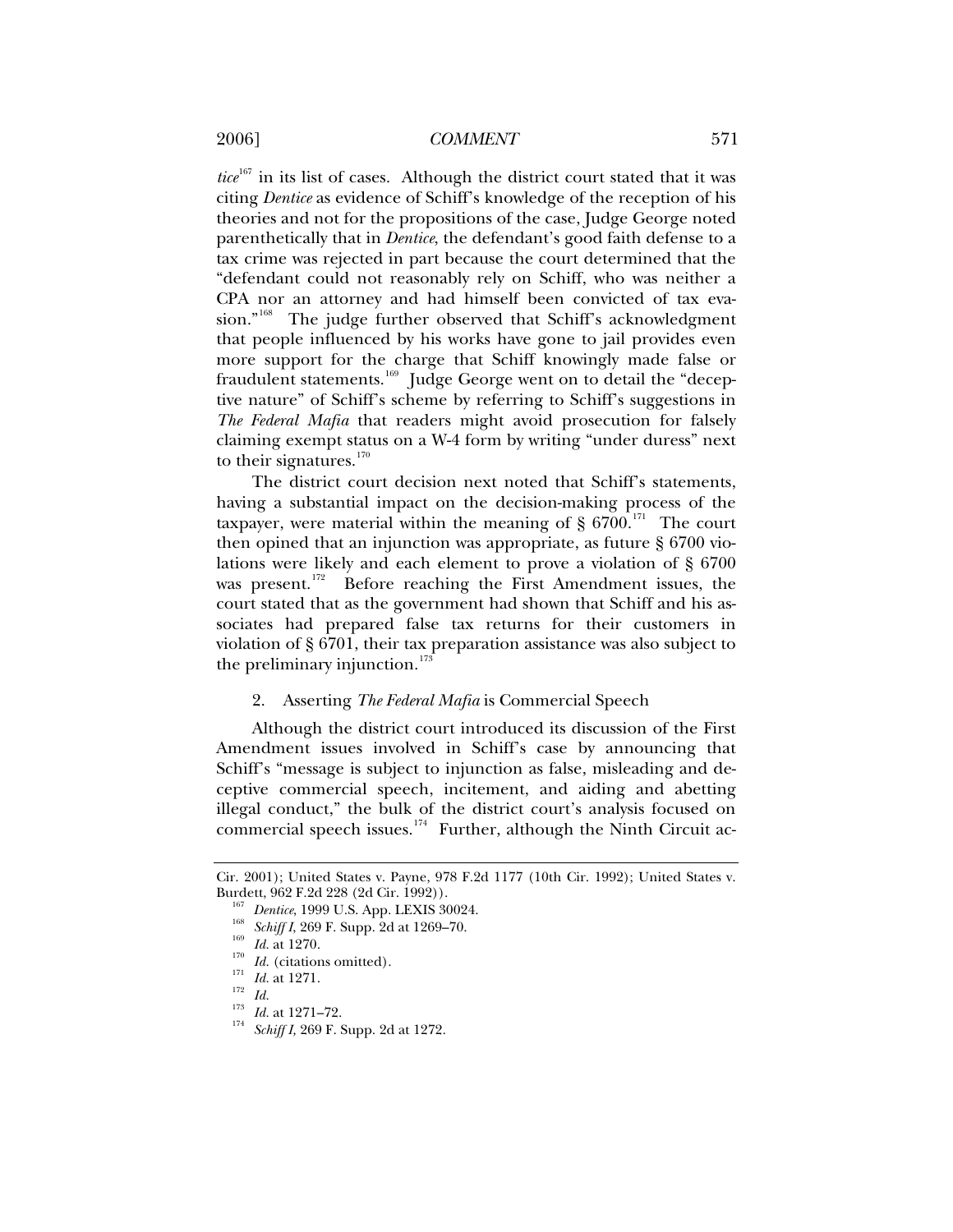knowledged three theories by which the sale and publication of *The Federal Mafia* could be enjoined,<sup>[175](#page-21-0)</sup> the court upheld the injunction as an appropriate restriction on commercial speech and declined to address the issues of incitement or aiding and abetting criminal activity.[176](#page-21-1)

The district court began its commercial speech discourse by acknowledging that while the Constitution accords less protection to commercial speech, the bounds of commercial speech are unclear.<sup>[177](#page-21-2)</sup> The court then noted that although "core" commercial speech "does no more than propose a commercial transaction,"[178](#page-21-3) commercial speech has also been defined more broadly as "expression related solely to the economic interests of the speaker and its audience." $179$ Judge George then mentioned in a footnote that the First Amend-ment does not protect false commercial speech,<sup>[180](#page-21-5)</sup> and commercial speech "more likely to deceive the public than to inform it" may be banned.<sup>[181](#page-21-6)</sup> The judge then detailed the commercial speech aspects of Schiff's "scheme."<sup>[182](#page-21-7)</sup> The district court listed as "core" commercial speech Schiff's statements or suggestions that:

(1) persons can legally stop paying taxes, or become tax free through the use of the scheme, (2) income tax is voluntary, or that there is no law requiring anyone to pay income tax, (3) there is no income tax, only a profits tax, (4) it is legal to report zero income regardless of what you may have earned, and (5) it is legal to stop the withholding of taxes by submitting an "exempt" W-4 form.<sup>1</sup>

Judge George then attempted to illustrate how Schiff's speech could also be considered commercial speech under its broader definition—expression related solely to the economic interests of the speaker and its audience.<sup>[184](#page-21-9)</sup> The judge relied primarily on the Ninth Circuit's decision in *United States v. Estate Preservation Services*. [185](#page-21-10) Observing that "the importance of *Estate Preservation* to this court's First

<span id="page-21-1"></span><span id="page-21-0"></span><sup>&</sup>lt;sup>175</sup> United States v. Schiff (*Schiff II*), 379 F.3d 621, 626 (9th Cir. 2004).<br> *Id.* at 630.<br> *Schiff I,* 269 F. Supp. 2d at 1272–73 (citations omitted).<br> *Id.* at 1273 (quoting Va. State Bd. of Pharmacy v. Va. Citizens

<span id="page-21-7"></span><span id="page-21-6"></span><span id="page-21-5"></span><span id="page-21-4"></span><span id="page-21-3"></span><span id="page-21-2"></span>cil, Inc*.*, 425 U.S. 748, 762 (1976)). 179 *Id.* (quoting Central Hudson Gas & Elec. Corp. v. Pub. Serv. Comm'n of N.Y*.*, 447 U.S. 557, 561 (1980)).<br>
<sup>180</sup> Id. at 1273 n.6.<br>
<sup>181</sup> Id. at 1273 (quoting *Va. State Bd. of Pharmacy*, 425 U.S. at 771–72 n.24).<br>
<sup>182</sup> Id.<br>
<sup>183</sup> Schiff I, 269 F. Supp. 2d at 1274.<br>
<sup>184</sup> Id.<br>
<sup>184</sup> 202 F.3d 1093 (9

<span id="page-21-10"></span><span id="page-21-9"></span><span id="page-21-8"></span>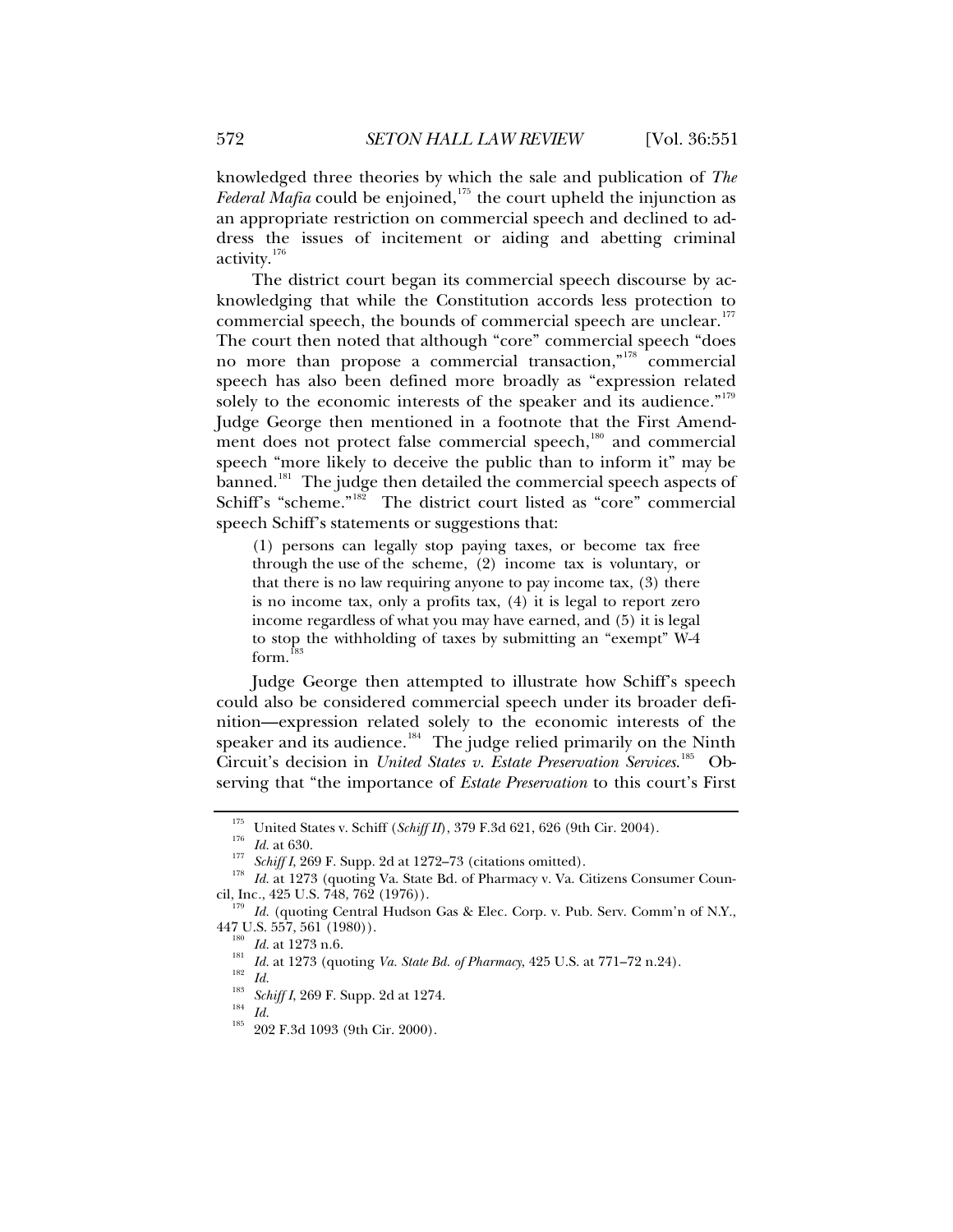Amendment analysis cannot be overstated,"<sup>[186](#page-22-0)</sup> Judge George noted that therein, the Ninth Circuit had affirmed an injunction against the organizers and promoters of Estate Preservation Services for violating § 6700 in the marketing of trusts and other asset protection devices that were essentially abusive tax shelters.<sup>[187](#page-22-1)</sup> Judge George pointed out that like Schiff, Robert L. Henkell, the central figure organizing and promoting Estate Preservation Services, conducted seminars through which he advised customers how to create and use the trusts.<sup>[188](#page-22-2)</sup> Henkell also published a training manual containing "numerous representations about the permissibility of tax deductions and credits purportedly available to [the trusts]."[189](#page-22-3) The *Estate Preservation* court, applying the broader definition of commercial speech, rejected a First Amendment challenge and enjoined the defendants from promoting, marketing, or selling the trusts or any other abusive tax shelter plan.<sup>[190](#page-22-4)</sup> In so doing, the court in *Estate Preservation* relied on previous cases<sup>[191](#page-22-5)</sup> that had used the "relating solely to the economic interests of the speaker and its audience" definition of commercial speech to enjoin the promoters of asset-management kits from fur-ther distributing their materials.<sup>[192](#page-22-6)</sup>

Drawing parallels to *Estate Preservation* and the cases it drew upon, Judge George applied a commercial speech standard to Schiff's expression, involving not only the advertising, but also "the promoting, marketing or selling of the scheme."[193](#page-22-7) The court, noting Schiff's "sophistication and education in tax matters,"<sup>[194](#page-22-8)</sup> also found that "to the extent Schiff holds himself out to be a tax consultant, familiar with the taxing system, . . . the promotion, marketing and sales of the scheme involves the offering of fraudulent tax advice, and is not protected by the First Amendment."[195](#page-22-9)

The district court then considered whether banning *The Federal Mafia* constituted an impermissible prior restraint on speech.<sup>[196](#page-22-10)</sup> First,

<span id="page-22-1"></span><span id="page-22-0"></span><sup>&</sup>lt;sup>186</sup> Schiff I, 269 F. Supp. 2d. at 1273 n.7.<br>
<sup>187</sup> Id. at 1274.<br>
<sup>188</sup> Id. (quoting United States v. Estate Pres. Servs., 202 F.3d 1093, 1097 (9th Cir.<br>
<sup>189</sup> Id. (quoting United States v. Estate Pres. Servs., 202 F.3d 1

<span id="page-22-6"></span><span id="page-22-5"></span><span id="page-22-4"></span><span id="page-22-3"></span><span id="page-22-2"></span><sup>2000).&</sup>lt;br><sup>190</sup> *Id.* at 1274–75.<br><sup>191</sup> United States v. Kaun, 827 F.2d 1144 (7th Cir. 1987); United States v. White,<br>769 F.2d 511 (8th Cir. 1985); United States v. Buttorff. 761 F.2d 1056 (5th Cir. 1985).

<span id="page-22-8"></span><span id="page-22-7"></span><sup>&</sup>lt;sup>192</sup> Schiff I, 269 F. Supp. 2d at 1275 (citing *Estate Pres. Servs.*, 202 F.3d at 1093).<br>
<sup>193</sup> Id. at 1276.<br>
<sup>194</sup> Id. at 1276 n.10.<br>
<sup>195</sup> Id. at 1276.<br> *Id.* at 1276.<br> *Id.* at 1276.<br> *Id.* at 1276.

<span id="page-22-9"></span>

<span id="page-22-10"></span>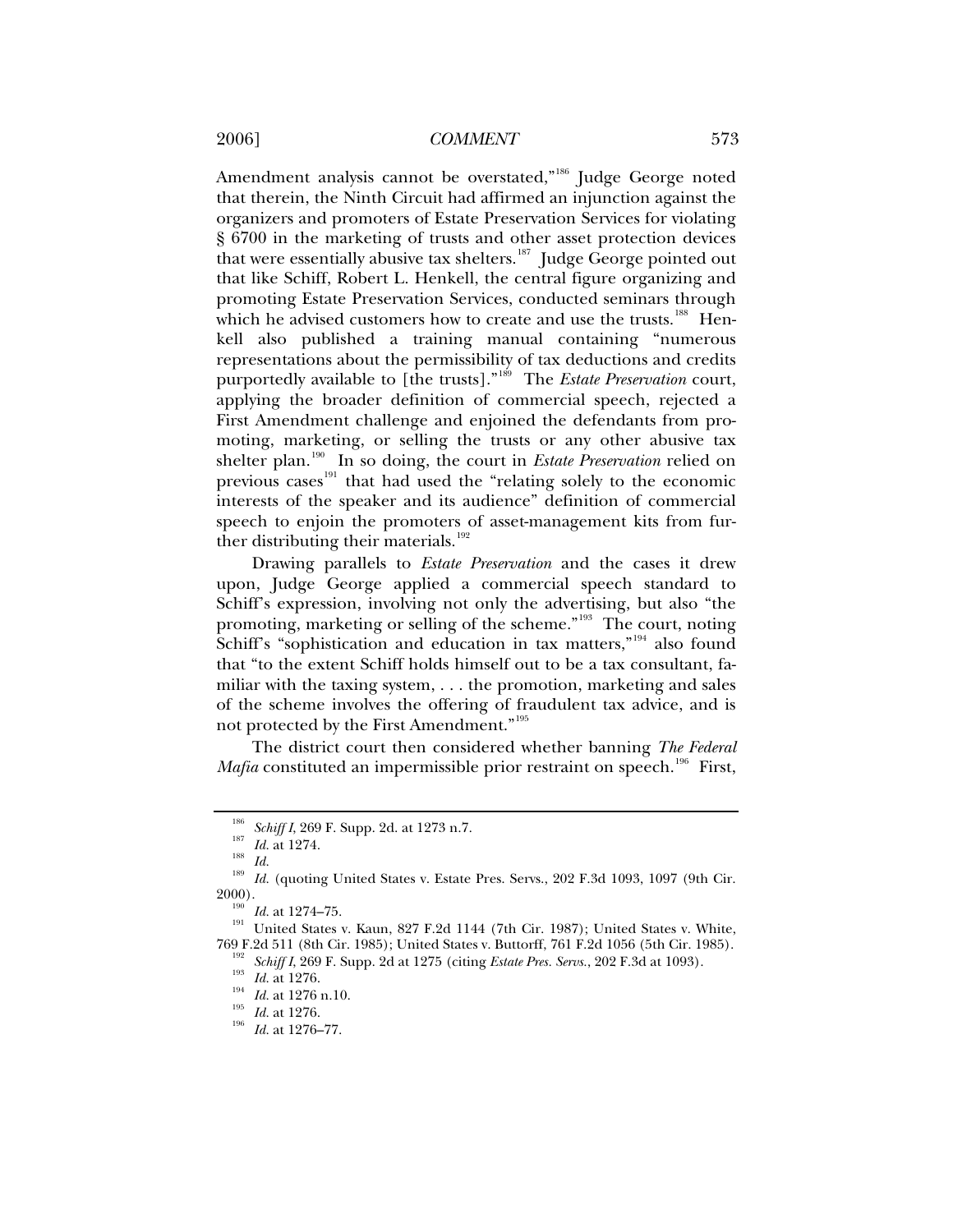Judge George addressed whether the book qualifies as commercial speech.<sup>[197](#page-23-0)</sup> As *The Federal Mafia* includes descriptions along with the prices of other books, cassettes, and audio reports by Schiff, the judge concluded that the book fit the core definition of commercial speech.<sup>[198](#page-23-1)</sup> The judge further opined that although the book comments on public issues, doing so "does not elevate speech from commercial to political rank."<sup>[199](#page-23-2)</sup> In addition, Judge George asserted that Schiff could "publish his ideology or comment on matters of public concern without advertising his tax scheme;" therefore, the judge stated, the commercial speech components of the book are not "inextricably intertwined" with its protected speech.<sup>[200](#page-23-3)</sup> The judge cited the fact that *The Federal Mafia* is marketed as part of Schiff's "instructional packages" as further evidence of the commercial nature of the book.<sup>[201](#page-23-4)</sup> Judge George identified the "training-manual characteristics of the book (including instructions and materials regarding the false filings of zero returns and submissions of W-4s)" as furthering the promotion of Schiff's "overall tax scheme."<sup>[202](#page-23-5)</sup> The Federal Mafia, the court stated, promotes the use of this "scheme" for Schiff's profit and therefore constitutes "commercial speech not shielded by the First Amendment."<sup>[203](#page-23-6)</sup> In support of this contention, Judge George stated:

The book does not provide information or advocacy on tax reform in general, and then leave the reader to act on his own judgment, or consider the advice of legitimate tax professionals before engaging in conduct of legal significance. Rather, it is part of the effort to sell for profit Schiff's materials and services. In this regard, *The Federal Mafia* hardly stands alone, but by its very essence is closely connected to the scheme expressly and financially. $^{20}$ 

The judge then reiterated that the government may ban the distribution of a publication even though it contains a combination of protected and unprotected speech.<sup>[205](#page-23-8)</sup> Finally, the district court concluded that the "commercial speech and tax advice aspects of the

<span id="page-23-6"></span>

<span id="page-23-1"></span><span id="page-23-0"></span><sup>&</sup>lt;sup>197</sup> *Id.* at 1277.<br>
<sup>198</sup> *Schiff I*, 269 F. Supp. 2d at 1277.<br>
<sup>199</sup> *Id.* (citations omitted).<br>
<sup>201</sup> *Id.* at 1278.<br>
<sup>202</sup> *Id.*<br> *La.*<br>
<sup>203</sup> *Id.*<br> *Schiff I*, 269 F. Supp. at 1279.<br> *2*<sup>05</sup> *Id.* 

<span id="page-23-2"></span>

<span id="page-23-4"></span><span id="page-23-3"></span>

<span id="page-23-5"></span>

<span id="page-23-8"></span><span id="page-23-7"></span>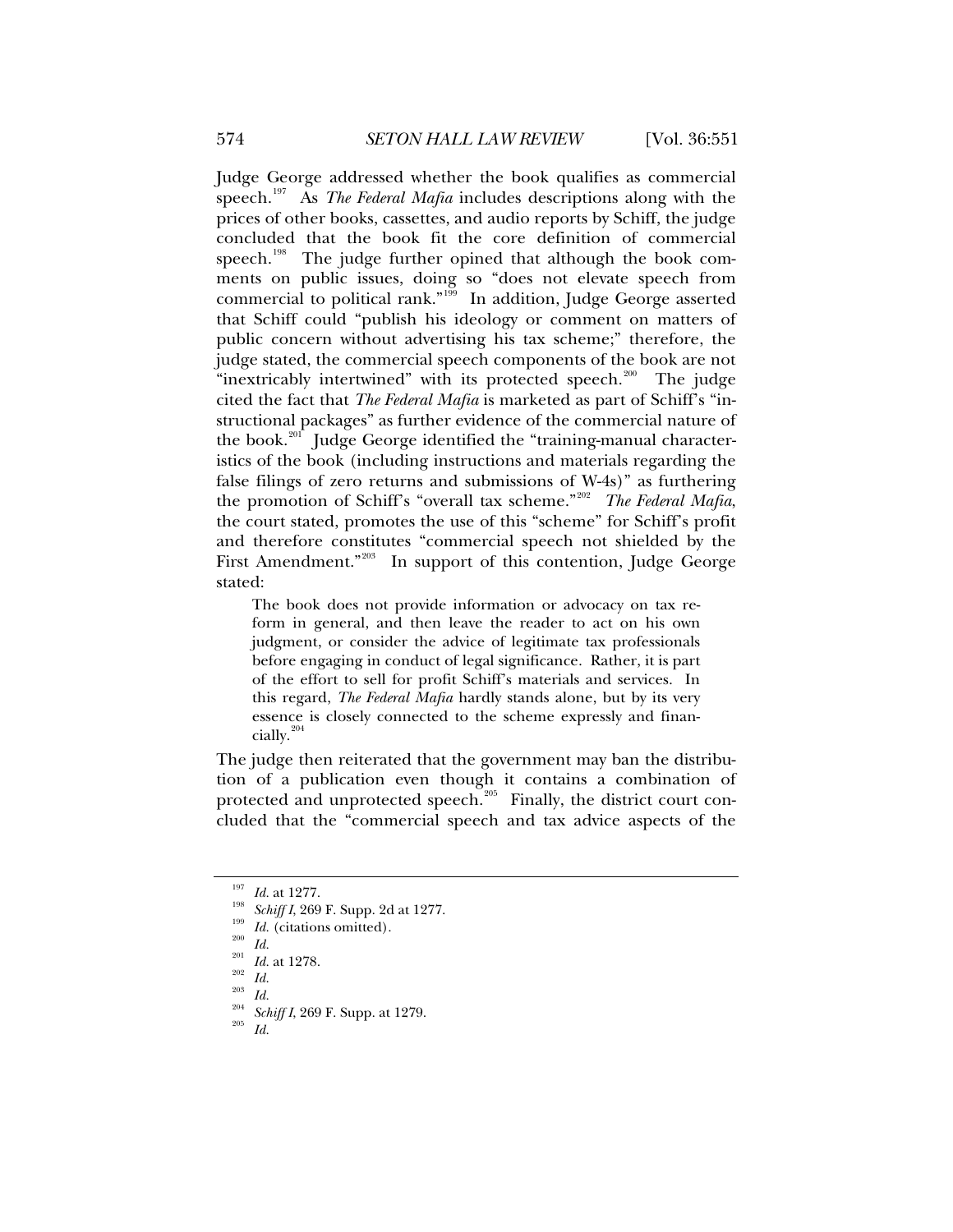scheme (including those contained in *The Federal Mafia*) can be en-joined to the extent that they are false, misleading or deceptive."[206](#page-24-0)

#### *B.* Schiff II*, The Ninth Circuit Decision*

Like the district court, the Ninth Circuit began its commercial speech discussion by acknowledging the vagueness of the definition of commercial speech.<sup>[207](#page-24-1)</sup> The opinion, written by Judge Procter Hug, Jr., noted that if *The Federal Mafia* is considered commercial speech, the *Central Hudson* test is implicated.<sup>[208](#page-24-2)</sup> The judge then summarily stated that Schiff would lose on the first prong of the test, which gives the government the right to regulate false, misleading, or deceptive commercial speech.<sup>[209](#page-24-3)</sup> The court acknowledged, however, that if the contested portions of the book were considered political speech, they would be entitled to greater protection.<sup>[210](#page-24-4)</sup>

The court noted that commercial speech, under the narrower definition urged by Schiff, is present on the back cover of *The Federal Mafia* and in inserts which list other products made available by Schiff.<sup>[211](#page-24-5)</sup> Concerning the broader definition of commercial speech urged by the government, the court observed:

Although neither the government nor the district court, which adopted the government's definition of commercial speech, specifically states which pages would meet this broad definition of commercial speech, it can be assumed the government believes that, at least, Chapter Eight ("How to Stop Paying Income Taxes") and the Epilogue and Addendum to the Second Edition (which give instructions on how to file the "zero-income" returns and samples of such returns) would qualify as commercial speech un-der this definition.<sup>[212](#page-24-6)</sup>

To clarify the definition of commercial speech and to shed light upon what the Supreme Court meant by "expression related solely to the economic interests of the speaker and its audience," the court referred to two recent Ninth Circuit commercial speech cases, *Mattel, Inc. v. MCA Records, Inc.*<sup>[213](#page-24-7)</sup> and *Hoffman v. Capital Cities/ABC, Inc.*<sup>[214](#page-24-8)</sup>

<span id="page-24-1"></span><span id="page-24-0"></span>

<sup>&</sup>lt;sup>206</sup> *Id.* at 1279–80.<br>
<sup>207</sup> United States v. Schiff (*Schiff II*), 379 F.3d 621, 626 (9th Cir. 2004).<br>
<sup>208</sup> *Id.*<br>
<sup>210</sup> *Id.*<br>
<sup>211</sup> *Id.*<br>
<sup>212</sup> *Id.*<br>
<sup>212</sup> *Id.*<br>
<sup>212</sup> *Id.*<br>
<sup>212</sup> *Id.*<br>
<sup>212</sup> *Id.*<br>
<sup>212</sup> *Id.* 

<span id="page-24-3"></span><span id="page-24-2"></span>

<span id="page-24-4"></span>

<span id="page-24-8"></span><span id="page-24-7"></span><span id="page-24-6"></span><span id="page-24-5"></span>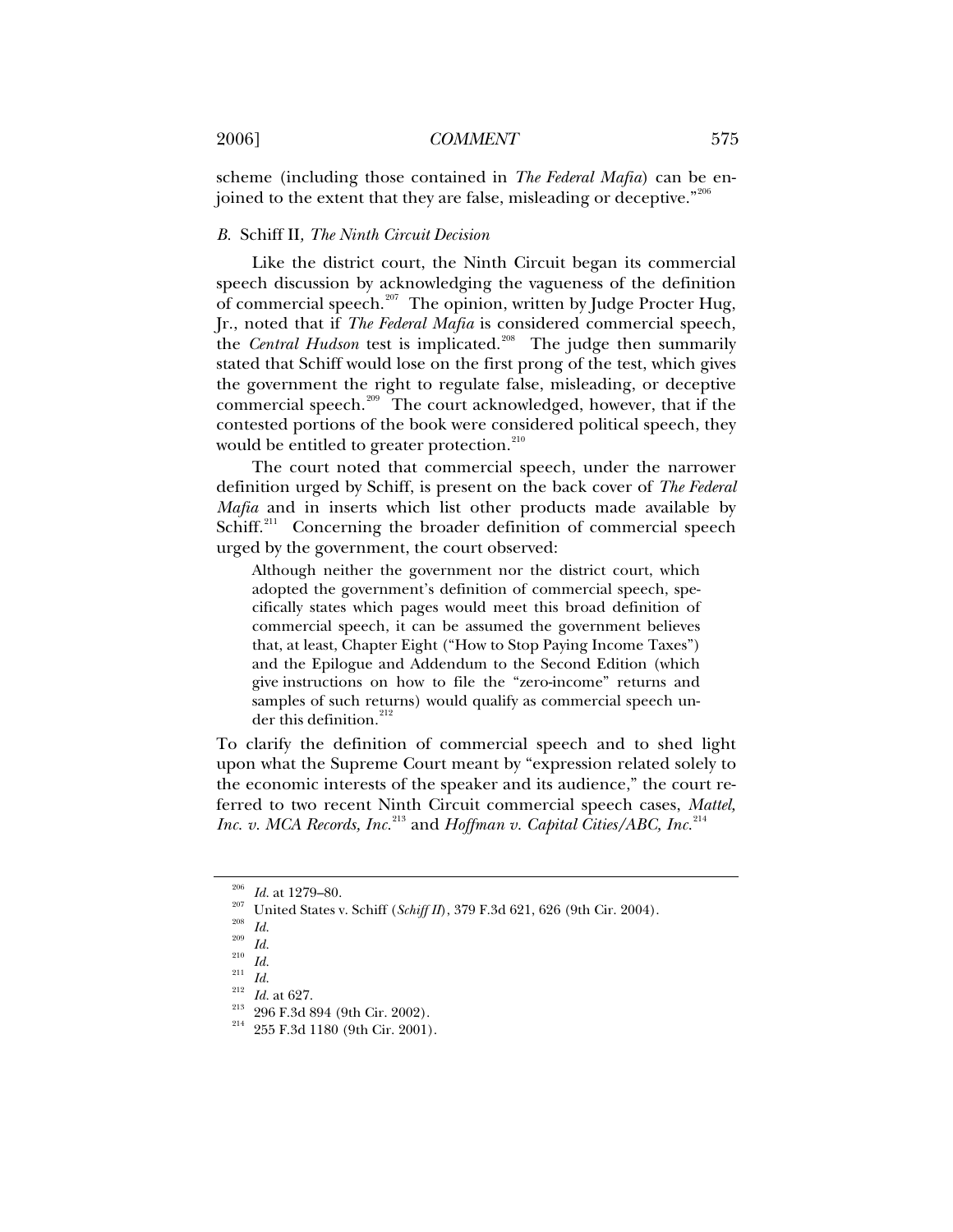The court noted that *Mattel* and *Hoffman* involved intellectual property challenges in which a speaker had used pre-existing images to create a new expressive work with commercial aspects.<sup>[215](#page-25-0)</sup> Although the courts in those cases held that the commercial speech within the new works was "inextricably entwined" with expressive speech and thus entitled to full First Amendment protection, the *Schiff* court found the case at hand to be "markedly different."<sup>[216](#page-25-1)</sup>

The court asserted that "[i]nstead of using an iconic figure of Americana to lampoon American culture, Schiff has created an entire line of tax avoidance products and services, of which *The Federal Mafia* is the linchpin."<sup>[217](#page-25-2)</sup> The court continued: "The extravagant claims made in *The Federal Mafia* are designed to convince readers that they can lawfully avoid paying their income taxes so that the readers will buy other products in Schiff's line."<sup>[218](#page-25-3)</sup> As support for this contention, the court cited examples from the book, including an insert entitled "From the Desk of Irwin Schiff."[219](#page-25-4) The insert states that the book now contains new, previously unavailable information concerning zero income tax returns and refunds.<sup>[220](#page-25-5)</sup> This insert, the court opined, along with the flyleaf of the book discussing the illegality of income taxes, is "made to assure the taxpayer that the taxpayer can legiti-mately follow these suggestions and forms."<sup>[221](#page-25-6)</sup> The Ninth Circuit cited the page listing Schiff's other products and their prices, as well as excerpts taken from Schiff's website, as further evidence that *The Federal Mafia* is "an integral part of Schiff's whole program to market his various products for taxpayers to utilize his forms and techniques to avoid paying income tax. $e^{nz22}$ 

The Ninth Circuit then addressed the district court's reliance on *Estate Preservation* and noted Schiff's counterargument that his case is distinguishable because the book enjoined in *Estate Preservation* contained no political speech. $223$  Judge Hug observed that the book

<span id="page-25-0"></span><sup>215</sup> United States v. Schiff (*Schiff II*), 379 F.3d 621, 627 (9th Cir. 2004). In *Mattel*, a pop group had used the image of Barbie to create a song parodying American culture. *Mattel*, 296 F.3d at 899. *Hoffman* involved a magazine's use of digitally altered images, including one of Dustin Hoffman, to showcase spring fashions. *Hoffman*, 255

<span id="page-25-8"></span><span id="page-25-7"></span><span id="page-25-6"></span><span id="page-25-5"></span>

<span id="page-25-4"></span><span id="page-25-3"></span><span id="page-25-2"></span><span id="page-25-1"></span>F.3d at 1183.<br><sup>216</sup> Schiff II, 379 F.3d at 627.<br><sup>217</sup> Id.<br><sup>218</sup> Id.<br><sup>221</sup> Id. at 628.<br><sup>221</sup> Id. at 628.<br><sup>222</sup> Schiff II, 379 F.3d at 628–29.<br><sup>223</sup> Id. at 629.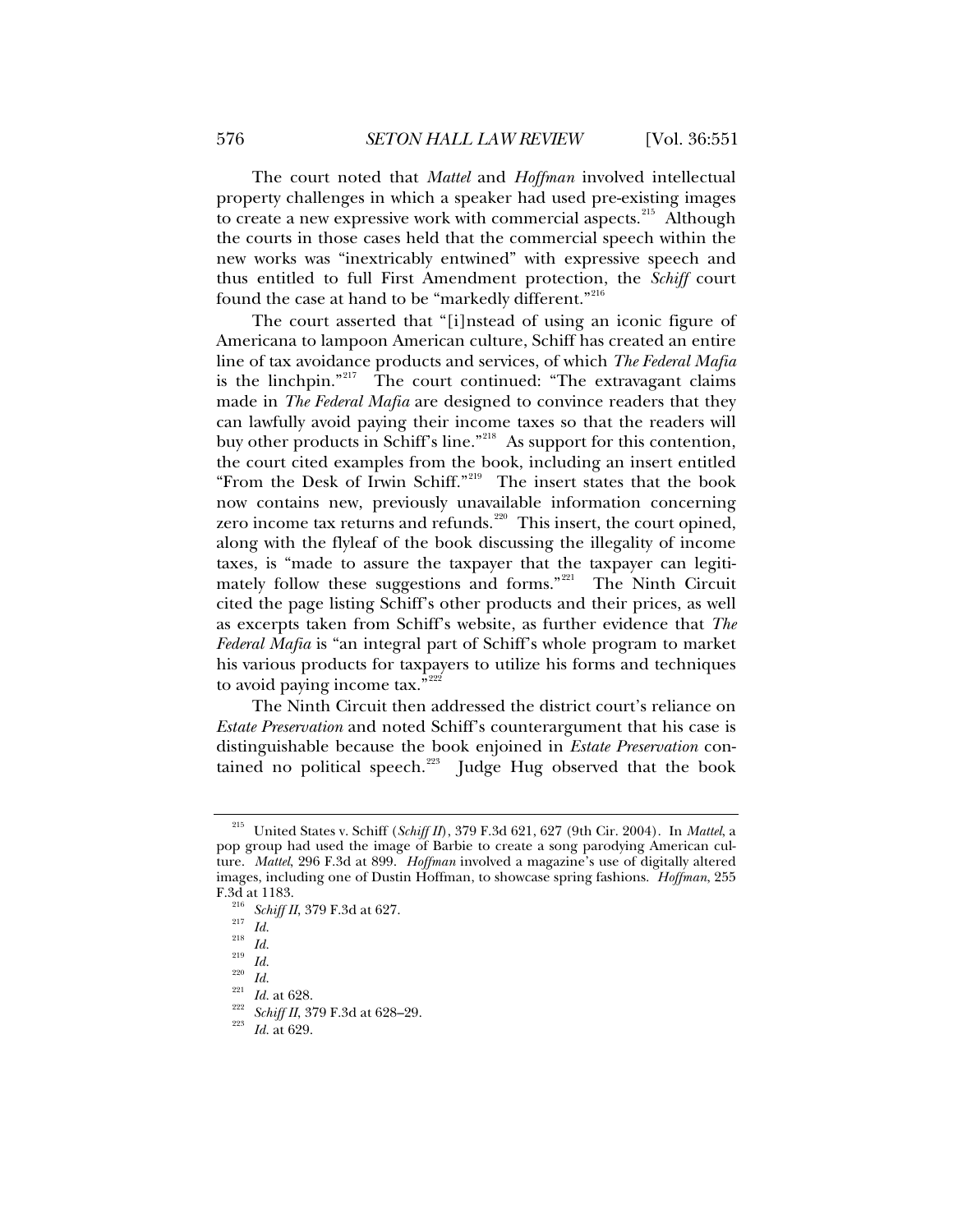involved in *Estate Preservation* was an instruction manual for tax evasion entitled "Asset Preservation Trusts (APT)–Description, Use & Benefits."[224](#page-26-0) The judge further noted that the defendants in *Estate Preservation* made no claims that the manual did anything except de-scribe the use and benefits of the trusts.<sup>[225](#page-26-1)</sup> The court nevertheless found that *The Federal Mafia* could be likened to the training manual since it "is acting as an advertisement for Schiff's full range of taxavoidance products and services."[226](#page-26-2)

An advertisement, the court reasoned, is commercial speech, and commercial speech may be enjoined when it is fraudulent. $227$ The court explained that "[a]n advertisement is fraudulent when it misleads customers about the benefit of the offered product."[228](#page-26-4) *Illinois ex rel. Madigan v. Telemarketing Associates, Inc.*[229](#page-26-5) was offered as an example.<sup>[230](#page-26-6)</sup> Judge Hug compared Schiff's case to *Madigan*, in which the defendants, a for-profit fundraising company, told customers that a "significant amount" of each dollar donated would be given to char-ity when in fact only fifteen cents per dollar were donated.<sup>[231](#page-26-7)</sup> The Ninth Circuit stated that Schiff is making "similarly fraudulent claims" by informing readers that "no law requires you to file income tax returns" and indicating that there is no law authorizing federal courts to prosecute anyone for income tax crimes.<sup> $^{232}$  $^{232}$  $^{232}$ </sup> The court then concluded: "Although these claims are far-fetched, they could mislead a customer into believing that he or she could use Schiff's products to legally stop paying income taxes. Given the risk of consumer confusion, the district court did not abuse its discretion when it enjoined *The Federal Mafia*."[233](#page-26-9)

Thus, the district court and the circuit court found that *The Federal Mafia* fit both the narrower and the broader meanings of commercial speech.[234](#page-26-10) Furthermore, both courts relied on *Estate Preservation* in concluding that Schiff could be enjoined from distributing

<span id="page-26-5"></span>

<span id="page-26-8"></span><span id="page-26-7"></span><span id="page-26-6"></span>

<span id="page-26-9"></span>

<span id="page-26-10"></span>

<span id="page-26-4"></span><span id="page-26-3"></span><span id="page-26-2"></span><span id="page-26-1"></span><span id="page-26-0"></span><sup>&</sup>lt;sup>224</sup> Id.<br><sup>225</sup> Id.<br><sup>225</sup> Id. at 630.<br><sup>226</sup> Id. at 630.<br><sup>226</sup> Schiff II, 379 F.2d at 630.<br><sup>229</sup> Schiff II, 379 F.3d at 630.<br><sup>231</sup> Id. (citing Madigan, 538 U.S. at 606–09).<br><sup>231</sup> Id.<br><sup>234</sup> Schiff II, 379 F.2d at 626–27; Uni 1262, 1274 (D. Nev. 2003).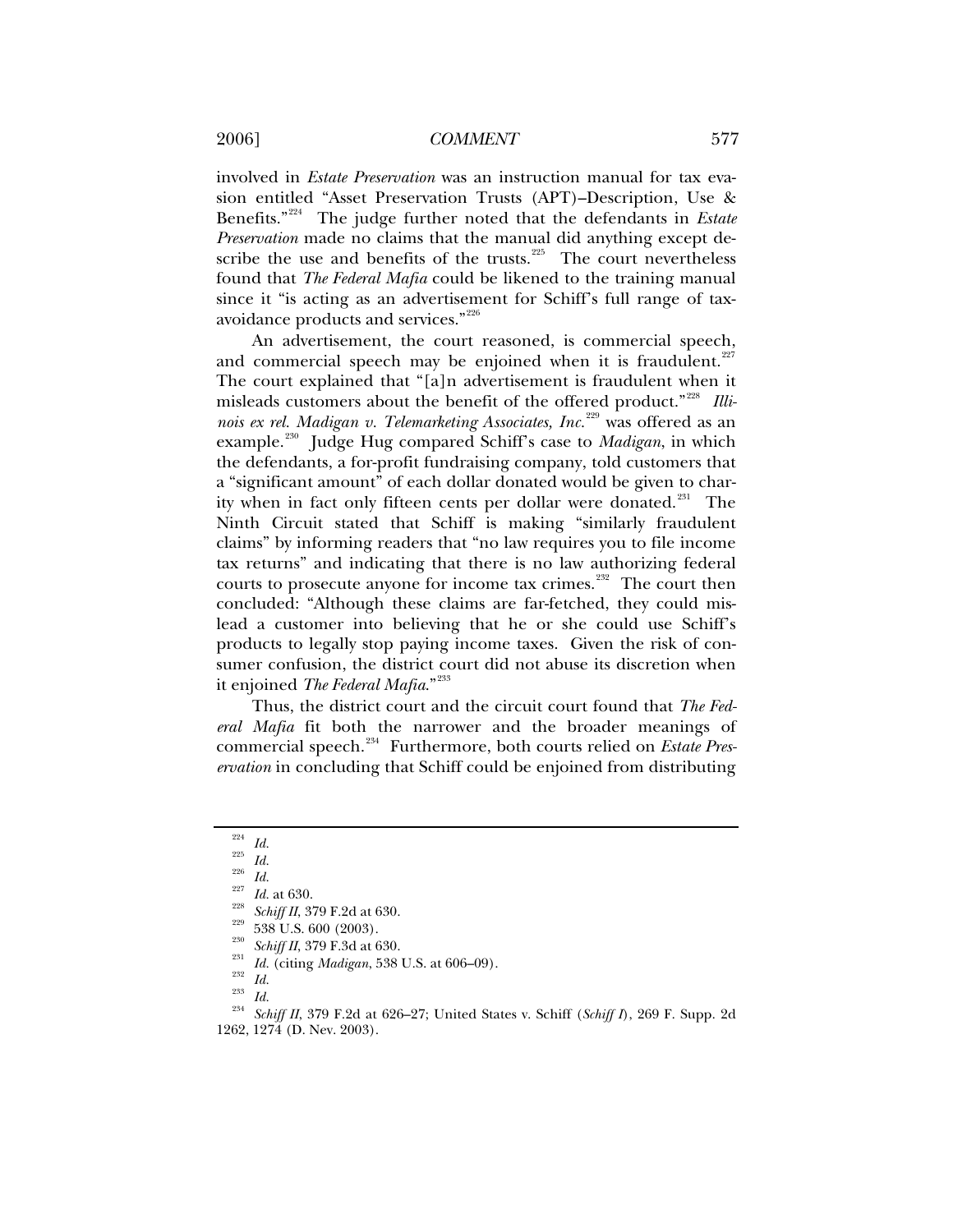The Federal Mafia.<sup>[235](#page-27-0)</sup> Finally, the courts held that as the fully protected portions of Schiff's book were extricable from the parts considered by the courts to be commercial speech, Schiff was properly prohibited from selling *The Federal Mafia*. [236](#page-27-1)

## V. *THE FEDERAL MAFIA* IS POLITICAL, NOT COMMERCIAL SPEECH

Both the district court and the Ninth Circuit correctly acknowledged that the standards for defining commercial speech are vague. $237$  The standards are in fact ambiguous, and courts have relied on "the 'common-sense' distinction between speech proposing a commercial transaction . . . and other varieties of speech."[238](#page-27-3) Common sense, however, indicates that a three-hundred page book criticizing the policies and practices of the government and urging reform qualifies as political speech.<sup>[239](#page-27-4)</sup> As Justice Stevens warned in *Central Hudson*, courts must not define commercial speech too broadly "lest speech deserving of greater constitutional protection be inadvertently suppressed."<sup>[240](#page-27-5)</sup> Despite this caveat, the "common sense" of the courts hearing Schiff's case led them to conclude incorrectly that *The Federal Mafia* was not a political diatribe entitled to full First Amendment protection, but rather commercial speech that can be regulated and should be suppressed.<sup>[241](#page-27-6)</sup>

First, *The Federal Mafia* does not qualify as commercial speech under *Bolger*,<sup>[242](#page-27-7)</sup> the only case directly addressing the characteristics of commercial speech.[243](#page-27-8) The Court in *Bolger* determined that the pamphlets in question were commercial speech because the author conceded that they were advertisements, they referred to a specific product, and the author had an economic motive for distributing them.[244](#page-27-9) Schiff, however, has never conceded that *The Federal Mafia* is an advertisement,<sup>[245](#page-27-10)</sup> and the courts offered a weak explanation as to

<span id="page-27-5"></span>

<span id="page-27-4"></span><span id="page-27-3"></span><span id="page-27-2"></span><span id="page-27-1"></span><span id="page-27-0"></span><sup>&</sup>lt;sup>235</sup> Schiff II, 379 F.3d at 629; Schiff I, 269 F. Supp. 2d at 1274.<br>
<sup>236</sup> Schiff II, 379 F.3d at 629; Schiff I, 269 F. Supp. 2d at 1277.<br>
<sup>237</sup> Schiff II, 379 F.3d at 626; Schiff I, 269 F. Supp. 2d at 1273.<br>
<sup>238</sup> Ohral

<span id="page-27-7"></span><span id="page-27-6"></span><sup>&</sup>lt;sup>241</sup> See Schiff II, 379 F.3d 621; Schiff I, 269 F. Supp. 2d 1262.<br>
Bolger v. Youngs Drug Prods. Corp., 463 U.S. 60, 67 (1983).<br>
<sup>243</sup> CHEMERINSKY, *supra* note 47, at § 11.3.7.2.<br>
<sup>244</sup> Bolger, 463 U.S. at 67.<br> *See Schi* 

<span id="page-27-10"></span><span id="page-27-9"></span><span id="page-27-8"></span>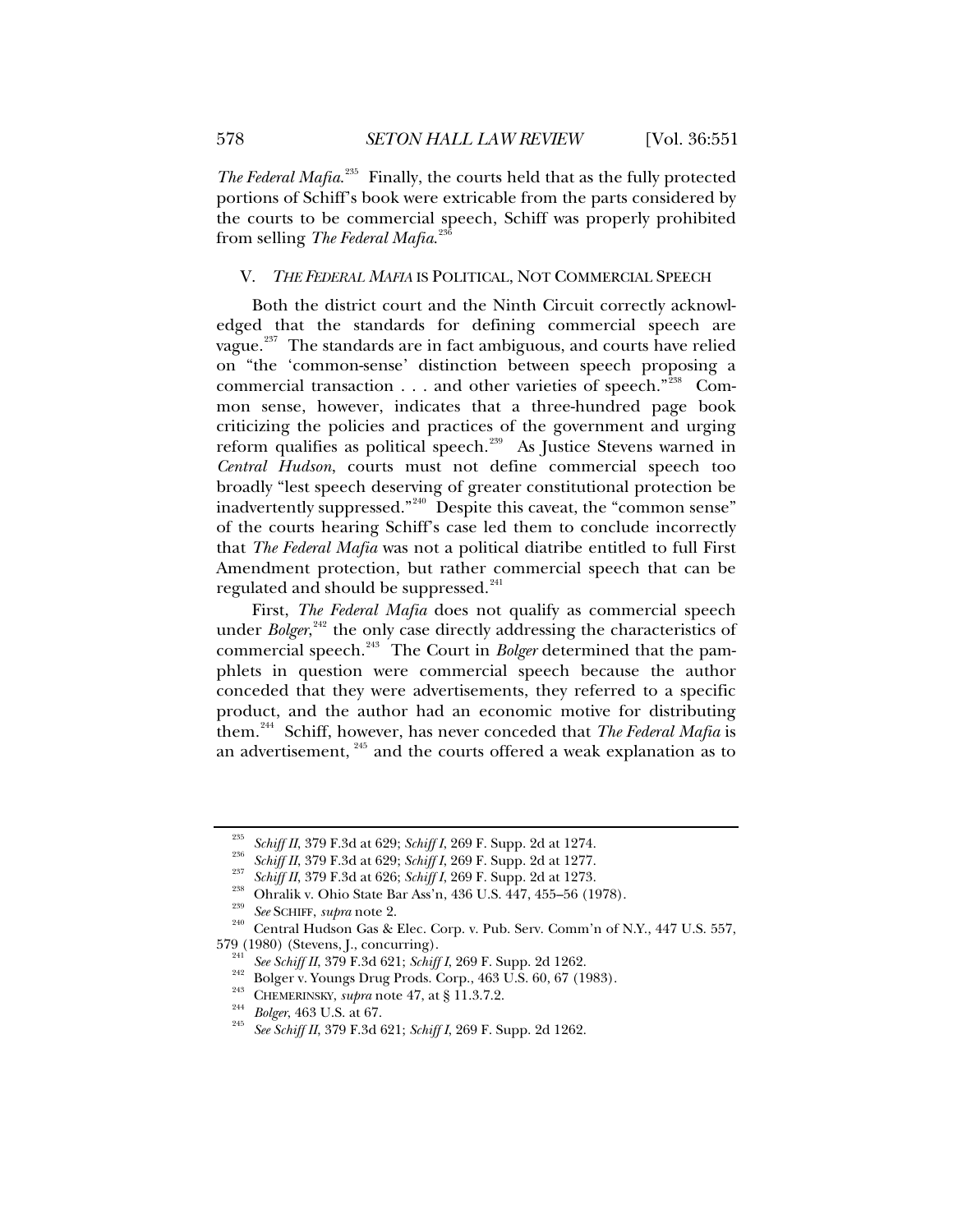how Schiff's lengthy book can be likened to a promotional pamphlet or a poster announcing a product and its price.<sup>[246](#page-28-0)</sup>

The Ninth Circuit attempted to show that *The Federal Mafia* is part of an advertising scheme for Schiff's other products by including several excerpts from Schiff's website that discuss the book in conjunction with other works by Schiff. $247$  The court, however, failed to explain how the website advertisements for *The Federal Mafia* prove that the book itself is an advertisement for Schiff's other products.<sup>[248](#page-28-2)</sup> Including quotes from advertisements for *The Federal Mafia* in the discussion of whether *The Federal Mafia* is itself commercial speech only clouded the First Amendment issue surrounding the banning of the  $book.<sup>249</sup>$  $book.<sup>249</sup>$  $book.<sup>249</sup>$ 

In order to label *The Federal Mafia* commercial speech under *Bolger*, the district court and the Ninth Circuit also emphasized that the book is sold for profit and refers to and lists other products.<sup>[250](#page-28-4)</sup> Under this rationale, however, virtually any newspaper or any nonfiction book or novel that lists works by the same author or publisher could be labeled and potentially regulated as commercial speech, a result that hardly seems consistent with the freedom of speech embedded in the First Amendment.<sup>[251](#page-28-5)</sup>

Additionally, however, the district court and the circuit court surprisingly found that aspects of *The Federal Mafia* qualified as commercial speech under the narrower definition of the term— "advertising pure and simple,"<sup>[252](#page-28-6)</sup> or speech that "does no more than propose a commercial transaction."<sup>[253](#page-28-7)</sup> The district court stretched this straightforward definition by declaring without explanation that Schiff's contention that income tax is voluntary and his promotion of a theory in which he suggested that one may stop the withholding of taxes by submitting an "exempt" W-4 form constituted "core" commercial speech. $254$  These tax theories plainly do not fall into the straightforward realm of price and product advertising contemplated by the Supreme Court in *Virginia State Board of Pharmacy* or *Bolger*, and the Ninth Circuit acknowledged as much by admitting that only the

<span id="page-28-0"></span><sup>&</sup>lt;sup>246</sup> See Schiff II, 379 F.3d at 629; Schiff I, 269 F. Supp. 2d at 1278.<br><sup>247</sup> Schiff II, 379 F.3d at 628–29.<br><sup>248</sup> See id.<br><sup>249</sup> See id.<br><sup>249</sup> See id.<br><sup>259</sup> See Schiff II, 379 F.3d 621; Schiff I, 269 F. Supp. 2d 1262.<br><sup>25</sup>

<span id="page-28-1"></span>

<span id="page-28-2"></span>

<span id="page-28-4"></span><span id="page-28-3"></span>

<span id="page-28-6"></span><span id="page-28-5"></span>

<span id="page-28-8"></span><span id="page-28-7"></span>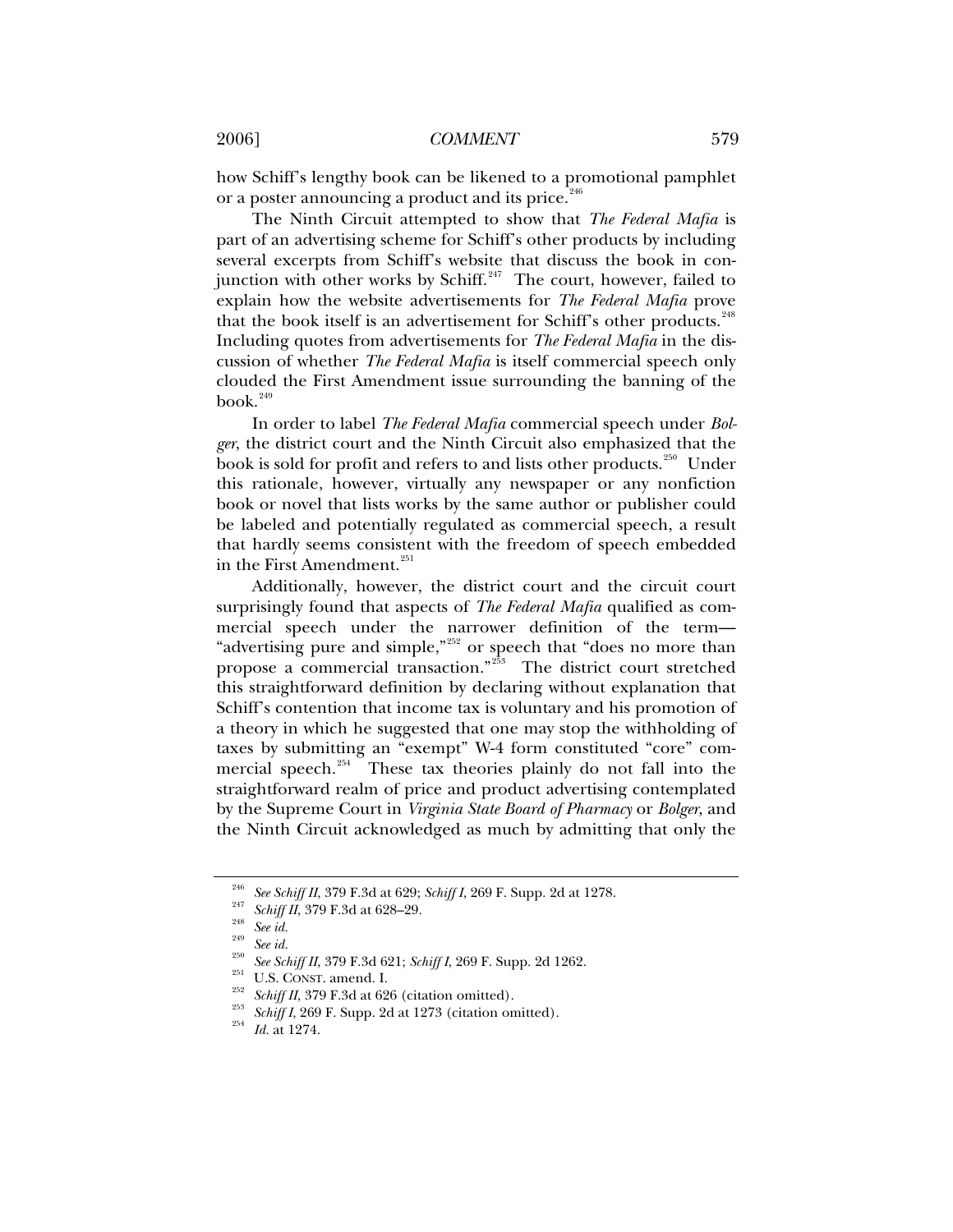back cover and inserts in *The Federal Mafia* would qualify as commer-cial speech under its narrower definition.<sup>[255](#page-29-0)</sup> It is highly questionable, however, that even these pages, which do list price and product information, move *The Federal Mafia* into the commercial speech category.

Newspapers and magazines containing advertisements are often sold for profit, but they have not been and should not be regulated as commercial speech. Furthermore, many books, including works of fiction and nonfiction, advertise other books by the same author or publisher on the first or last few pages of the book. It is difficult to imagine a scenario in which the government successfully labels a novel "commercial speech" in order to regulate its contents. Although other books and products by Schiff, and even the Internal Revenue Code itself is advertised for sale on the last pages of *The Federal Mafia*, it hardly seems that this alone is enough to categorize the entire three-hundred page book as an advertisement for Schiff's "scheme."[256](#page-29-1)

The Ninth Circuit pointed out that the few pages listing Schiff's other products and their prices were not inextricably entwined with *The Federal Mafia* and therefore the book, despite hundreds of pages of commentary on the government, could not be protected as political speech.[257](#page-29-2) Citing *Mattel* and *Hoffman*, the court attempted to use these intellectual property cases to explain how the advertisements in *The Federal Mafia* allow the government to ban the book.<sup>[258](#page-29-3)</sup> The court reiterated that the song "Barbie Girl" and a digitally altered picture of Dustin Hoffman, at issue in *Mattel* and *Hoffman*, contained elements of commercial speech and expressive speech that could not be separated, hence the speech was entitled to full First Amendment protection.<sup>259</sup> The court appropriately distinguished those works The court appropriately distinguished those works from *The Federal Mafia* by pointing out that in his book, Schiff is not "using an iconic figure of Americana to lampoon American cul-ture."<sup>[260](#page-29-5)</sup> While that is true enough, Schiff is in fact doing something much more thought-provoking and also much more deserving of First Amendment protection: criticizing the American government. That point notwithstanding, the court proceeded to explain that "Schiff can relate his long history with the IRS and explain his unor-

<span id="page-29-1"></span><span id="page-29-0"></span><sup>&</sup>lt;sup>255</sup> Schiff II, 379 F.3d at 626.<br><sup>256</sup> SCHIFF, *supra* note 2, at 319–20.<br><sup>257</sup> Schiff II, 379 F.3d at 627–29.<br>*Id. Id.* 259 *Id.* at 627.

<span id="page-29-2"></span>

<span id="page-29-3"></span>

<span id="page-29-5"></span><span id="page-29-4"></span>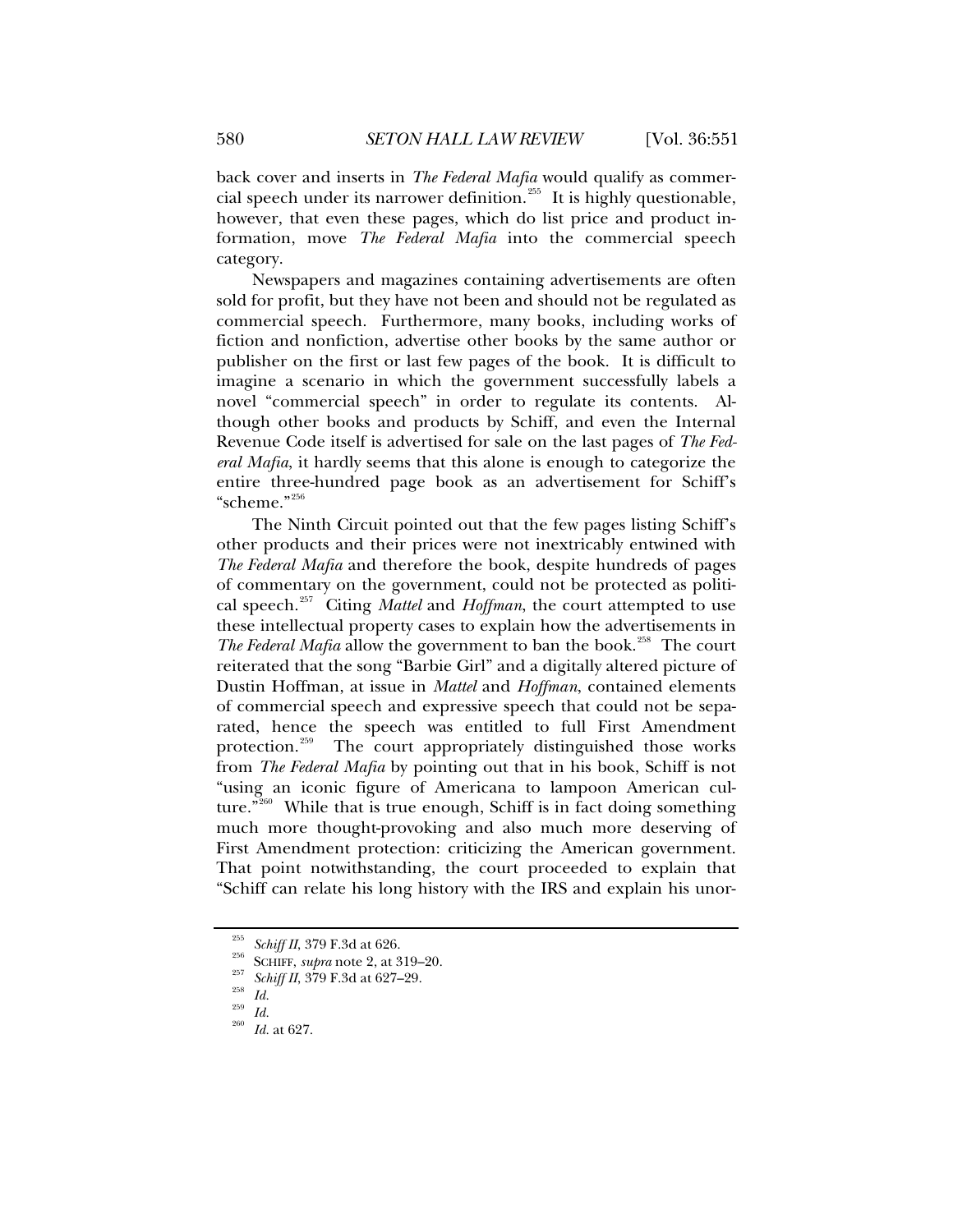## 2006] *COMMENT* 581

thodox tax theories without simultaneously urging his readers to buy his products . . . . Schiff cannot use the protected portions of *The Federal Mafia* to piggy-back his fraudulent commercial speech into full First Amendment protection."<sup>[261](#page-30-0)</sup> It seems easier to comprehend the situation in reverse, however, to argue that the government cannot use the few pages of advertising at the end of a three-hundred page book to piggy-back the protected political speech of *The Federal Mafia* into the less-protected category of commercial speech.

In addition to finding that *The Federal Mafia* fit the narrow definition of commercial speech, the district court and the Ninth Circuit found that the book also fit into the broader definition of commer-cial speech:<sup>[262](#page-30-1)</sup> "expression related solely to the economic interests of the speaker and its audience."[263](#page-30-2) As Justice Stevens pointed out in his concurrence in *Central Hudson*, however, the mere fact that speech relates to money or the economy hardly renders its First Amendment protections diminished.<sup>[264](#page-30-3)</sup> Just as an "economist's dissertation on the money supply" is entitled to full First Amendment protection, Schiff's critique of the government's tax policy and the IRS should similarly enjoy protection, and should certainly not lose any protection due to the simple fact that taxes relate to the economic interest of most Americans.<sup>[265](#page-30-4)</sup>

Moreover, even if the "related solely to the economic interests of the speaker and its audience<sup>"[266](#page-30-5)</sup> definition of commercial speech is interpreted as referring not to the subject matter of the speech, but rather to the motivation of the speaker, *The Federal Mafia* still cannot be properly labeled commercial speech. Adopting such an interpretation, as Justice Stevens noted in *Central Hudson*, would allow only qualified First Amendment protection to the work of any professional author with partial economic motives.<sup>[267](#page-30-6)</sup> If the courts in Schiff's case adopted this definition of commercial speech, producing the absurd result of subjecting almost any book, newspaper, or magazine sold for profit to the restrictions imposed on commercial speech, the question still exists as to whether Schiff's motivation in selling *The Federal* 

<span id="page-30-1"></span><span id="page-30-0"></span><sup>261</sup> *Id.* at 629. 262 *See id.* at 629–30; *see also* United States v. Schiff (*Schiff I*), 269 F. Supp. 2d 1262,

<span id="page-30-6"></span><span id="page-30-5"></span><span id="page-30-4"></span><span id="page-30-3"></span><span id="page-30-2"></span> $^{263}$  Central Hudson Gas & Elec. Corp. v. Pub. Serv. Comm'n of N.Y., 447 U.S. 557, 561 (1980).

<sup>&</sup>lt;sup>264</sup> See id. at 579–80 (Stevens, J., concurring).<br><sup>265</sup> See id. at 580.<br><sup>266</sup> See, e.g., *id.* at 561 (majority opinion).<br>*Id.* at 580 n.2 (Stevens, J., concurring).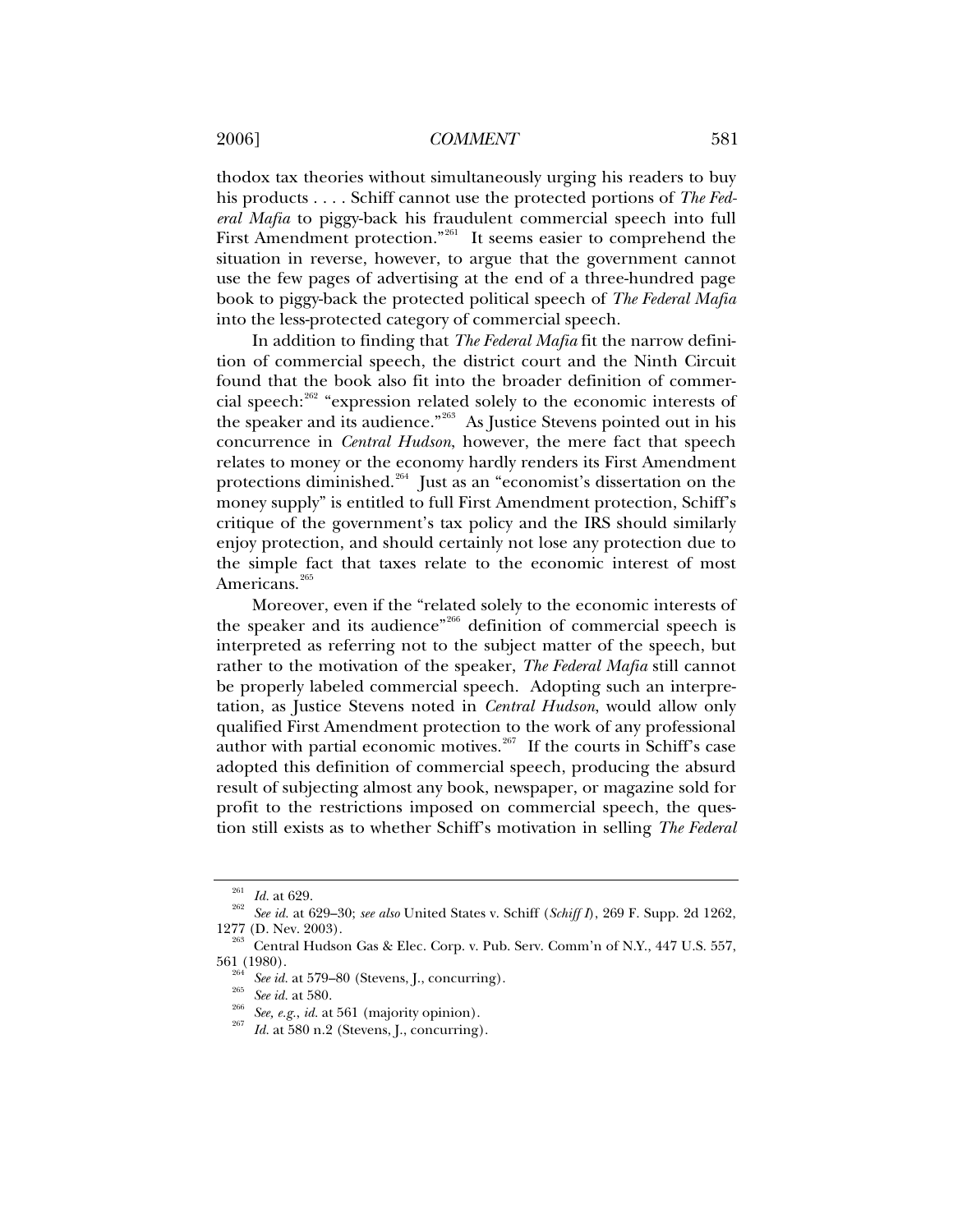*Mafia* is truly economic.<sup>[268](#page-31-0)</sup> Schiff offers to send readers additional information for free.[269](#page-31-1) Additionally, as Judge George pointed out in the district court opinion, in *The Federal Mafia*, Schiff offers to send readers an updated attachment citing court decisions, statutes, and other resources free of charge.<sup>[270](#page-31-2)</sup> A speaker solely trying to make a profit, without regard to urging political change, is unlikely to offer such information for free. Schiff not only offers readers free information on filing tax returns, he also offers free transcripts of court proceedings in which he was a party. $^{271}$  $^{271}$  $^{271}$  A speaker solely concerned with his own economic interest and seeking profit through tricking the public into following a fraudulent tax scheme is even less likely to offer free transcripts of hearings in which the speaker himself was convicted of tax evasion.<sup>[272](#page-31-4)</sup>

Perhaps attempting to overcome strong evidence indicating that *The Federal Mafia* does not fit into the broader definition of commercial speech, the district court and the Ninth Circuit compared Schiff's book to the training manual banned in *Estate Preservation*. [273](#page-31-5) There are key differences, however, between the material banned in *Estate Preservation* and the material banned in *The Federal Mafia*. [274](#page-31-6)

Estate Preservation Services was a business organized to market trusts and other "asset preservation devices" through a nationwide, multi-level network of financial planners.<sup>[275](#page-31-7)</sup> A newsletter described the trusts "as the perfect way for your client to warehouse wealth" and as a "safety net" that could provide employment to donors and their families.<sup>[276](#page-31-8)</sup> In *Estate Preservation*, the Ninth Circuit upheld an injunction enacted under the same statutes and similar in scope to the injunction prohibiting Schiff from distributing *The Federal Mafia*. [277](#page-31-9) Under the injunction, the organizers were enjoined from distributing a training manual entitled "Asset Preservation Trusts (APT)– Description, Use & Benefits."[278](#page-31-10) The *Estate Preservation* court, quoting

<span id="page-31-3"></span><span id="page-31-2"></span><span id="page-31-1"></span><span id="page-31-0"></span><sup>&</sup>lt;sup>268</sup> See SCHIFF, supra note 2.<br>
<sup>269</sup> See, e.g, id. at 205, 211.<br>
United States v. Schiff (*Schiff I*), 269 F. Supp. 2d 1262, 1267–68 (D. Nev. 2003).<br>
<sup>271</sup> See SCHIFF, supra note 2, at 211 n.1.<br>
<sup>272</sup> See id.<br>
<sup>273</sup> Uni

<span id="page-31-10"></span><span id="page-31-9"></span><span id="page-31-8"></span><span id="page-31-7"></span><span id="page-31-6"></span><span id="page-31-5"></span><span id="page-31-4"></span><sup>&</sup>lt;sup>274</sup> See SCHIFF, *supra* note 2; *see also* United States v. Estate Pres. Servs., 202 F.3d 1093, 1097–1103 (9th Cir. 2000).

<sup>&</sup>lt;sup>275</sup> *Estate Pres. Servs.*, 202 F.3d at 1097.<br><sup>275</sup> *Id.* at 1102.<br><sup>277</sup> *Id.* at 1097.<br>*<sup>278</sup> Id.*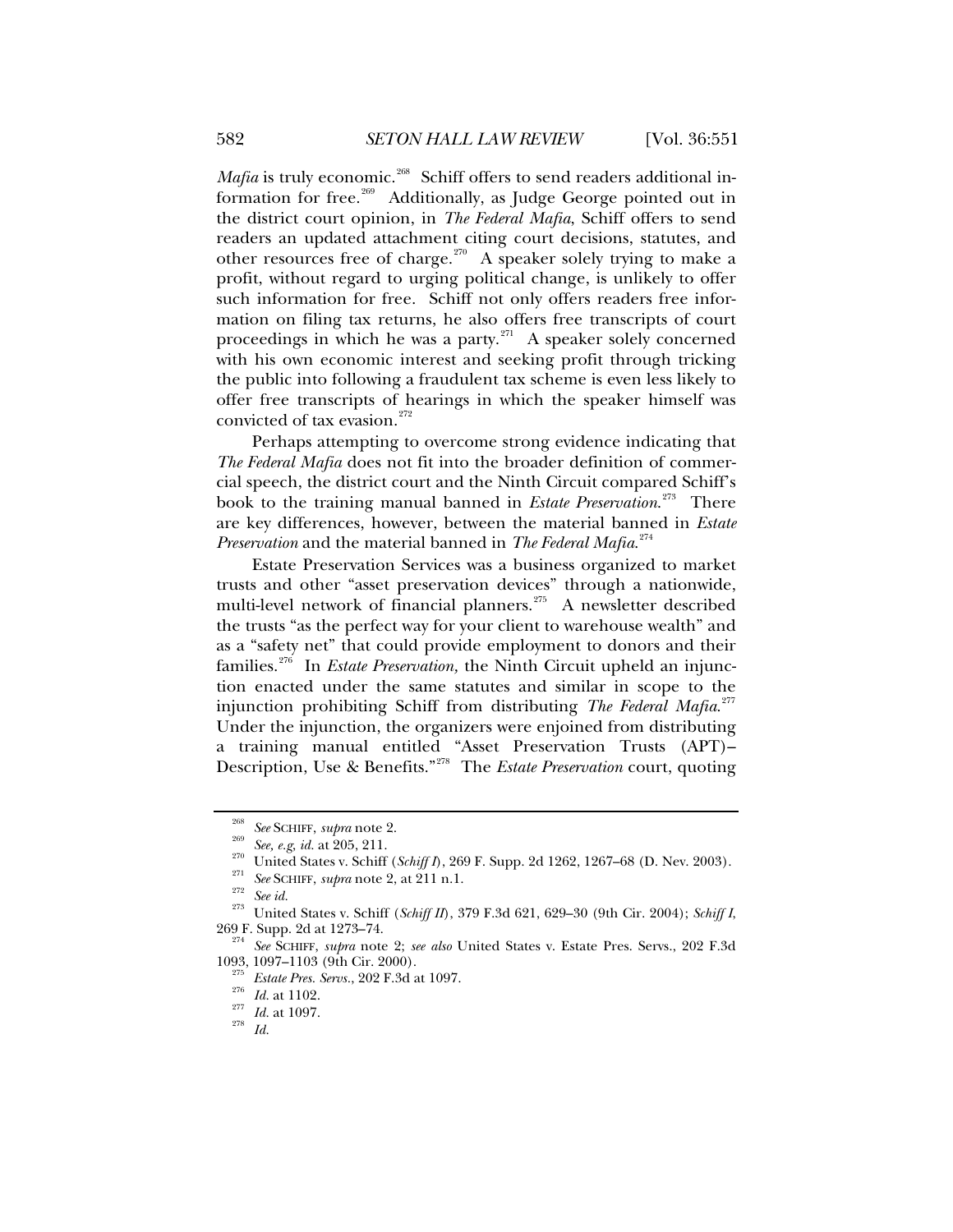United States v. Buttorff,<sup>[279](#page-32-0)</sup> upholding a similar injunction enacted under the same statutes, dismissed the First Amendment argument in one paragraph, declaring: "Where it has been determined that [a promoter's] statements regarding the tax benefits of his trust, *which constitute commercial speech*, are misleading in the context contemplated by Congress in enacting the statute . . . such representations are not protected by the First Amendment."[280](#page-32-1) The *Estate Preservation* court failed to mention that the defendant in *Buttorff* conceded that he was engaged in commercial speech for profit.<sup>[281](#page-32-2)</sup> In addition, the *Estate Preservation* opinion never mentions political speech as being part of the training manual, most likely because the manual con-tained no political speech.<sup>[282](#page-32-3)</sup>

The manual thus lies in sharp contrast to *The Federal Mafia*, which contains colorful criticism and commentary on the United States government.<sup>[283](#page-32-4)</sup> For example, in describing a government study approximating tax revenue lost because of people who avoid paying taxes on income derived from crime, Schiff writes: "True to its mafia character, the federal government believes that it is entitled to a cut from everyone's action—even your neighborhood mugger, pimp and hooker."<sup>[284](#page-32-5)</sup> Schiff also provides extensive criticism of the judiciary. In relating a story of one of his trials, he states:

The public undoubtedly associates all trials (especially those in lofty federal courts) as careful and conscientious efforts to arrive at true and just verdicts. The public hardly associates trials in federal courts with those often depicted in melodramatic westerns; where the judge is beholdin' to the local cattle baron, whose grip on the town is threatened by the defendant. Nor does the public associate such trials with those often depicted as taking place in the deep South with roughly the same cast of characters—but with different accents. But such trials (also with different accents) do take place in federal courts—as my trial and those of many others prove!<sup>[285](#page-32-6)</sup>

Far from using *The Federal Mafia* as an instruction manual on how to avoid taxes, Schiff utilizes it to call for political change.<sup>[286](#page-32-7)</sup> Writing the

<span id="page-32-1"></span><span id="page-32-0"></span><sup>&</sup>lt;sup>279</sup> 761 F.2d 1056 (5th Cir. 1985).<br><sup>280</sup> *Estate Pres. Servs.*, 202 F.3d at 1106 (emphasis added).<br><sup>281</sup> *Buttorff,* 761 F.2d at 1066.<br><sup>282</sup> *See Estate Pres. Servs.*, 202 F.3d at 1096–1105.<br><sup>283</sup> SCHIFF, *supra* note 2

<span id="page-32-2"></span>

<span id="page-32-4"></span><span id="page-32-3"></span>

<span id="page-32-5"></span>

<span id="page-32-7"></span><span id="page-32-6"></span>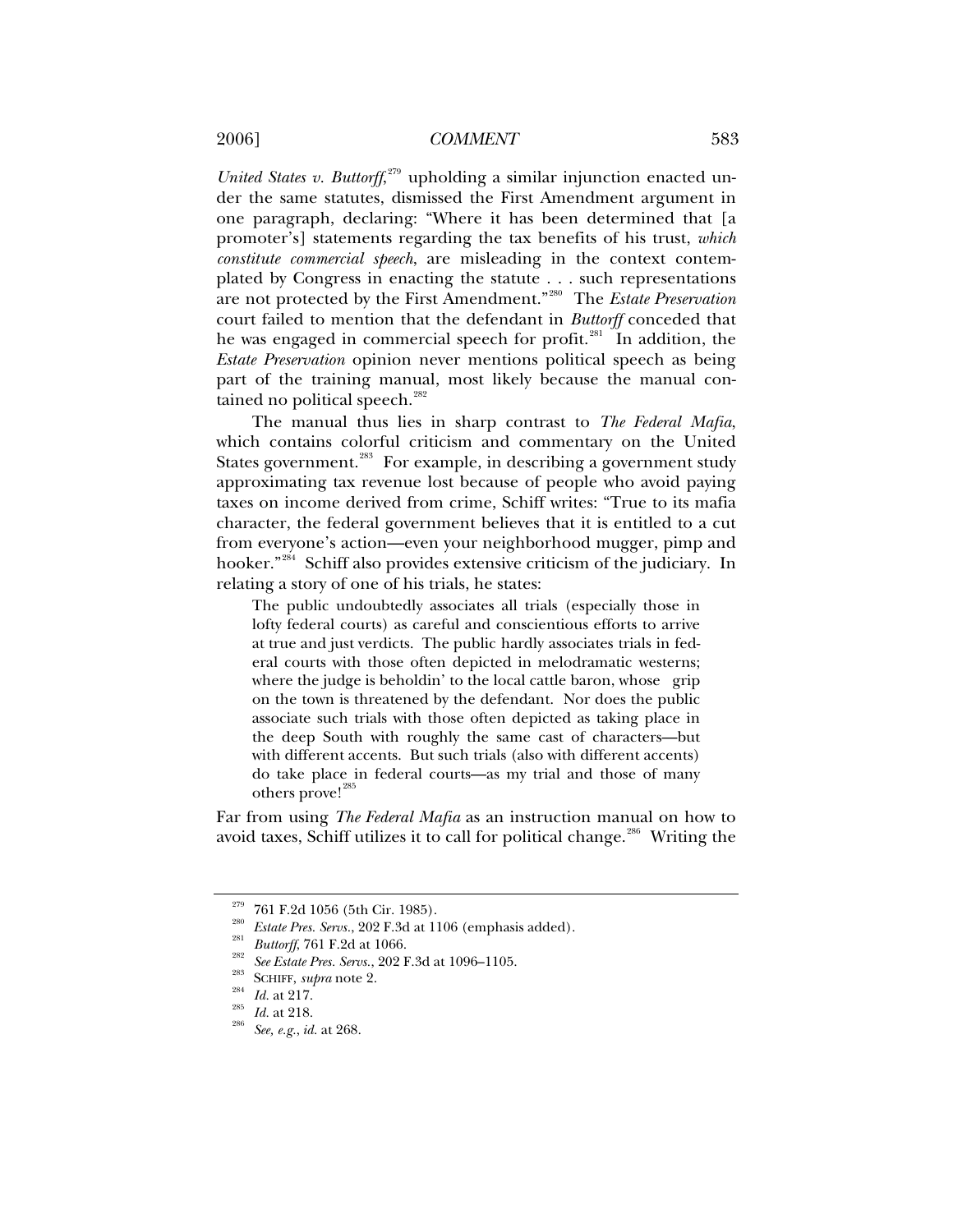Epilogue from jail, where he was imprisoned for criminal tax fraud, Schiff urges readers to call for a change in the system:

It is also clear to me that the release of this book is probably my only hope of getting out of jail in the immediate future, and is, I am sure, my only real hope of ever getting a lawless and vengeful government off my back. Obviously I am innocent of any wrongdoing, but this has not stopped the government from imprisoning me for over 24 months *before*, six months *now* (as of this writing), and for as many more months as they will try to get away with in the future . . . . My only hope is that this book will make a broad and significant public impact and elicit some kind of public out- $\text{cry.}^{287}$  $\text{cry.}^{287}$  $\text{cry.}^{287}$ 

Schiff then urges readers to get a copy of the book to their congressmen and senators, especially members of the House and Senate Judiciary Committees, as they oversee the legal system Schiff believes is so corrupt. $^{288}$  $^{288}$  $^{288}$ 

Despite these instances of core political speech in *The Federal Mafia*, conspicuously absent in the Estate Preservation Services manual, the Ninth Circuit, like the district court, was nonetheless "persuaded that *Estate Preservation Services* is applicable here because *The Federal Mafia* is acting as an advertisement for Schiff's full range of taxavoidance products and services."[289](#page-33-2) The Ninth Circuit, however, attempted to lend further support to the district court's contention that *The Federal Mafia* fit the broader definition of commercial speech because of its similarity to *Estate Preservation Services*. Judge Hug wrote:

Although neither the government nor the district court, which adopted the government's definition of commercial speech, specifically states which pages would meet this broad definition of commercial speech, it can be assumed the government believes that, at least, Chapter Eight ("How to Stop Paying Income Taxes") and the Epilogue and Addendum to the Second Edition (which give instructions on how to file the "zero-income" returns and samples of such returns) would qualify as commercial speech under this definition.<sup>29</sup>

Examining Chapter Eight and the instructions and samples in the context of *The Federal Mafia*, however, only casts more doubt on the

<span id="page-33-3"></span><span id="page-33-2"></span><span id="page-33-1"></span><span id="page-33-0"></span>

<sup>&</sup>lt;sup>287</sup> See, e.g., *id.* at 256<br><sup>288</sup> *Id.*<br><sup>289</sup> United States v. Schiff (*Schiff II*), 379 F.3d 621, 629 (9th Cir. 2004).<br><sup>290</sup> *Id.* at 627.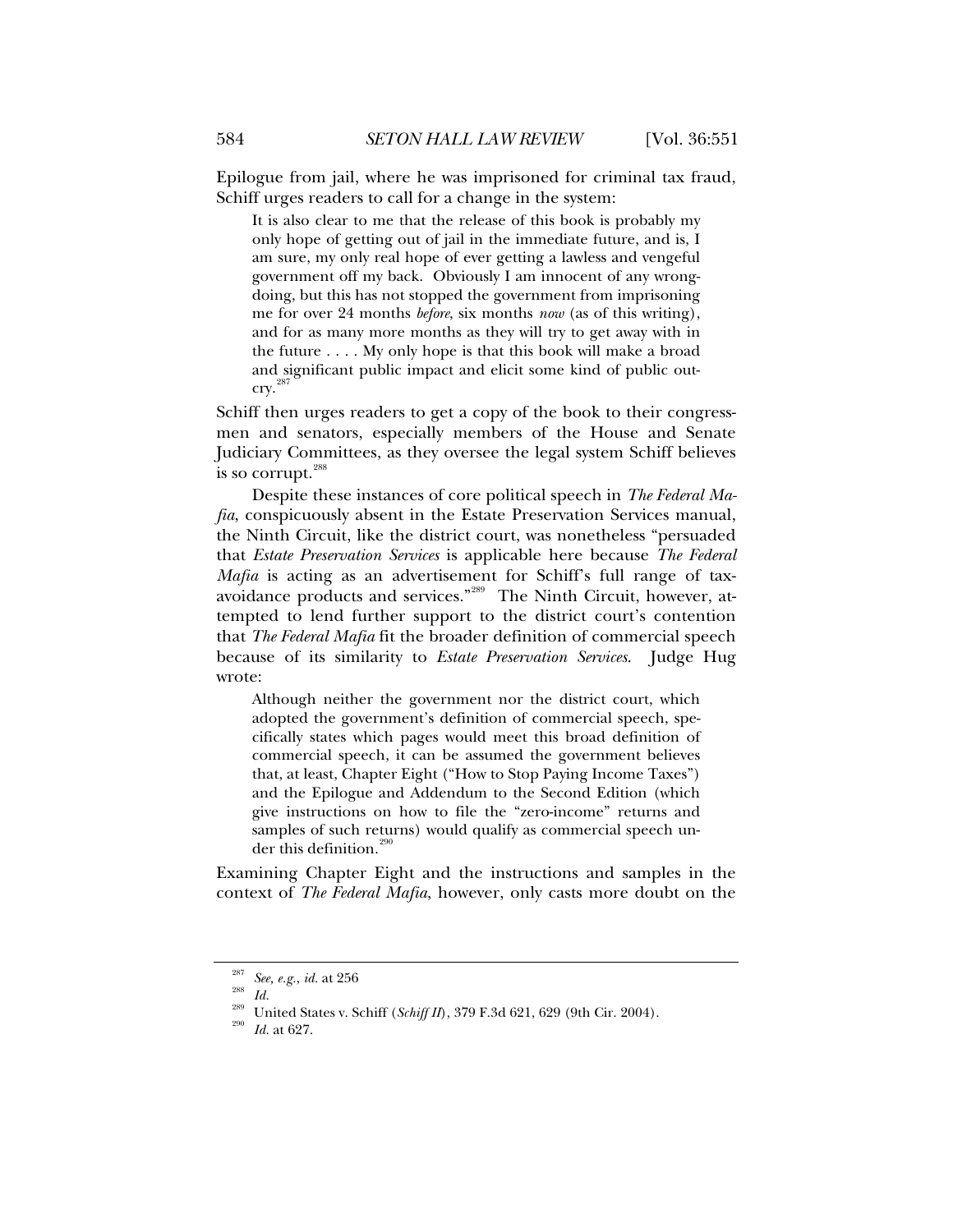conclusion that the book fits the broader definition of commercial speech. $^{291}$  $^{291}$  $^{291}$ 

Chapter Eight begins with a quote attributed to Woodrow Wilson: "The history of liberty is the history of the limitation of governmental power, not the increase of it." $^{992}$  In the opening paragraph of the chapter, Schiff reiterates his view that the IRS, knowing that a compulsory income tax would violate the Constitution, has based the income tax on a system of voluntary compliance.<sup>[293](#page-34-2)</sup> Thus, Schiff opines, the government has tricked taxpayers into believing they must pay a voluntary income tax, because the government knows that a mandatory income tax system is unconstitutional.<sup>[294](#page-34-3)</sup> Schiff then asks, in the second paragraph of Chapter Eight: "Overlooking the lawless responses the government is capable of making, how can Americans stop paying a tax for which they have no legal liability?"<sup>[295](#page-34-4)</sup> This question once again alerts the reader that although Schiff wholeheartedly believes his interpretation of the law is correct, the government disagrees and is capable of taking "lawless" action against citizens following Schiff's advice.<sup>26</sup>

Much of the chapter does contain Schiff's advice on how, under the law as he interprets it, one may avoid paying income tax.<sup>[297](#page-34-6)</sup> Chapter Eight contains excerpts from the Internal Revenue Code and sample IRS forms, and describes in detail how Schiff believes a taxpayer can respond to these forms to avoid paying taxes that, in Schiff's view, he or she does not owe.<sup>[298](#page-34-7)</sup> It is clear, though, that Chapter Eight is not merely an instruction manual designed to dupe the public into thinking they may legally save money by avoiding taxes. The chapter instead provides support, based in the tax code and forms, for Schiff's unorthodox tax theories.<sup>[299](#page-34-8)</sup> Rather than summarily stating that the government and the IRS know that income taxes are voluntary, an unconventional view that few readers would likely adopt without proof, Schiff attempts to give credence to his theory by pointing out ways readers can interpret the code and tax forms to arrive at the same conclusions he has concerning the voluntary nature of the income tax. Unlike a manual describing a trust scheme as a way to

<span id="page-34-8"></span><span id="page-34-7"></span><span id="page-34-6"></span><span id="page-34-5"></span>

- 
- 

<span id="page-34-1"></span><span id="page-34-0"></span><sup>&</sup>lt;sup>291</sup> See SCHIFF, *supra* note 2, at 154–68.<br><sup>292</sup> Id. at 154.<br><sup>293</sup> Id.<br><sup>294</sup> Id.<br><sup>295</sup> ScHIFF, *supra* note 2, at 154–68.<br><sup>298</sup> Id.<br>Id. 299 Id.

<span id="page-34-4"></span><span id="page-34-3"></span><span id="page-34-2"></span>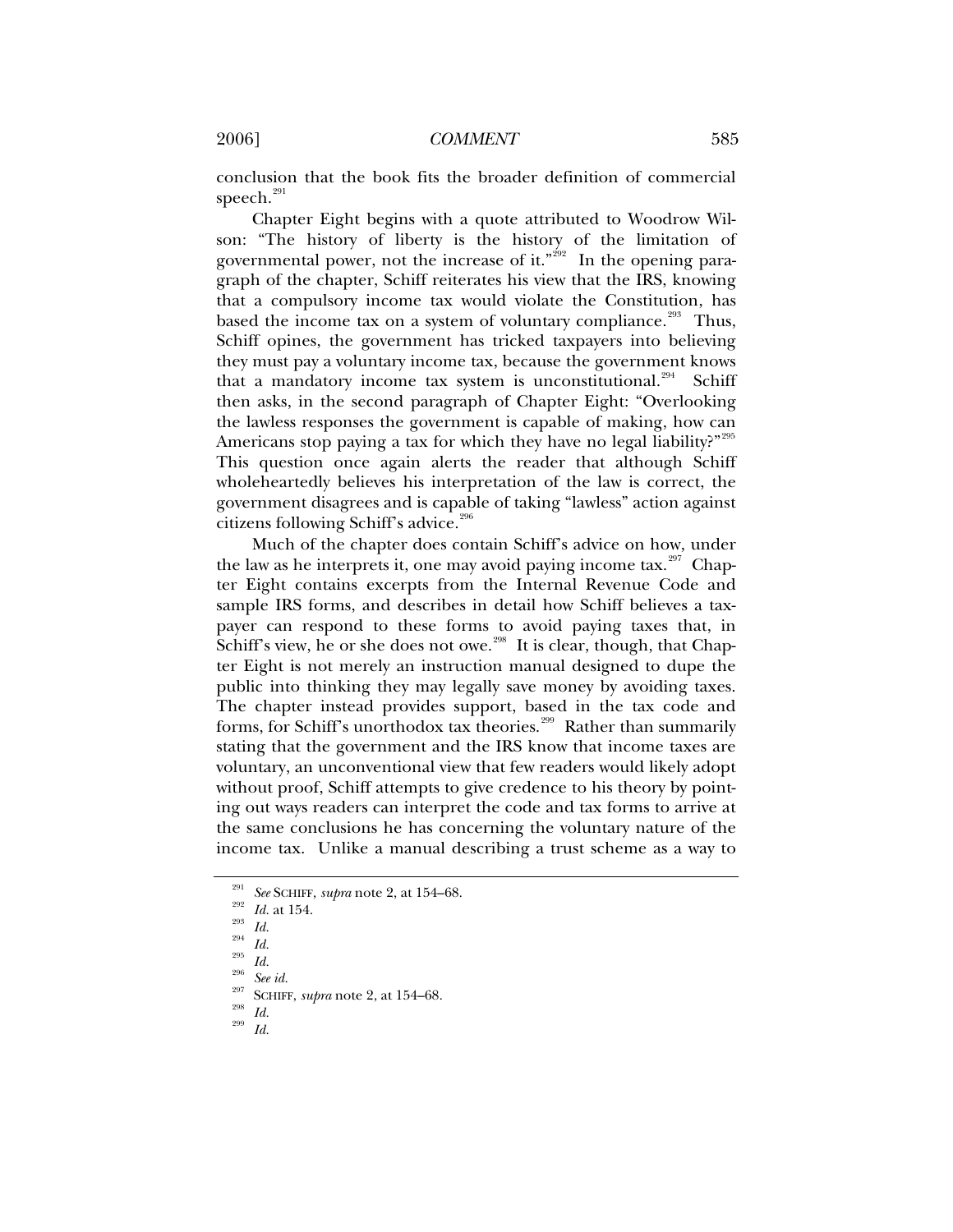save and create wealth, Chapter Eight warns readers of the pitfalls, including fines and imprisonment, of filing a "zero-income" tax re-<br>turn.<sup>300</sup> Schiff simultaneously tries to convince readers that the Schiff simultaneously tries to convince readers that the income tax is unconstitutional while informing them of the consequences they could face for acting on his theories:

However, the "law" provides what might be considered "liability" traps for those who allegedly "must" withhold. So, such organizations and persons are advised to check out the "law" for themselves, though I will present enough of it to convince anyone that legally, no one is really required to take any notice of it.<sup>[301](#page-35-1)</sup>

Therefore, *The Federal Mafia*, filled with political speech even in the chapter most akin to an "instruction manual," cannot be equated with the manual distributed in *Estate Preservation Services*.

The content of *The Federal Mafia* thus is not related *solely* to the economic interest of the speaker and its audience, as in the case of a training manual detailing how to set up a trust. Instead, *The Federal Mafia* is speech relating the interest Schiff has, and believes readers have, in exposing a government he feels is rife with corruption. Schiff's contention with the United States government happens to concern income taxes, a topic related to the economic interest of most Americans.

*The Federal Mafia* thus is not commercial speech under either its narrower or broader definition. Additionally, the Court's justifications for regulating commercial speech, while certainly valid, do not support banning the sale of *The Federal Mafia*. Commercial speech has long been considered less worthy of full First Amendment protection than political speech because the government need not tolerate inaccuracies in objective, factual commercial speech as it tolerates false assertions in political commentary.<sup>[302](#page-35-2)</sup> Schiff's book is far from objective, but is rather a biased, anti-government rant, more akin to a political commentary than a poster depicting a product and a price. Courts also treat commercial speech differently than political speech because, "[s]ince advertising is the sine qua non of commercial profits, there is little likelihood of its being chilled by proper regulation and forgone entirely."[303](#page-35-3) After reading an account of Schiff's ongoing court battles and learning of his unpleasant experiences in prison, <sup>34</sup>

<span id="page-35-3"></span><span id="page-35-2"></span><span id="page-35-1"></span><span id="page-35-0"></span><sup>&</sup>lt;sup>300</sup> *Id.* at 157.<br><sup>301</sup> *Id.* at 161.<br><sup>302</sup> Va. State Bd. of Pharmacy v. Va. Citizens Consumer Council, Inc., 425 U.S. 748,<br>772 (1976).

<span id="page-35-4"></span><sup>&</sup>lt;sup>303</sup> *Id.* at 772 n.24.<br><sup>304</sup> SCHIFF, *supra* note 2, at 239–57.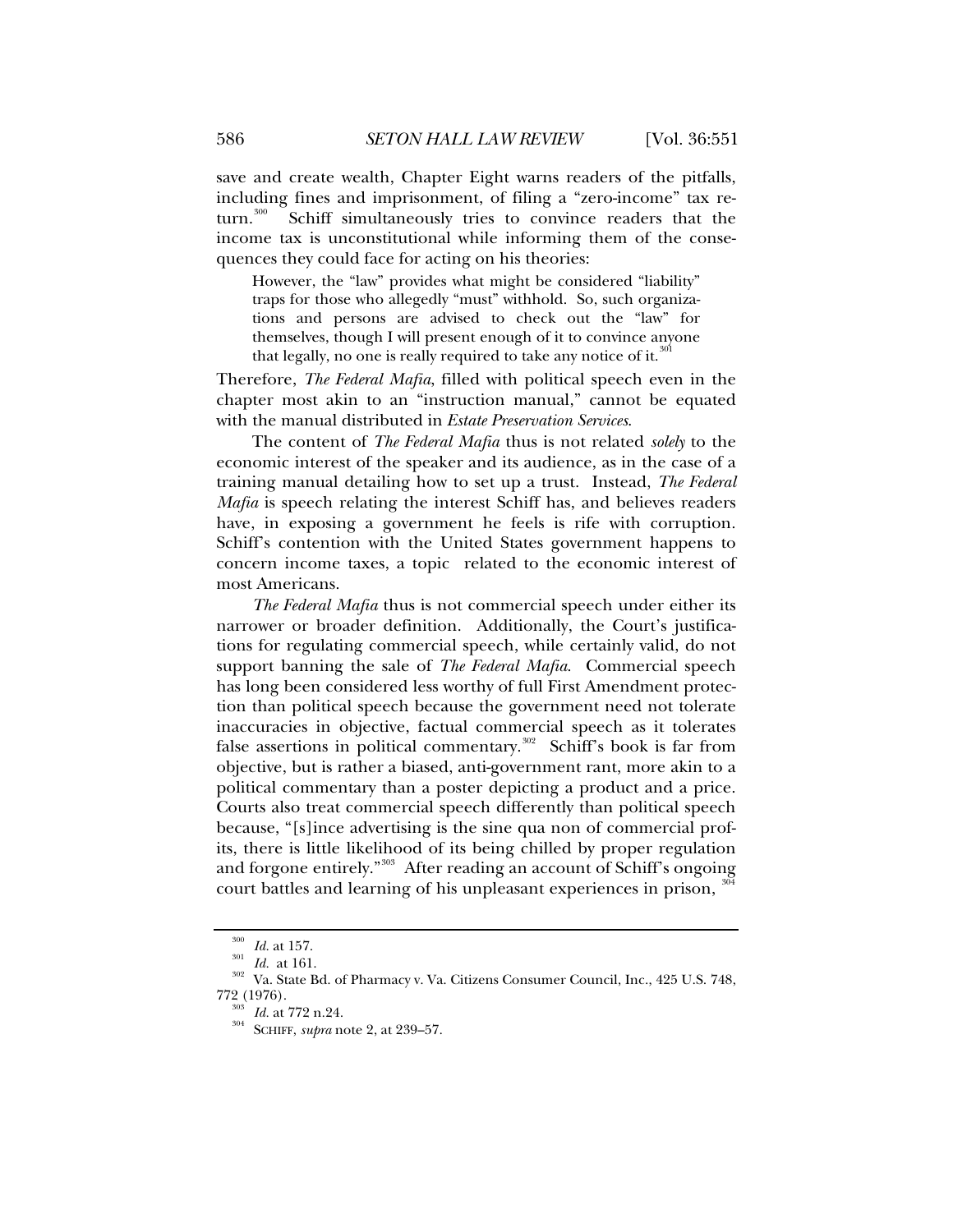2006] *COMMENT* 587

as well as learning of the government's unwilling reception of his theories and his book, it is incongruous to assume that others will relay Schiff's message in order to make a profit. Schiff's speech is thus not durable or hardy; instead, the suppression of *The Federal Mafia* may effectively silence Schiff's message.

Therefore, it is apparent that *The Federal Mafia* falls more clearly into the realm of political speech. A major purpose of the First Amendment is to protect discussion of governmental affairs, and to promote debate and the free exchange of ideas.<sup>[305](#page-36-0)</sup> The Court in *Pittsburgh Press*, while forbidding a newspaper advertisement for an illegal activity, emphasized that nothing in its holding allowed the government to prohibit the newspaper from publishing or distributing advertisements commenting on or criticizing any ordinance or practice.[306](#page-36-1) Similarly, the Court in *Virginia State Board of Pharmacy* stressed that nothing would prevent the pharmacist, whose advertisements were at issue, from being heard on the topics of regulating pharma-ceutical prices or allowing pharmaceutical advertising.<sup>[307](#page-36-2)</sup> Schiff's book is unlike a help-wanted ad in a newspaper or a poster advertising prescription drugs, as *The Federal Mafia* consists almost entirely of comments and criticisms of the government's statutes and practices involving taxes in general. If the First Amendment truly was designed to protect political and social decision-making, "rather than the decision of a particular individual as to whether to purchase one or another kind of shampoo,"[308](#page-36-3) *The Federal Mafia* illustrates exactly the type of speech the Court sought to protect in *Pittsburgh Press* and *Virginia State Board of Pharmacy*. [309](#page-36-4) Even more importantly, the essential goal of the First Amendment is to protect the right to criticize the government.<sup>[310](#page-36-5)</sup> Criticism of the government potentially creates unrest and dissatisfaction, which in turn leads to social and political change.<sup>[311](#page-36-6)</sup> It is apparent that condemning the government in the hope of generating change is exactly the purpose Schiff contemplated in writing *The Federal Mafia*. [312](#page-36-7)

<span id="page-36-2"></span><span id="page-36-1"></span><span id="page-36-0"></span><sup>&</sup>lt;sup>305</sup> Terminiello v. City of Chicago, 337 U.S. 1, 4 (1949).<br><sup>306</sup> Pittsburgh Press v. Pittsburgh Comm'n on Human Relations, 413 U.S. 376, 391<br>(1973).

<sup>&</sup>lt;sup>307</sup> Va. State Bd. of Pharmacy, 425 U.S. at 761–62.<br><sup>308</sup> Id. at 787 (Rehnquist, J., dissenting).<br><sup>309</sup> See id. at 761–62 (majority opinion); Pittsburgh Press, 413 U.S. at 391.<br><sup>310</sup> McConnell v. Fed. Election Comm'n, 54

<span id="page-36-5"></span><span id="page-36-4"></span><span id="page-36-3"></span>curring in part and dissenting in part).<br><sup>311</sup> Terminiello v. City of Chicago, 337 U.S. 1, 4 (1949).<br><sup>312</sup> *See, e.g.*, SCHIFF, *supra* note 2, at 256 (urging readers to contact legislators con-

<span id="page-36-7"></span><span id="page-36-6"></span>cerning the unconstitutionality of income tax).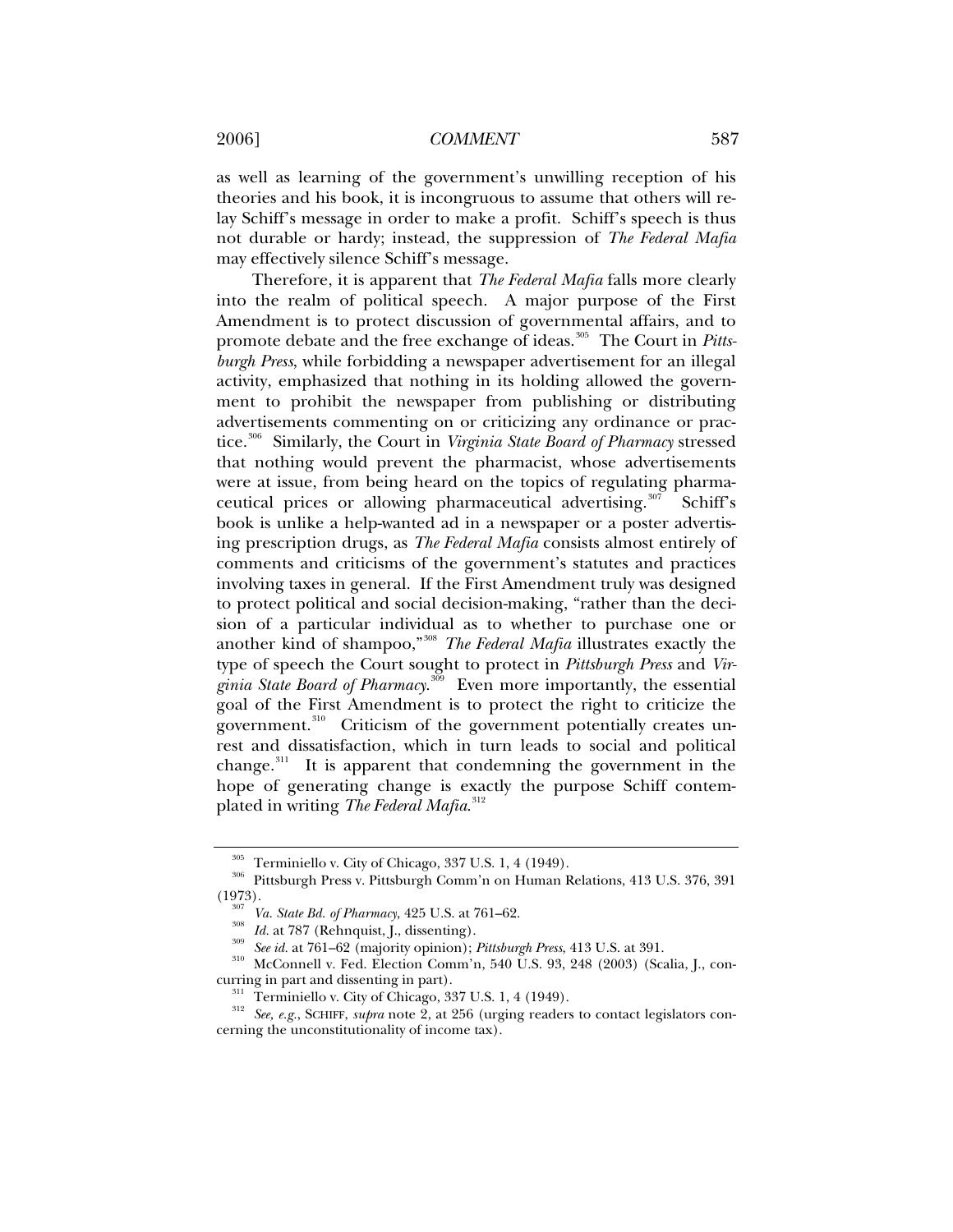Unfortunately, however, the high value of free speech often leads those in power to seek to suppress it,  $313$  and speech is often silenced due to "the expressed fear that the audience may find the [speaker's] message persuasive."<sup>[314](#page-37-1)</sup> The ability to speak freely is needed least in instances involving an ineffective speaker relating a powerless message to an apathetic audience; free speech is most needed when an effective speaker with an urgent, controversial message finds an audience willing to listen. $^{315}$  $^{315}$  $^{315}$  Schiff is such a speaker. $^{316}$  $^{316}$  $^{316}$ The government's effort to ban *The Federal Mafia* merely suggests the government's apprehension that citizens will call for change, or, worse yet, will follow Schiff's path of civil disobedience.<sup>[317](#page-37-4)</sup>

Assuming informed people will judge their own best interests, the First Amendment makes the choice between the dangers of sup-pressing information and the dangers of its potential misuse.<sup>[318](#page-37-5)</sup> Schiff clearly alerts readers to the possible consequences of following his advice and adopting his ideas; in fact, he describes in detail his time spent in prison. $319$  As the district court pointed out, Schiff is neither a CPA nor a tax attorney, but rather a convicted felon.<sup>[320](#page-37-7)</sup> Instead of allowing readers to take this information into account and form their own opinion of Schiff's theories, the government has stretched the bounds of the commercial speech doctrine beyond recognition in an attempt to silence Irwin Schiff.

#### VI. CONCLUSION

*The Federal Mafia* is not commercial speech; instead the book is political speech entitled to full First Amendment protection. The lengthy volume fits no definition of commercial speech and cannot be likened to promotional pamphlets or training manuals properly

<span id="page-37-1"></span><span id="page-37-0"></span><sup>&</sup>lt;sup>313</sup> First Nat'l Bank of Boston v. Bellotti, 435 U.S. 765, 777 (1978).<br><sup>314</sup> *See* Central Hudson Gas & Elec. Corp. v. Pub. Serv. Comm'n of N.Y., 447 U.S.<br>557, 581 (1980) (Stevens, J., concurring).

<span id="page-37-2"></span><sup>&</sup>lt;sup>315</sup> See McIntyre v. Ohio Elections Comm'n, 514 U.S. 334, 347 (1995) (citation omitted).

<span id="page-37-3"></span>See United States v. Schiff (*Schiff I*), 269 F. Supp. 2d 1262, 1268 (D. Nev. 2003) (noting IRS information indicates that almost 5,000 tax returns were filed by nearly 3,100 of Schiff's customers from 2000–2003). *See also* SCHIFF, *supra* note 2, at front

<span id="page-37-4"></span><sup>&</sup>lt;sup>317</sup> See SCHIFF, *supra* note 2, at 257. Schiff's claim that while he was in transit between correctional facilities, the government "lost" his documents relating to *The* 

<span id="page-37-7"></span><span id="page-37-6"></span><span id="page-37-5"></span>*Federal Mafia* bolsters this contention. *Id.* <sup>318</sup> Va. State Bd. of Pharmacy v. Va. Citizens Consumer Council, Inc., 425 U.S. 748, 769–70 (1976).

<sup>769–70 (1976). 319</sup> *See, e.g.*, SCHIFF, *supra* note 2, at 239–57. 320 *Schiff I*, 269 F. Supp. 2d at 1268–70.